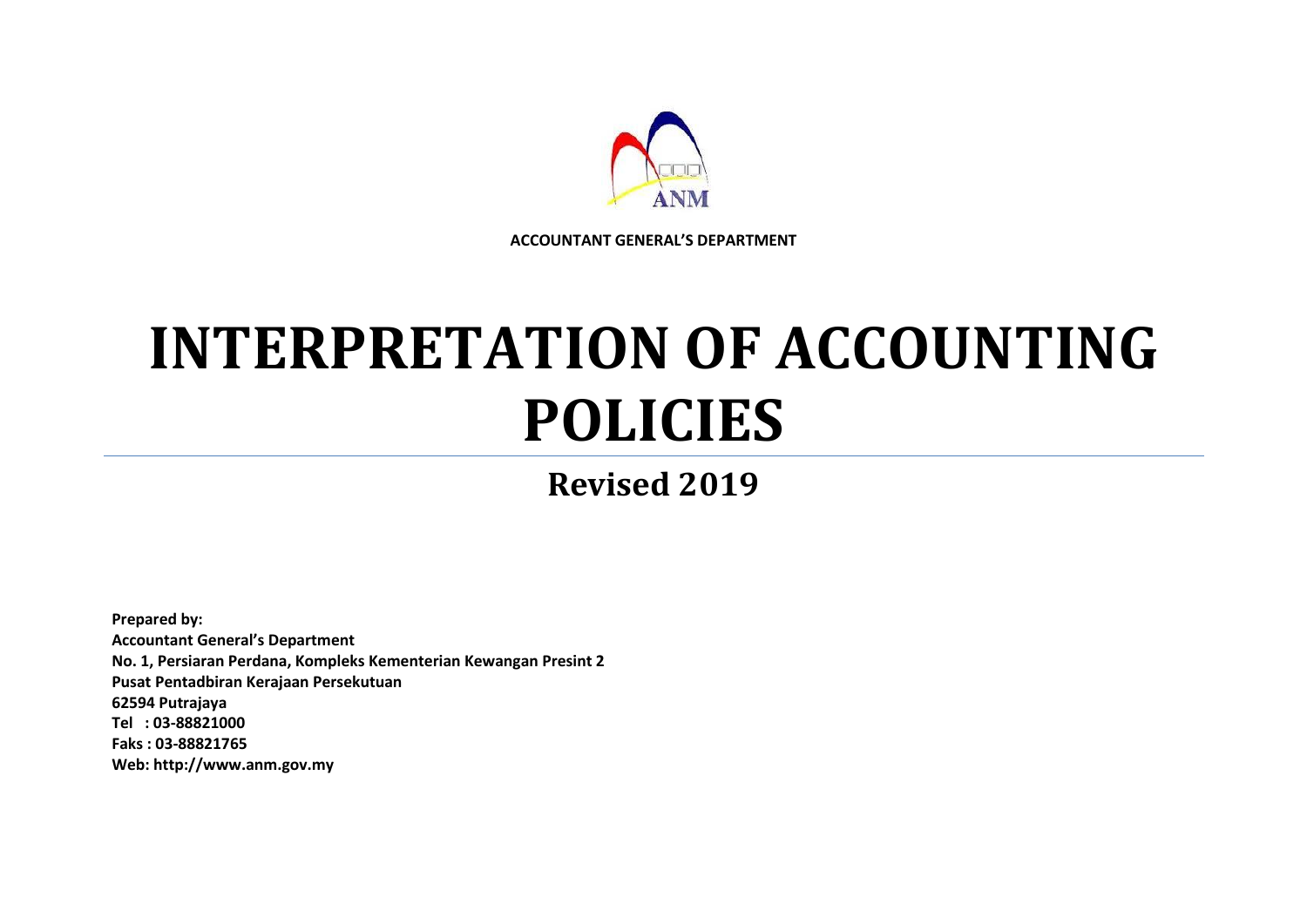# **Interpretation of Accounting Policies**

|    | <b>Accounting Policy</b>                                                                                                                                                                                                                                                                                                                                                                                                                                                                                                                                                                                                                                                                      | <b>References</b> | <b>Interpretation/ Implementation Guidance</b>                                                      | <b>Revised/</b><br><b>Approved</b> |
|----|-----------------------------------------------------------------------------------------------------------------------------------------------------------------------------------------------------------------------------------------------------------------------------------------------------------------------------------------------------------------------------------------------------------------------------------------------------------------------------------------------------------------------------------------------------------------------------------------------------------------------------------------------------------------------------------------------|-------------------|-----------------------------------------------------------------------------------------------------|------------------------------------|
| 1. | <b>Introduction</b><br>This policy document outlines the accounting policies of the Malaysian Government<br>which need to be complied with by all federal ministries and departments. The<br>accounting policies are drawn up to assist users in the application of the Malaysian<br>Public Sector Accounting Standards (MPSASs). MPSASs are accrual basis<br>accounting standards issued by Accountant General's Department of Malaysia<br>which are drawn up primarily from the International Public Sector Accounting<br>Standards(IPSASs) Issued by IFAC. The only divergences are when IPSASs<br>contradict with local legislations, in that situation, local legislation shall prevail. |                   |                                                                                                     |                                    |
| 2. | <b>Accounting Policies</b><br>Accounting policies are the specific principles, bases, conventions, rules, and<br>practices applied by an entity in preparing and presenting financial statements.                                                                                                                                                                                                                                                                                                                                                                                                                                                                                             | <b>MPSAS3</b>     |                                                                                                     |                                    |
| 3. | General<br>3.1 Components of Financial Statements<br>The components of Financial Statements shall consist of:<br><b>Statement of Financial Position</b><br>(a)<br><b>Statement of Financial Performance</b><br>(b)<br>Statement of Changes in Net Assets/Equity<br>(C)<br><b>Cash Flow Statement</b><br>(d)<br>Statement of Budget Performance and<br>(e)<br>Notes to the accounts                                                                                                                                                                                                                                                                                                            | <b>MPSAS1</b>     |                                                                                                     |                                    |
|    | 3.2 Accounting Entity<br>The accounting entities for the Federal Government to which this policy applies                                                                                                                                                                                                                                                                                                                                                                                                                                                                                                                                                                                      |                   | <b>Reporting Structure</b><br>Every controlling officer shall prepare its own financial statements. | Approved by                        |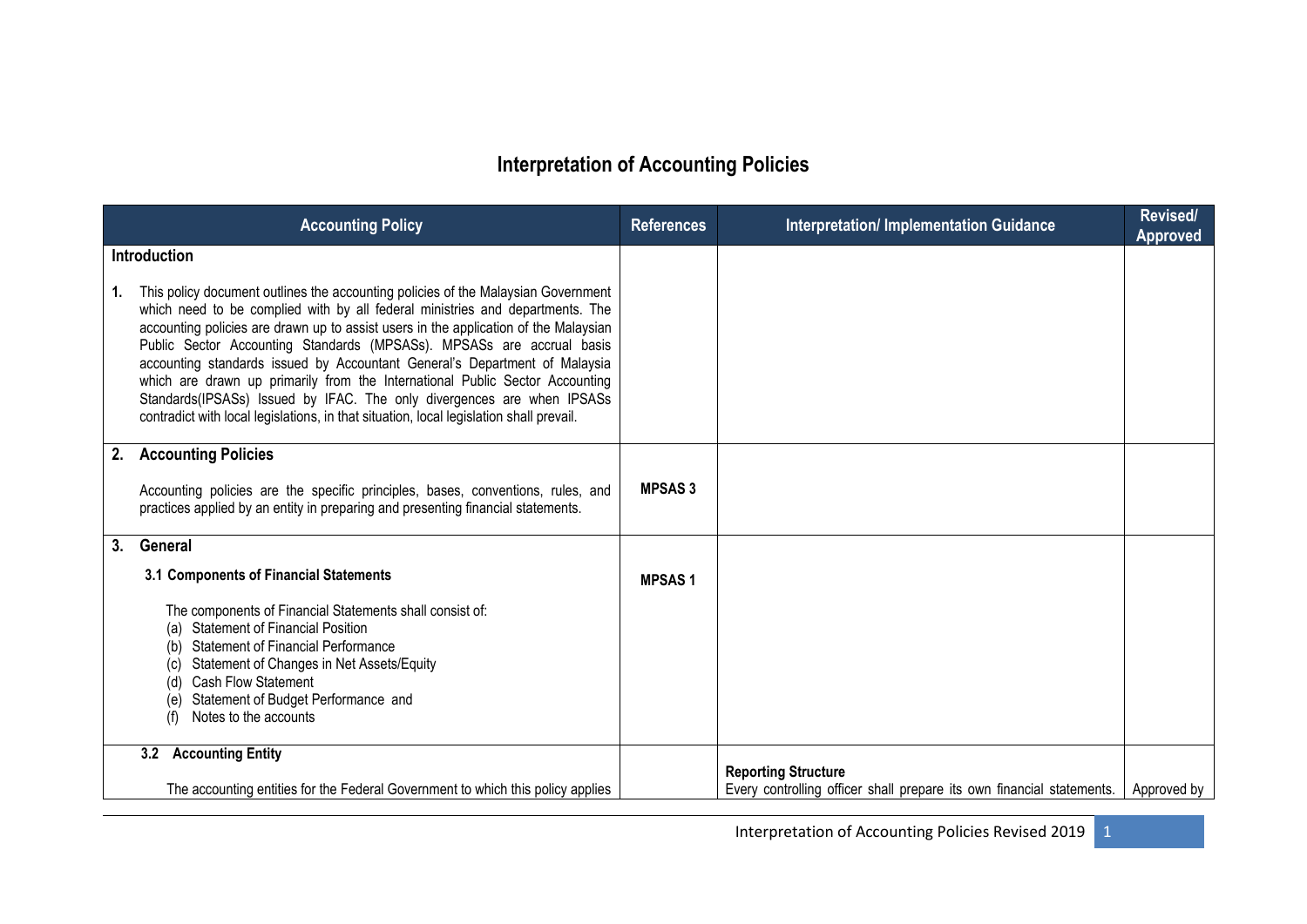|     | <b>Accounting Policy</b>                                                                                                                                                                                                                                                                                                                                               | <b>References</b> | <b>Interpretation/Implementation Guidance</b>                                                                                                                                                                                                                                                                                                                                      | Revised/<br><b>Approved</b> |
|-----|------------------------------------------------------------------------------------------------------------------------------------------------------------------------------------------------------------------------------------------------------------------------------------------------------------------------------------------------------------------------|-------------------|------------------------------------------------------------------------------------------------------------------------------------------------------------------------------------------------------------------------------------------------------------------------------------------------------------------------------------------------------------------------------------|-----------------------------|
|     | shall consist of:<br>a. All Federal Ministries and<br>b. All Federal Departments                                                                                                                                                                                                                                                                                       |                   | For federal ministry which has more than one controlling officers,<br>consolidated financial statements shall be prepared for the ministry.<br>Every ministry shall submit its financial statements to the Accountant<br>General's Department for the preparation of the Federal Government<br>financial statements.<br>Ministries and departments include commissions under them. | JKP on<br>7/5/2013          |
|     |                                                                                                                                                                                                                                                                                                                                                                        |                   |                                                                                                                                                                                                                                                                                                                                                                                    |                             |
|     | 3.3. Reporting Period                                                                                                                                                                                                                                                                                                                                                  |                   |                                                                                                                                                                                                                                                                                                                                                                                    |                             |
|     | Reporting period for the Federal Government is the year ending 31<br>December.                                                                                                                                                                                                                                                                                         | <b>MPSAS1</b>     |                                                                                                                                                                                                                                                                                                                                                                                    |                             |
|     | 3.4 Accounting Basis                                                                                                                                                                                                                                                                                                                                                   |                   |                                                                                                                                                                                                                                                                                                                                                                                    |                             |
|     | The accounting basis shall be Accrual Basis of Accounting and on historical<br>cost convention unless specified otherwise.                                                                                                                                                                                                                                             |                   |                                                                                                                                                                                                                                                                                                                                                                                    |                             |
| 3.5 | <b>Going Concern Assumption</b>                                                                                                                                                                                                                                                                                                                                        |                   |                                                                                                                                                                                                                                                                                                                                                                                    |                             |
|     | It is based on the assumption that the entity will continue in operations and<br>able to meet its statutory obligations for the foreseeable future                                                                                                                                                                                                                     | <b>MPSAS1</b>     |                                                                                                                                                                                                                                                                                                                                                                                    |                             |
| 3.6 | <b>Application of Materiality</b>                                                                                                                                                                                                                                                                                                                                      |                   |                                                                                                                                                                                                                                                                                                                                                                                    |                             |
|     | An item is material if it's omission from, or misstatement in, the financial<br>statements could influence a user's judgments made on the basis of the<br>statements. Materiality depends on the nature or size of the item, or a<br>combination of both.                                                                                                              | <b>MPSAS1</b>     |                                                                                                                                                                                                                                                                                                                                                                                    |                             |
|     | 3.7 Consistence of Presentation                                                                                                                                                                                                                                                                                                                                        |                   |                                                                                                                                                                                                                                                                                                                                                                                    |                             |
|     | The presentation and classification of items in the financial statements shall<br>be retained from one period to the next unless:<br>(a) It is apparent, following a significant change in the nature of the entity's<br>operations or a review of its financial statements, that another<br>presentation or classification would be more appropriate having regard to | <b>MPSAS1</b>     |                                                                                                                                                                                                                                                                                                                                                                                    |                             |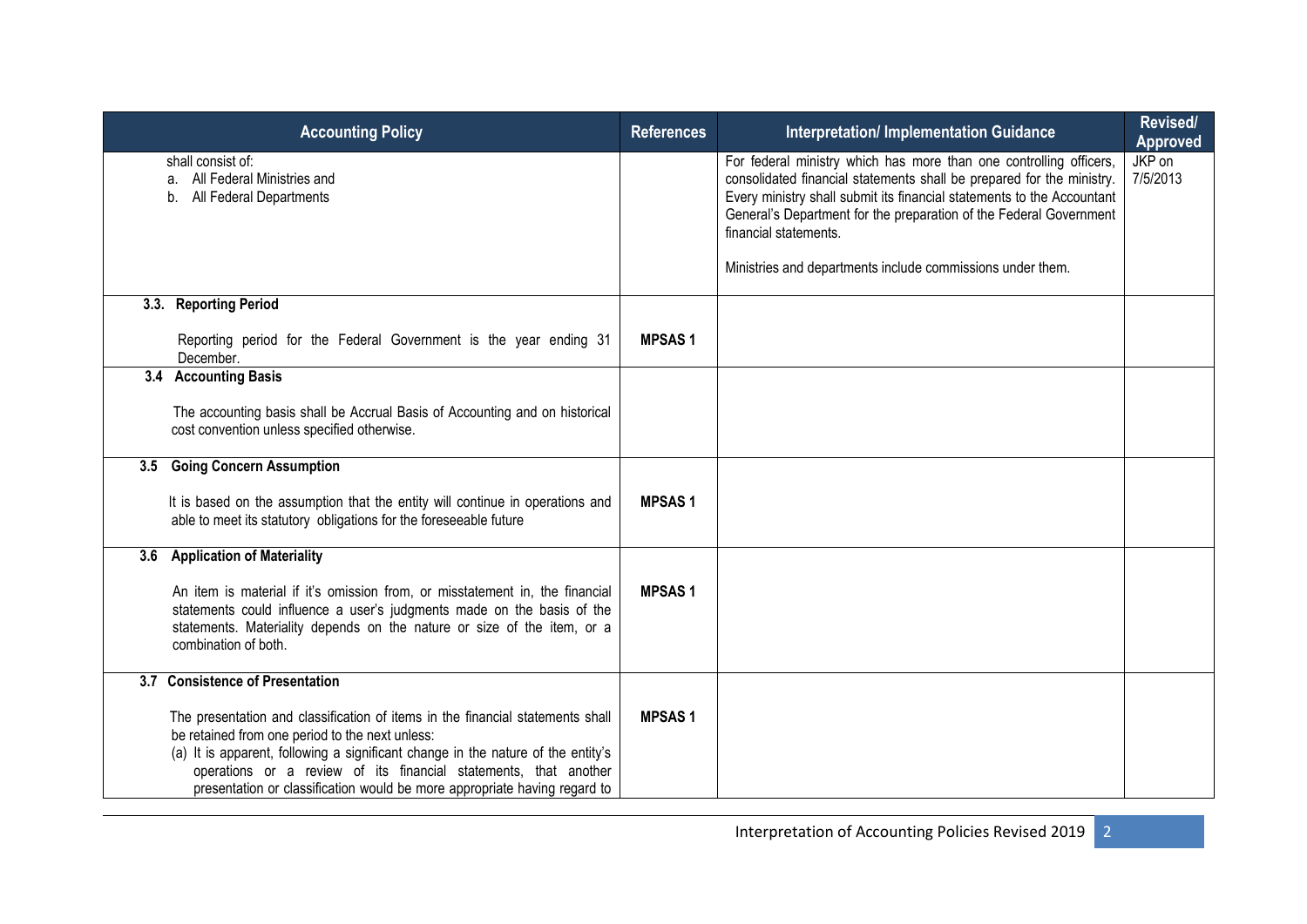| <b>Accounting Policy</b>                                                                                                                                                                                                                                                                                                                                                                                                | <b>References</b> | <b>Interpretation/Implementation Guidance</b> | Revised/<br>Approved |
|-------------------------------------------------------------------------------------------------------------------------------------------------------------------------------------------------------------------------------------------------------------------------------------------------------------------------------------------------------------------------------------------------------------------------|-------------------|-----------------------------------------------|----------------------|
| the criteria for the selection and application of accounting policies in<br>MPSAS 3; or                                                                                                                                                                                                                                                                                                                                 |                   |                                               |                      |
| (b) An MPSAS requires a change in presentation.                                                                                                                                                                                                                                                                                                                                                                         |                   |                                               |                      |
| 3.8 Comparative Information                                                                                                                                                                                                                                                                                                                                                                                             |                   |                                               |                      |
| Comparative information shall be disclosed in respect of the previous period<br>for all amounts reported in the financial statements. Comparative information<br>shall be included for narrative and descriptive information when it is relevant<br>to an understanding of the current period's financial statements.                                                                                                   | <b>MPSAS1</b>     |                                               |                      |
| 3.9 Current/Non-current Distinction                                                                                                                                                                                                                                                                                                                                                                                     |                   |                                               |                      |
| An entity shall present current and non-current assets, and current and non-<br>current liabilities, as separate classifications on the face of its statement of<br>position. For each asset and liability line item that combines<br>financial<br>amounts expected to be recovered or settled:<br>(a) no more than twelve months after the reporting date, and<br>(b) more than twelve months after the reporting date | <b>MPSAS1</b>     |                                               |                      |
| <b>Consolidated Fund</b><br>4.                                                                                                                                                                                                                                                                                                                                                                                          |                   |                                               |                      |
| The concept of Consolidated Fund will be maintained under the accrual basis of<br>accounting but the three accounts under the Consolidated Fund will be treated as<br>follow:                                                                                                                                                                                                                                           |                   |                                               |                      |
| Consolidated Revenue Account shall be closed and the balance as at the<br>date of implementation shall be transferred to the Accumulated<br>Surplus/Deficit in the Statement of Financial Position under Net<br>Assets/Equity,                                                                                                                                                                                          |                   |                                               |                      |
| Consolidated Loan Account shall be closed and the balance as at the date<br>(b)<br>of implementation shall be transferred to the Accumulated Surplus/Deficit in<br>the Statement of Financial Position under Net Assets/Equity.                                                                                                                                                                                         |                   |                                               |                      |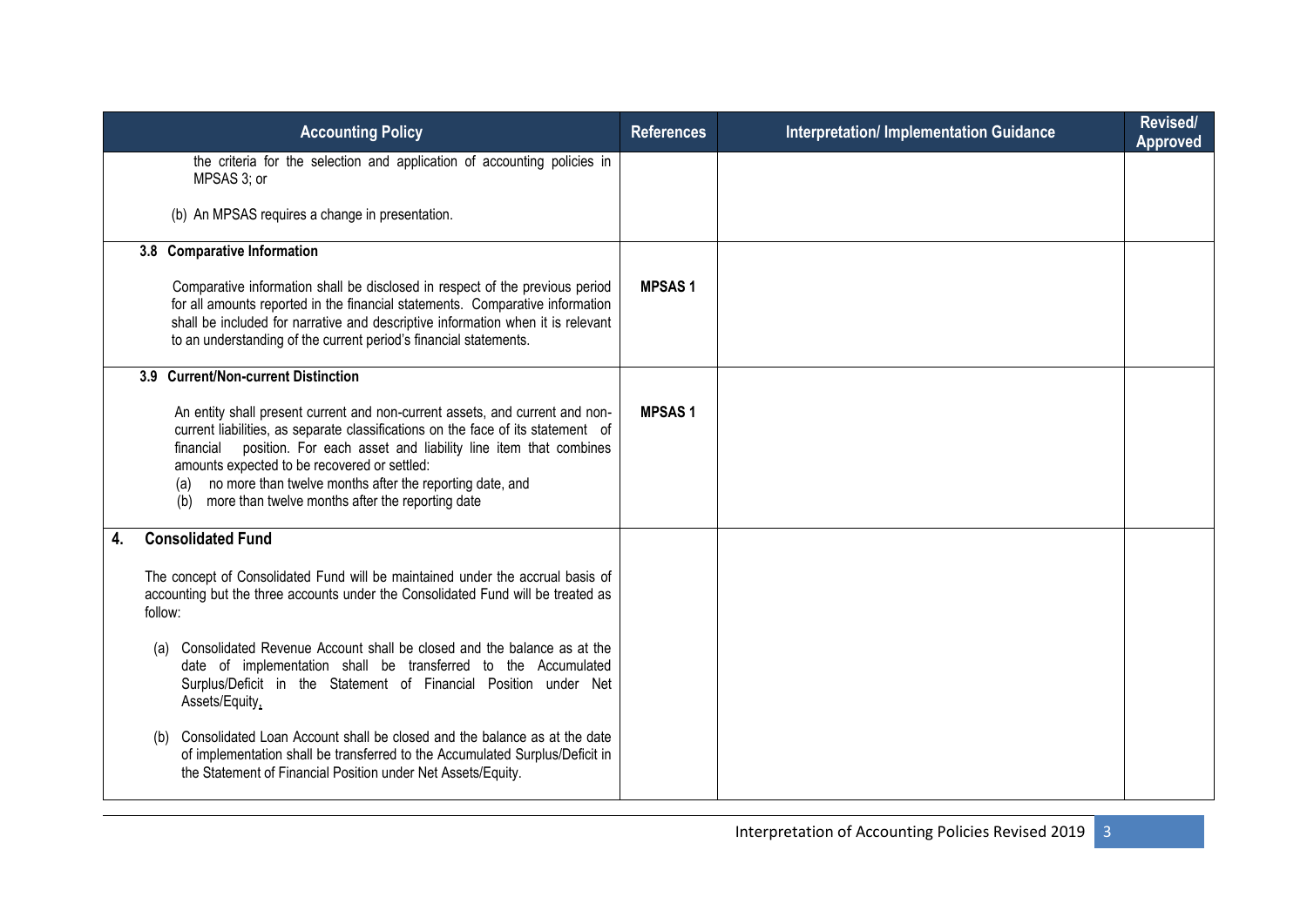| <b>Accounting Policy</b>                                                                                                                                                                                                                                                                                                                                                                                                                                                                                                                                                                                                                                                                                   | <b>References</b>                                                        | <b>Interpretation/Implementation Guidance</b> | Revised/<br><b>Approved</b> |
|------------------------------------------------------------------------------------------------------------------------------------------------------------------------------------------------------------------------------------------------------------------------------------------------------------------------------------------------------------------------------------------------------------------------------------------------------------------------------------------------------------------------------------------------------------------------------------------------------------------------------------------------------------------------------------------------------------|--------------------------------------------------------------------------|-----------------------------------------------|-----------------------------|
| (c) All Balances of government trust accounts shall be shown as trust reserves<br>and as a single line item in the Statement of Financial Position under Net<br>Assets/Equity. Balances of public trust accounts and deposits shall be<br>shown as liabilities and as a single line item in statement of financial<br>position.                                                                                                                                                                                                                                                                                                                                                                            |                                                                          |                                               |                             |
| 5.<br><b>Assets</b>                                                                                                                                                                                                                                                                                                                                                                                                                                                                                                                                                                                                                                                                                        |                                                                          |                                               |                             |
| Assets are resources controlled by an entity as a result of past events and from<br>which future economic benefits or service potential are expected to flow to the<br>entity                                                                                                                                                                                                                                                                                                                                                                                                                                                                                                                              | <b>MPSAS1</b>                                                            |                                               |                             |
| An item is recognized as an asset in an entity's financial statements if:<br>(a) the asset meets the definition of an asset and<br>(b) the amount can be measured reliably                                                                                                                                                                                                                                                                                                                                                                                                                                                                                                                                 |                                                                          |                                               |                             |
| 5.1<br><b>Cash and Cash Equivalents</b><br>Cash and cash equivalents consists of Cash at Bank, Current Account<br>(including 3/12 Imprest) and Deposits (not exceeding three months), Cash<br>in Hand (Petty cash) and Cash in Transit.                                                                                                                                                                                                                                                                                                                                                                                                                                                                    | <b>MPSAS 2</b>                                                           |                                               |                             |
| <b>Recoverable From Taxes and Transfers</b><br>5.2                                                                                                                                                                                                                                                                                                                                                                                                                                                                                                                                                                                                                                                         |                                                                          |                                               |                             |
| Recoverable from taxes and transfer and the corresponding taxation<br>revenue are recognized at the time the debt to the Government arises.<br>It shall be initially measured at transaction amount (fair value of the<br>consideration) and subsequently at amortized cost (i.e. the amount<br>measured at initial recognition, minus principal repayments received,<br>minus/plus cumulative amortization using the effective interest method of<br>any difference between the initial amount and the maturity amount, and<br>minus any reduction for impairment or uncollectibility).<br>Estimate of tax receivable based on prior year experience be made and<br>accrued at the end of financial year. | <b>MPSAS 23</b><br><b>MPSAS 28</b><br><b>MPSAS 29</b><br><b>MPSAS 30</b> |                                               |                             |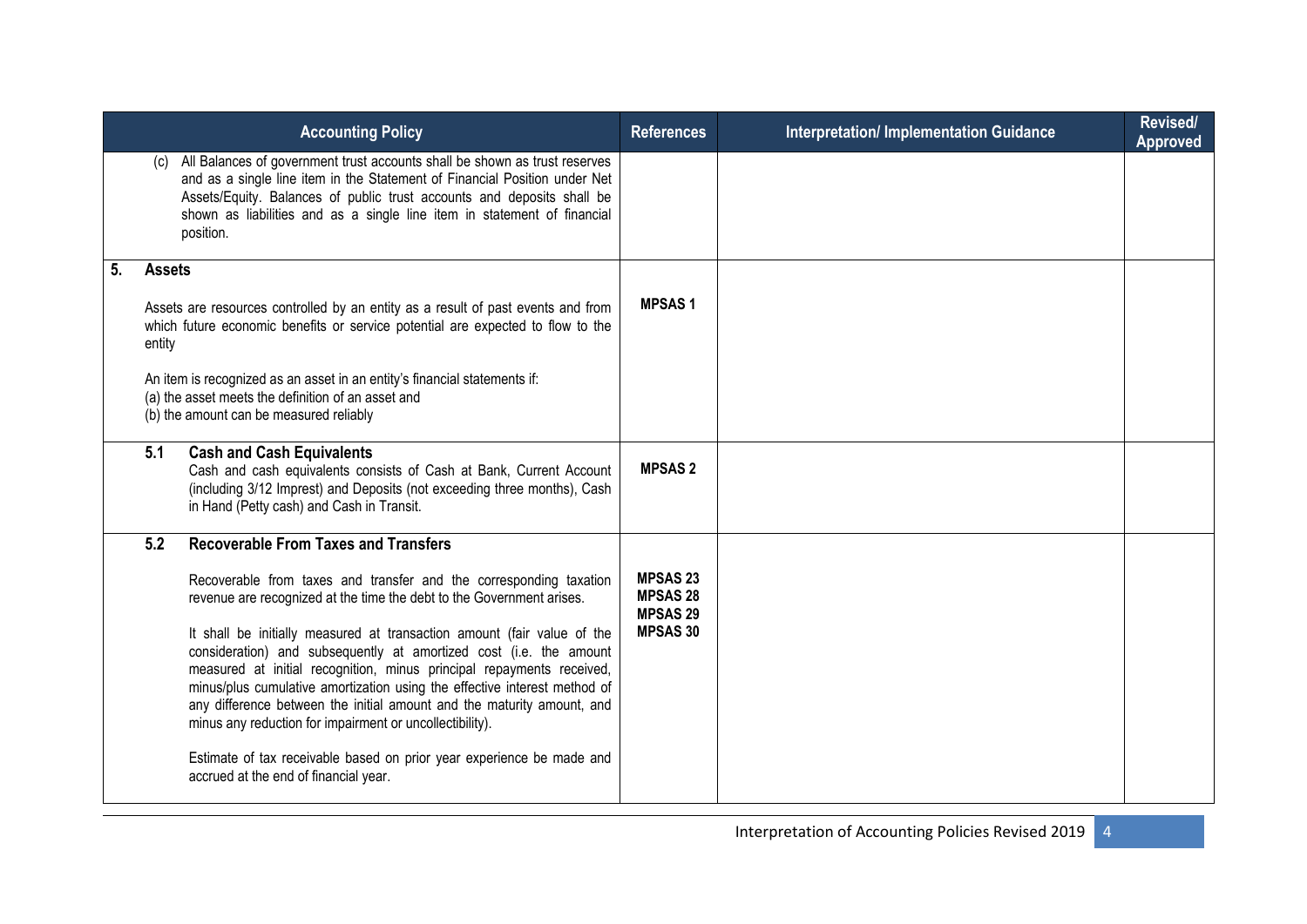|     | <b>Accounting Policy</b>                                                                                                                                                                                                                                                                                                                                                                                                                                                                                                                                                                                                                                                                                                                                                                                                                                                                                                                                                                                                                                                                                                                                                                                                                                                                                                                                           | <b>References</b>                                                                          | <b>Interpretation/ Implementation Guidance</b>                                                                                                                                                                                                                                                                                                                                                                                                                                                                                                                                                                                                                                                                                                                                                                                                                                                                                                                                                                                                                                                                                                                                                                                                                                                                                        | Revised/<br><b>Approved</b>                                                                                     |
|-----|--------------------------------------------------------------------------------------------------------------------------------------------------------------------------------------------------------------------------------------------------------------------------------------------------------------------------------------------------------------------------------------------------------------------------------------------------------------------------------------------------------------------------------------------------------------------------------------------------------------------------------------------------------------------------------------------------------------------------------------------------------------------------------------------------------------------------------------------------------------------------------------------------------------------------------------------------------------------------------------------------------------------------------------------------------------------------------------------------------------------------------------------------------------------------------------------------------------------------------------------------------------------------------------------------------------------------------------------------------------------|--------------------------------------------------------------------------------------------|---------------------------------------------------------------------------------------------------------------------------------------------------------------------------------------------------------------------------------------------------------------------------------------------------------------------------------------------------------------------------------------------------------------------------------------------------------------------------------------------------------------------------------------------------------------------------------------------------------------------------------------------------------------------------------------------------------------------------------------------------------------------------------------------------------------------------------------------------------------------------------------------------------------------------------------------------------------------------------------------------------------------------------------------------------------------------------------------------------------------------------------------------------------------------------------------------------------------------------------------------------------------------------------------------------------------------------------|-----------------------------------------------------------------------------------------------------------------|
| 5.3 | <b>Receivables</b><br>Receivables shall be recognized when goods are transferred, services are<br>rendered and when the invoices are raised.<br>Trade Receivables shall be measured at transaction amount (fair value of<br>the consideration) initially and subsequently at amortized cost and minus<br>any provision for doubtful debts.                                                                                                                                                                                                                                                                                                                                                                                                                                                                                                                                                                                                                                                                                                                                                                                                                                                                                                                                                                                                                         | <b>MPSAS 9</b><br><b>MPSAS 23</b><br><b>MPSAS 28</b><br><b>MPSAS 29</b><br><b>MPSAS 30</b> | <b>Measurement (Opening Balance of Account Receivables)</b><br>When determining the opening balance of account receivables, it<br>shall include those revenues which have been earned and the<br>amount can be measured reliably. For example, when the invoices<br>are raised and assessment bill issued.                                                                                                                                                                                                                                                                                                                                                                                                                                                                                                                                                                                                                                                                                                                                                                                                                                                                                                                                                                                                                            | Approved by<br>JKP on<br>11/2/2014                                                                              |
| 5.4 | Inventories<br>Inventories are assets:<br>(a) In the form of materials or supplies to be consumed in the production<br>process:<br>(b) In the form of materials or supplies to be consumed or distributed in<br>the rendering of services;<br>(c) Held for sale or distribution in the ordinary course of operations; or<br>(d) In the process of production for sale or distribution.<br>Inventory shall be measured initially at cost or, if acquired through a<br>non-exchange transaction, at fair value as at date of acquisition.<br>Inventories are subsequently recorded at the lower of cost and net<br>realizable value. For Inventories held for distribution for public benefit<br>(held for distribution at no charge or for nominal charge e.g. medical<br>supplies at public hospitals) are recorded at the lower of cost and current<br>replacement cost.<br>Cost of inventories, comprising all costs of purchase, costs of<br>conversion, and other costs incurred in bringing the inventories to their<br>present location and condition are calculated using Weighted Average<br>method, First In First Out (FIFO), First Expired First Out (FEFO) or other<br>suitable method.<br>When inventories are sold, exchange or distributed, the amounts are<br>recognize as an expense in the period in which the related revenue is<br>recognized. | <b>MPSAS12</b><br><b>MPSAS 27</b>                                                          | Entity shall operate Periodic Inventory System or other inventory<br>system as agreed by Accountant General's Department.<br>Periodic verification is required to provide evidence of the existence<br>and condition of inventories. Under the Periodic Inventory System:<br>(a) Inventory account and cost of goods sold are non-existent until<br>the physical count at the end of the year.<br>(b) Inventory account is used to record purchases.<br>(c) When inventories are sold, exchange or distributed, the amounts<br>are recognize as an expense<br><b>Threshold For Inventory</b><br>All consumables shall be expensed off. However for inventories<br>which have value of RM 1 million or more per responsible centre as<br>at end of preceding three financial years, these inventories shall be<br>capitalized.<br><b>Costs of inventories</b><br>Ministry shall use the same cost formula for all inventories having<br>similar nature and use to the entity. For inventories with different<br>nature or use (for example, certain commodities used in one<br>segment and the same type of commodities used in another<br>segment), different cost formulas may be justified. A difference in<br>geographical location of inventories, by itself, is not sufficient to<br>justify the use of different cost formulas. | Approved by<br>JKP on<br>11/2/2014<br>Approved by<br>JKP on<br>11/2/2014<br>Approved by<br>JKP on<br>12/11/2015 |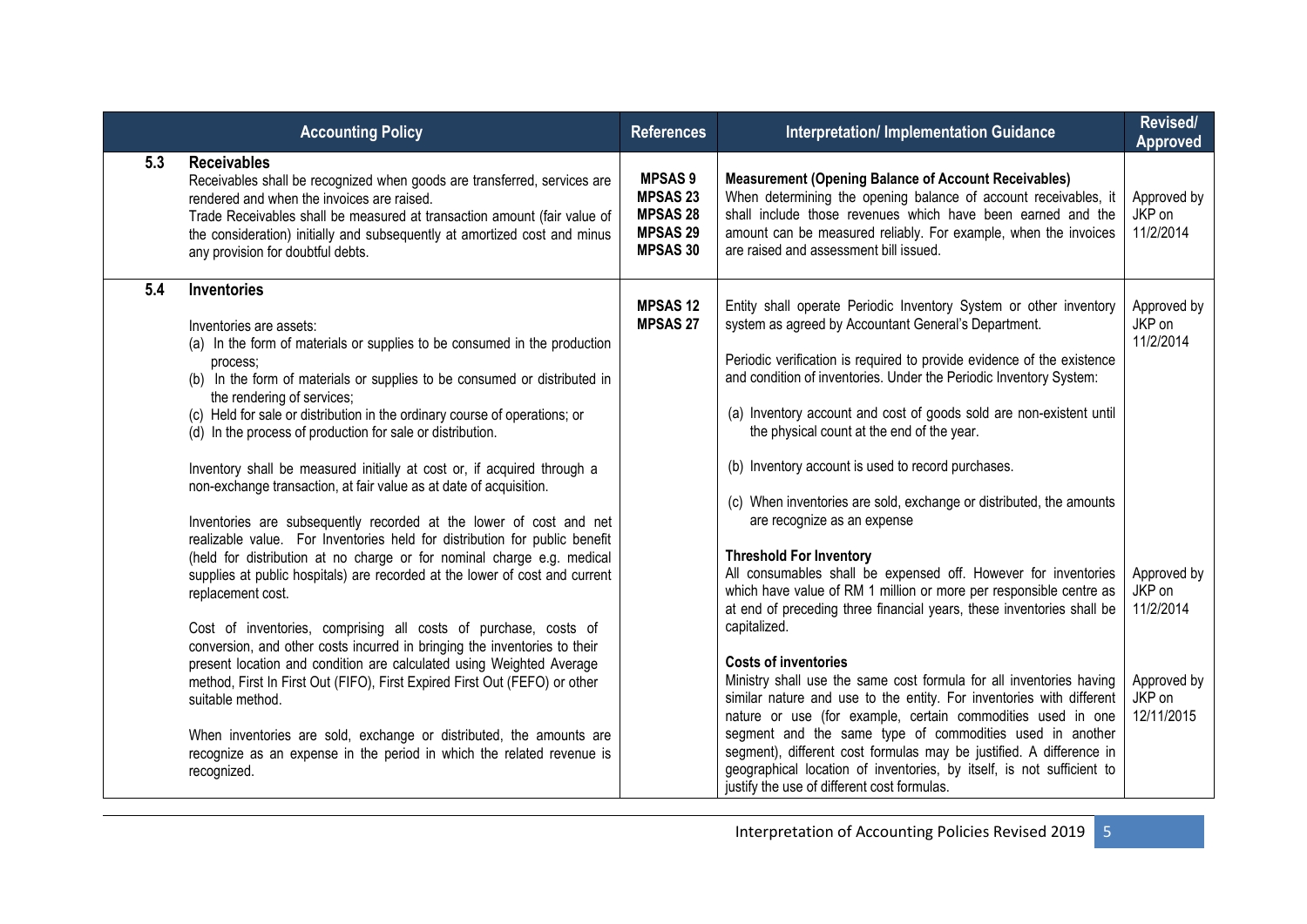| <b>Accounting Policy</b>                                                                                                                |                                                                                                                                                                                                                                                                                                                                                                                                                                                                                                                                      | <b>References</b>                                     | <b>Interpretation/ Implementation Guidance</b>                                                                                                                                                                                                                                                                                                                                                                                                  | <b>Revised/</b><br>Approved        |
|-----------------------------------------------------------------------------------------------------------------------------------------|--------------------------------------------------------------------------------------------------------------------------------------------------------------------------------------------------------------------------------------------------------------------------------------------------------------------------------------------------------------------------------------------------------------------------------------------------------------------------------------------------------------------------------------|-------------------------------------------------------|-------------------------------------------------------------------------------------------------------------------------------------------------------------------------------------------------------------------------------------------------------------------------------------------------------------------------------------------------------------------------------------------------------------------------------------------------|------------------------------------|
| cost are to be expensed in the period where the write-down is made.                                                                     | Amounts written-down to the net realizable value or current replacement                                                                                                                                                                                                                                                                                                                                                                                                                                                              |                                                       | During transitional period, for ministry and department using Material<br>Management Module of the 1GFMAS, cost of inventories are<br>calculated using Weighted Average method. However for ministry<br>and department maintaining own inventory system, they are allowed<br>to use other cost formula such as First In First Out (FIFO), First<br>Expired First Out (FEFO) or other suitable method in calculating the<br>cost of inventories. | Approved by<br>JKP on<br>10/6/2014 |
|                                                                                                                                         |                                                                                                                                                                                                                                                                                                                                                                                                                                                                                                                                      |                                                       | <b>Recognition of Inventory</b><br>Only inventory in the central and main store of the responsibility<br>Centre shall be recognized as inventory. Inventory which has been<br>issued to the sub-store and others sub-sub store such as medicine<br>issued to the hospital ward shall not be accounted as part of the<br>inventory.                                                                                                              | Approved by<br>JKP on<br>3/9/2014  |
| 5.5<br><b>Prepayments</b><br>the related goods or services have been received.                                                          | Prepayments shall be recognized as current asset at transacted cost.<br>Subsequently, no requirement for re-measurement but the amount is<br>transferred to expenses or other class of asset, where appropriate, when                                                                                                                                                                                                                                                                                                                | <b>MPSAS 28</b><br><b>MPSAS 29</b><br><b>MPSAS 30</b> | Advance payment to contractors shall be accounted as prepayment.                                                                                                                                                                                                                                                                                                                                                                                | Approved by<br>JKP on<br>7/5/2013  |
| <b>Other financial assets</b><br>5.6<br>Investment and available for sale financial assets;<br>or deficit.<br>(b)<br>impairment losses. | Other Financial assets consist of Financial Assets At fair value through<br>surplus or deficit (held for trading), Loans and receivables, Held-to maturity<br>(a) Financial Assets at fair value through surplus or deficit (held for<br>trading) shall be initially measured at fair value and subsequently<br>measured at fair value with changes in fair value recognized in surplus<br>Loans and receivables shall be initially measured at fair value plus<br>transaction cost and subsequently measured at amortized cost less | <b>MPSAS 28</b><br><b>MPSAS 29</b><br><b>MPSAS 30</b> | Financial assets held for trading are financial assets acquired or<br>incurred principally for the purpose of selling, are part of a portfolio<br>with evidence of short-term profit-taking, For example, shares and<br>bonds.<br>Loan and receivables are financial assets with fixed or determinable<br>payments which are not listed in an active market. For example,<br>Loan to State and Statutory Body.                                  | Approved by<br>JKP on<br>11/2/2014 |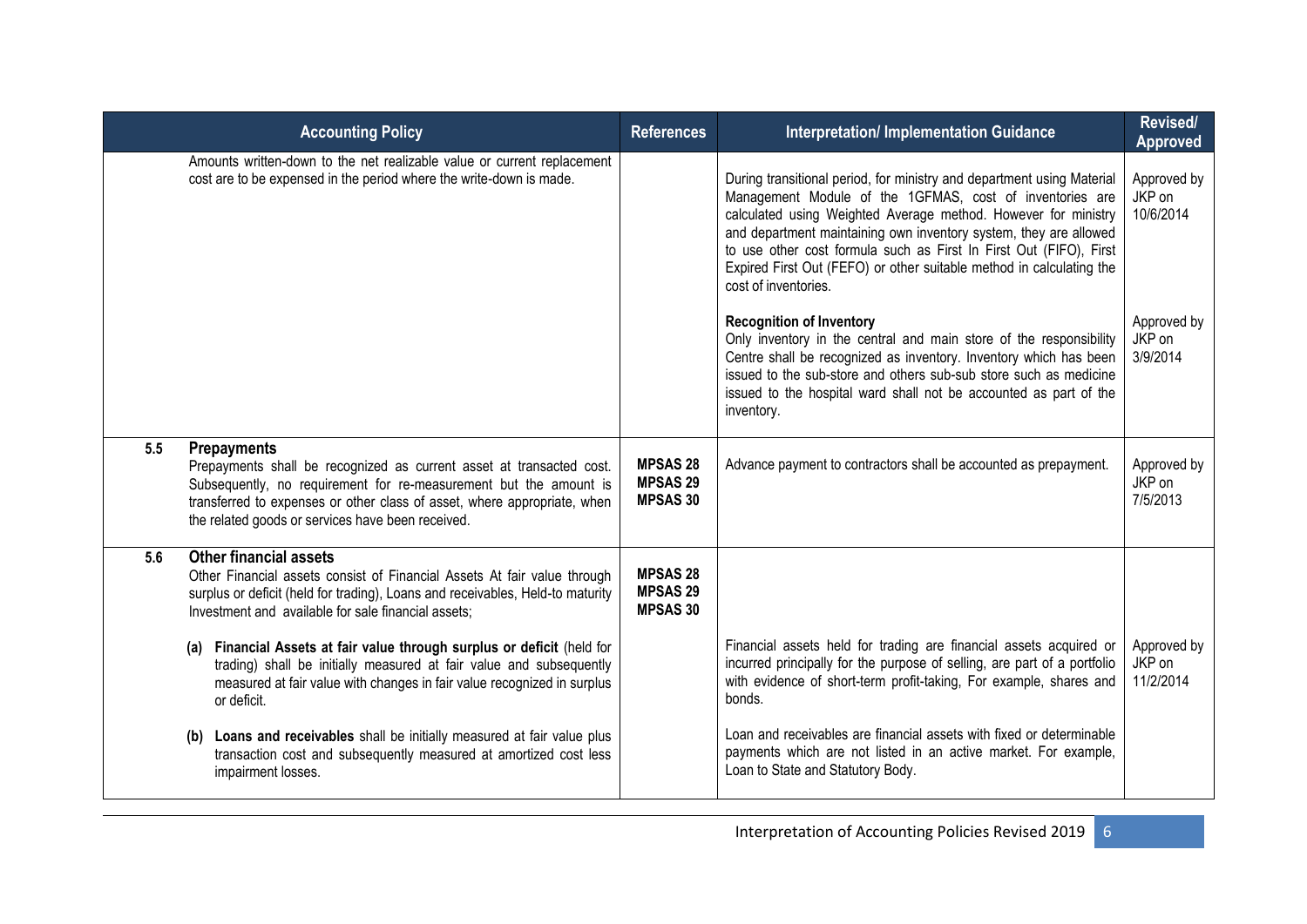| <b>Accounting Policy</b>                                                                                                                                                                                                                                                                                                                                                                                                                                                                        | <b>References</b> | <b>Interpretation/Implementation Guidance</b>                                                                                                                                                                                                       | Revised/<br><b>Approved</b>         |
|-------------------------------------------------------------------------------------------------------------------------------------------------------------------------------------------------------------------------------------------------------------------------------------------------------------------------------------------------------------------------------------------------------------------------------------------------------------------------------------------------|-------------------|-----------------------------------------------------------------------------------------------------------------------------------------------------------------------------------------------------------------------------------------------------|-------------------------------------|
| Held-to maturity investment shall be initially measured at fair value<br>(c)<br>plus transaction cost and subsequently measured at amortized cost<br>less impairment losses.                                                                                                                                                                                                                                                                                                                    |                   | "Held-to-maturity investments" are financial assets with fixed or with<br>determinable payments and fixed maturity which the entity has to be<br>willing and able to hold till maturity. For example bonds.                                         |                                     |
| Available for sale financial assets shall be initially measured at fair<br>(d)<br>value plus transaction cost and subsequently measured as follow:<br>Fair value; or<br>(i)<br>Cost less impairment (only for investments in equity instruments<br>(ii)<br>that do not have a quoted market price in an active market, and                                                                                                                                                                      |                   | Available for sale financial assets are those non-derivatives financial<br>assets that are designated as available for sale or are not classified<br>as (a), (b) and (c) in paragraph 5.6. For example, investment in<br>share.                     |                                     |
| whose fair value cannot be reliably measured; or<br>(iii) Recognized all cumulative changes in fair value in a separate<br>component of net assets/equity until subsequent derecognition or<br>impairment, when the entity shall transfer that cumulative gain or<br>loss to surplus or deficit. Such impairment losses shall not be<br>reversed through surplus or deficit.                                                                                                                    |                   | <b>Concessionary Loan</b><br>All concessionary loan receivables and payables including bilateral<br>Loan and multilateral Loan received from foreign government and<br>international financial institution shall be accounted at amortized<br>cost. | Approved by<br>JKP on<br>12/11/2015 |
| <b>Investment in Controlled Entities</b><br>5.7<br>Reporting Entity for Federal Government only consists of Federal<br>Government ministries and departments, therefore Investment in controlled<br>entities would be initially accounted as investment at cost, using the equity                                                                                                                                                                                                               | <b>MPSAS 6</b>    | Investment in controlled entities shall be accounted using equity<br>method.                                                                                                                                                                        | Approved by<br>JKP on<br>3/9/2014   |
| method or as a financial asset and subsequently carried at cost, using the<br>equity method or as a financial asset, and assessed for impairment where<br>there is evidence of impairment.                                                                                                                                                                                                                                                                                                      |                   | Federal Statutory Body and Company Limited By Guarantee (CLBG)<br>shall not be accounted as investment in controlled entity using equity<br>method.                                                                                                 | Approved by<br>JKP on<br>21/03/2015 |
|                                                                                                                                                                                                                                                                                                                                                                                                                                                                                                 |                   | All funds including seed funds/grants given shall be expensed off and<br>receipts received from the Federal Statutory Body and CLBG shall<br>be accounted as revenue.                                                                               | Approved by<br>JKP on<br>21/03/2016 |
| <b>Investment in Jointly Controlled Entities</b><br>5.8<br>Reporting Entity for Federal Government only consists of Federal<br>Government ministries and departments, therefore Investment in Jointly<br>controlled entities would be initially accounted as investment at cost, using<br>the equity method or as a financial asset and subsequently carried at cost,<br>using the equity method or as a financial asset, and assessed for<br>impairment where there is evidence of impairment. | <b>MPSAS8</b>     | Investment in Jointly Controlled Entities which are not controlled<br>entities shall be accounted as available-for-sale financial asset and<br>measured at fair value.                                                                              | Approved by<br>JKP on<br>3/9/2014   |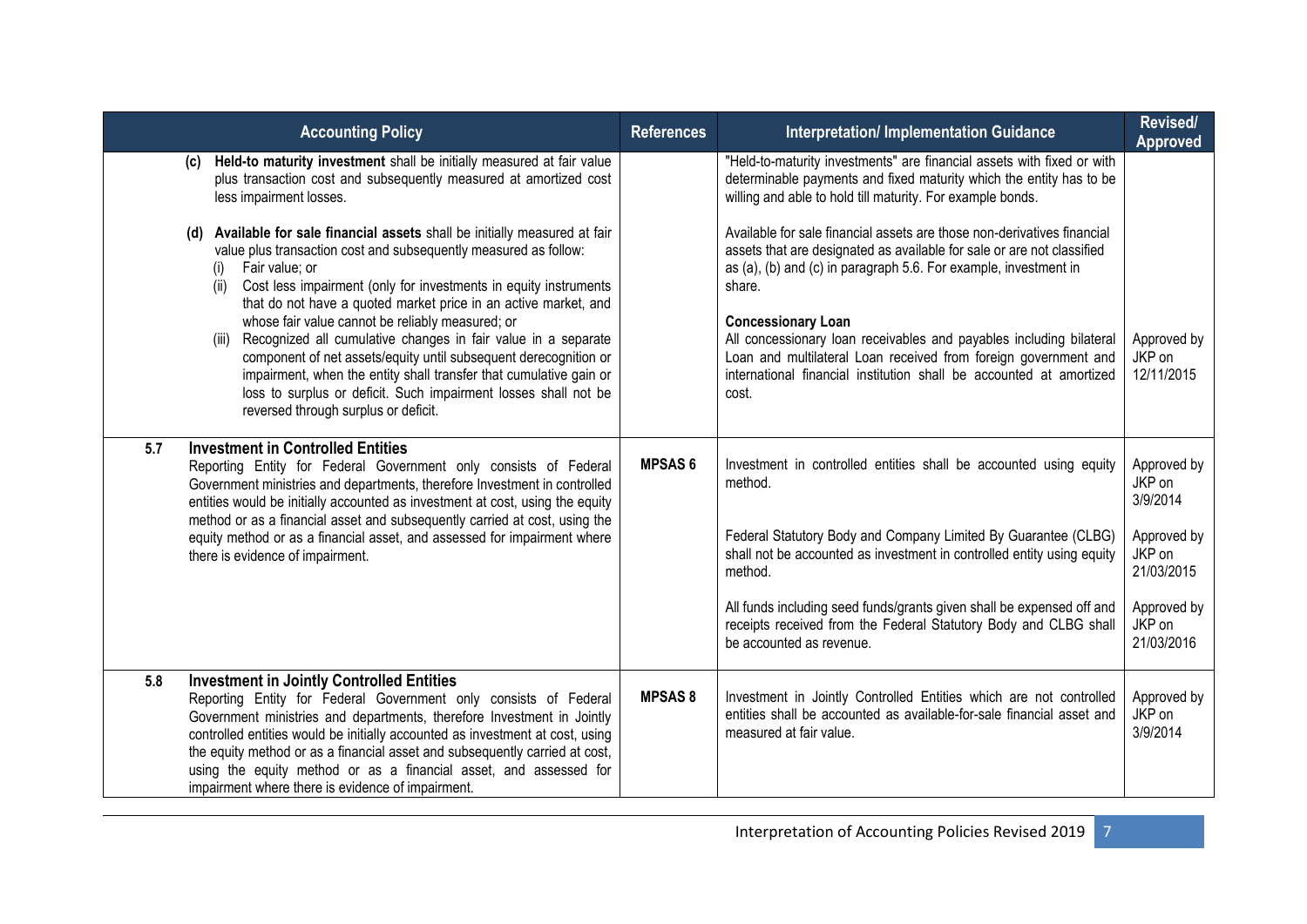| <b>Accounting Policy</b>                                                                                                                                                                                                                                                                                                                                                                                                                                                                                                                                                                                                                                                                                                                                                                                                                                                                                                                                                                                                                                                                                                                                                                              | <b>References</b>                                                       | <b>Interpretation/Implementation Guidance</b>                                                                                                                                                                                                                                                                                                                                                                                                                                                                                                                                                                                                                                                                                                                                                                                                                                                                                                                                                                                                                                                                                                                                       | Revised/<br><b>Approved</b>                                                                                  |
|-------------------------------------------------------------------------------------------------------------------------------------------------------------------------------------------------------------------------------------------------------------------------------------------------------------------------------------------------------------------------------------------------------------------------------------------------------------------------------------------------------------------------------------------------------------------------------------------------------------------------------------------------------------------------------------------------------------------------------------------------------------------------------------------------------------------------------------------------------------------------------------------------------------------------------------------------------------------------------------------------------------------------------------------------------------------------------------------------------------------------------------------------------------------------------------------------------|-------------------------------------------------------------------------|-------------------------------------------------------------------------------------------------------------------------------------------------------------------------------------------------------------------------------------------------------------------------------------------------------------------------------------------------------------------------------------------------------------------------------------------------------------------------------------------------------------------------------------------------------------------------------------------------------------------------------------------------------------------------------------------------------------------------------------------------------------------------------------------------------------------------------------------------------------------------------------------------------------------------------------------------------------------------------------------------------------------------------------------------------------------------------------------------------------------------------------------------------------------------------------|--------------------------------------------------------------------------------------------------------------|
|                                                                                                                                                                                                                                                                                                                                                                                                                                                                                                                                                                                                                                                                                                                                                                                                                                                                                                                                                                                                                                                                                                                                                                                                       |                                                                         |                                                                                                                                                                                                                                                                                                                                                                                                                                                                                                                                                                                                                                                                                                                                                                                                                                                                                                                                                                                                                                                                                                                                                                                     |                                                                                                              |
| <b>Investment in Associates</b><br>5.9<br>Reporting Entity for Federal Government only consists of Federal<br>Government ministries and departments, therefore Investment in Associate<br>would be initially accounted as investment at cost, using the equity method<br>or as a financial asset and subsequently carried at cost, using the equity<br>method or as a financial asset, and assessed for impairment where there<br>is evidence of impairment.                                                                                                                                                                                                                                                                                                                                                                                                                                                                                                                                                                                                                                                                                                                                          | <b>MPSAS7</b>                                                           | Investment in Associates which are not controlled entities shall be<br>accounted as available-for-sale financial asset and measured at fair<br>value.                                                                                                                                                                                                                                                                                                                                                                                                                                                                                                                                                                                                                                                                                                                                                                                                                                                                                                                                                                                                                               | Approved by<br>JKP on<br>3/9/2014                                                                            |
| 5.10 Property, Plant and Equipment and Investment Property                                                                                                                                                                                                                                                                                                                                                                                                                                                                                                                                                                                                                                                                                                                                                                                                                                                                                                                                                                                                                                                                                                                                            |                                                                         |                                                                                                                                                                                                                                                                                                                                                                                                                                                                                                                                                                                                                                                                                                                                                                                                                                                                                                                                                                                                                                                                                                                                                                                     |                                                                                                              |
| Property, Plant and Equipment (PPE)<br>(a)<br>Property, plant, and equipment are tangible items that:<br>(i) Are held for use in the production or supply of goods or<br>services, for rental to others, or for administrative purposes;<br>and<br>Are expected to be used during more than one reporting period.<br>(ii)<br>PPE shall be initially recognized as an asset at cost if, and only if:<br>It is probable that future economic benefits or service potential<br>(i)<br>associated with the item will flow to the entity; and<br>The cost or fair value of the item can be measured reliably.<br>(ii)<br>Asset acquired through a non-exchange transaction shall be<br>measured at its fair value at date of acquisition.<br>Military assets shall be disclosed as a single line item in the<br>Statement of Financial Position.<br>Capitalization threshold for Property, Plant and Equipment (PPE) is<br>RM2,000 per item subject to review from time to time. This<br>capitalization threshold is also applicable to Investment Property and<br>Intangible Assets. Assets below RM2,000 or low value assets shall<br>be expensed off but recorded in the assets register for record and | <b>MPSAS 17</b><br><b>MPSAS13</b><br><b>MPSAS 21</b><br><b>MPSAS 26</b> | <b>Military assets</b><br>All the assets acquired or received by MINDEF for military purposes<br>shall be classified as military assets.<br><b>Capitalization Threshold</b><br>Assets with value below RM 2,000 per item shall be expensed off.<br>Information about low value assets shall be captured by 1GFMAS<br>and to be rendered to the Treasury's Assets Management System<br>(Sistem Pengurusan Aset) for record and control purposes.<br><b>Heritage Asset</b><br>Definition<br>Heritage assets are assets because of their cultural, environmental,<br>or historical significance. Examples of heritage assets include<br>historical buildings and monuments, archaeological sites,<br>conservation areas and nature reserves, and works of art. Certain<br>characteristics, including the following, are often displayed by<br>heritage assets (although these characteristics are not exclusive to<br>such assets):<br>(a) Their value in cultural, environmental, educational, and historical<br>terms is unlikely to be fully reflected in a financial value based<br>purely on a market price;<br>(b) Legal and/or statutory obligations may impose prohibitions or | Approved by<br>JKP on<br>11/2/2014<br>Approved by<br>JKP on<br>7/5/2013<br>Approved by<br>JKP on<br>7/5/2013 |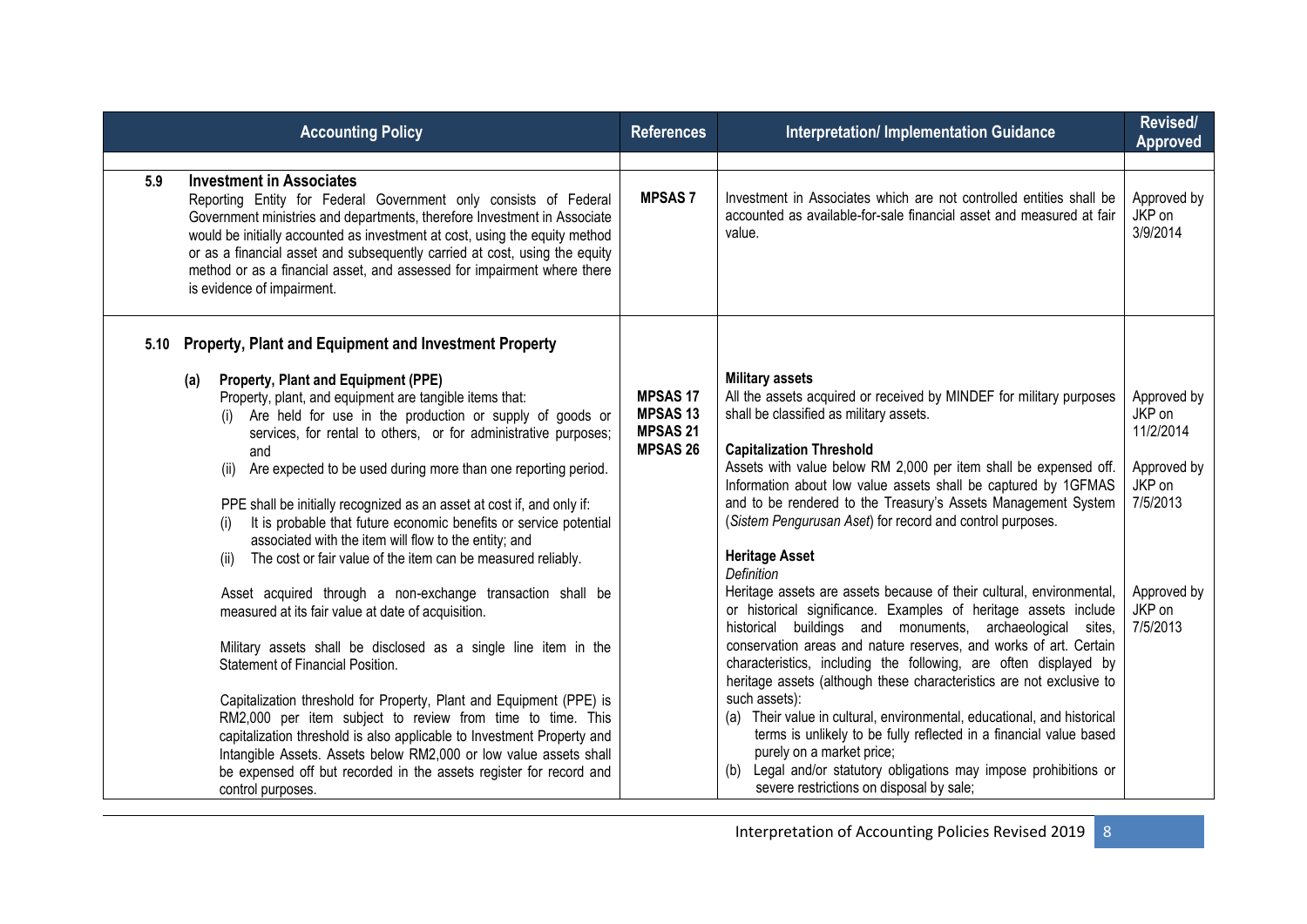| <b>Accounting Policy</b>                                                                                                                                                                                                                                                                                                                                                                                                                                                                                                                                                                                                                                                                                                                                                                                                       | <b>References</b> | <b>Interpretation/ Implementation Guidance</b>                                                                                                                                                                                                                                                                                                                                                                                                                                                                                                                                                                                                                                                                                                                                                                                                                                                                                                                                                                                                                                                                                                                                                                                                                                                                                                                                                                                                                | Revised/<br><b>Approved</b>       |
|--------------------------------------------------------------------------------------------------------------------------------------------------------------------------------------------------------------------------------------------------------------------------------------------------------------------------------------------------------------------------------------------------------------------------------------------------------------------------------------------------------------------------------------------------------------------------------------------------------------------------------------------------------------------------------------------------------------------------------------------------------------------------------------------------------------------------------|-------------------|---------------------------------------------------------------------------------------------------------------------------------------------------------------------------------------------------------------------------------------------------------------------------------------------------------------------------------------------------------------------------------------------------------------------------------------------------------------------------------------------------------------------------------------------------------------------------------------------------------------------------------------------------------------------------------------------------------------------------------------------------------------------------------------------------------------------------------------------------------------------------------------------------------------------------------------------------------------------------------------------------------------------------------------------------------------------------------------------------------------------------------------------------------------------------------------------------------------------------------------------------------------------------------------------------------------------------------------------------------------------------------------------------------------------------------------------------------------|-----------------------------------|
| Replacement cost for part of an asset that increases the economic<br>benefits, service potential and life span of an asset shall be<br>capitalized with a corresponding derecognition of the parts that are<br>replaced.<br>Repair and maintenance expenses shall not be capitalized.<br>Subsequently, PPE shall be measured using Cost model or<br>Revaluation model:<br><b>Cost Model</b><br>(i)<br>Carried at cost, less accumulated depreciation and any<br>accumulated impairment losses.<br><b>Revaluation Model</b><br>(ii)<br>Carried at revalued amount, being the fair value at the date of<br>the revaluation, less any subsequent accumulated<br>depreciation and subsequent accumulated impairment losses.<br>Revaluation is to be credited directly to revaluation surplus or<br>expensed in surplus or deficit. |                   | They are often irreplaceable and their value may increase over<br>(c)<br>time, even if their physical condition deteriorates; and<br>It may be difficult to estimate their useful lives, which in some<br>(d)<br>cases could be several hundred years.<br>These assets are rarely held for their ability to generate cash inflows,<br>and there may be legal or social obstacles to using them for such<br>purposes.<br>Some heritage assets have future economic benefits or service<br>potential other than their heritage value, for example, an historic<br>building being used for office accommodation. In these cases, they<br>may be recognized and measured on the same basis as other items<br>of property, plant, and equipment.<br><b>Recognition and Measurement</b><br>Heritage asset shall be recorded in the accrual ledger if it is gazetted<br>under National Heritage Act 2005. If cost is available, it shall be<br>measured at cost. If it is impractical to determine the cost, it shall be<br>measured at nominal cost of RM1.<br><b>Componentization of Asset</b><br>Each part of an item of property, plant, and equipment with a cost<br>that is significant in relation to the total cost of the item shall not be<br>depreciated separately but shall be grouped in determining the<br>depreciation charge. This applied only to opening balance of assets.<br>For newly acquired assets the componentization shall be considered | Approved by<br>JKP on<br>7/5/2013 |
|                                                                                                                                                                                                                                                                                                                                                                                                                                                                                                                                                                                                                                                                                                                                                                                                                                |                   | and applied when appropriate.<br>Ownership of Government Asset on Third Party Land<br>For example, Government Building sitting on third party land shall be<br>accounted for as property, plant, and equipment or lease asset if<br>ownership or control exists over the building.<br>In order to determine whether ownership or control exists, following<br>criteria need to be assessed:<br>(a) Legal ownership of the asset based on legal form per agreement<br>and in absence of such agreement,<br>(b) Evaluate control over the building. Control exists where                                                                                                                                                                                                                                                                                                                                                                                                                                                                                                                                                                                                                                                                                                                                                                                                                                                                                        | Approved by<br>JKP on<br>7/5/2013 |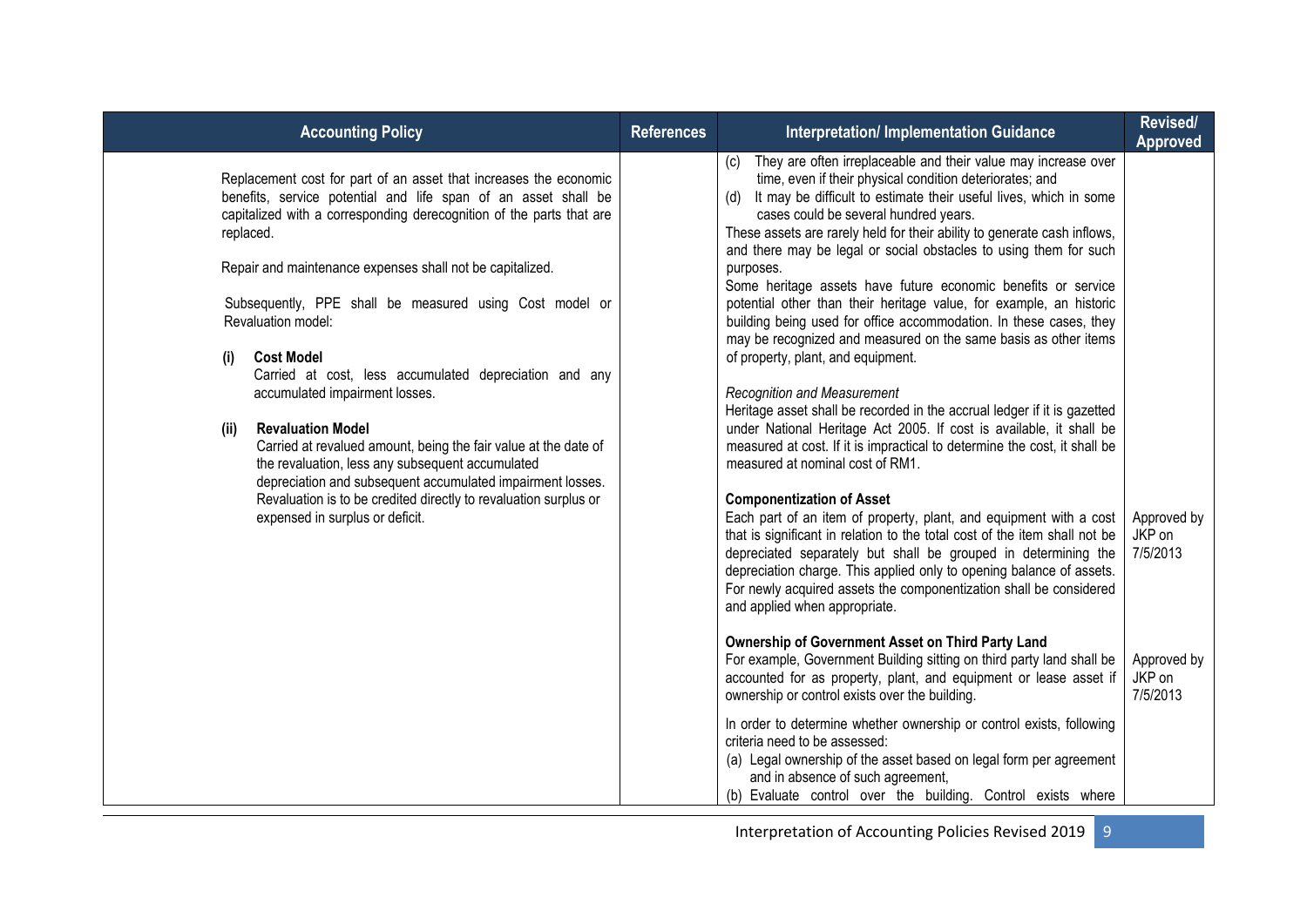| <b>Accounting Policy</b> | <b>References</b> | <b>Interpretation/Implementation Guidance</b>                                                                                                                                                                                                                                                                                                                                                                                                                                                                                                                                                                                                                                                                                                                                  | Revised/<br><b>Approved</b>       |
|--------------------------|-------------------|--------------------------------------------------------------------------------------------------------------------------------------------------------------------------------------------------------------------------------------------------------------------------------------------------------------------------------------------------------------------------------------------------------------------------------------------------------------------------------------------------------------------------------------------------------------------------------------------------------------------------------------------------------------------------------------------------------------------------------------------------------------------------------|-----------------------------------|
|                          |                   | government has the power to obtain future economic benefit or<br>service potential associated with the building and able to restrict<br>the access of party to the benefit.<br>(c) Risk and rewards attached to the building. Risk is defined as<br>possibilities of losses from idle capacity, technological<br>obsolescence or changes in value due to changes in economic<br>conditions and reward is defined as economic life and gain from<br>appreciation in value or realization of residual value.<br>If risk and rewards are transferred to the government, then<br>government has control over the asset.<br>(d) If payments were made for the land,<br>(i) If risk and rewards transferred to government<br>(ii) Period of payment (one off, periodic or perpetual) |                                   |
|                          |                   | <b>Life Asset</b><br>Some life assets are used government in carried out their operation<br>in which future benefits or service potential are obtained, these life<br>asset shall be accounted for as property, plant and equipment. For<br>example, dogs belong to the narcotic division of the police force<br>which help them to catch drug traffickers shall be accounted for as<br>property, plant and equipment.                                                                                                                                                                                                                                                                                                                                                         | Approved by<br>JKP on<br>7/5/2013 |
|                          |                   | If life assets are used for agriculture activities, i.e. transformation of<br>living animals or plants for sale or into agriculture produce, these<br>assets should be accounted for as biological asset and agriculture<br>produce.                                                                                                                                                                                                                                                                                                                                                                                                                                                                                                                                           |                                   |
|                          |                   | A life asset shall be accounted for as inventory if it is:<br>To be consumed or used as part of the operation of a ministry<br>(a)<br>In the form of supplies to be consumed or distributed in the<br>(b)<br>rendering of services; or<br>in the process of production for sale and distribution.<br>(c)                                                                                                                                                                                                                                                                                                                                                                                                                                                                       |                                   |
|                          |                   | Asset Seized under Bankruptcy Act 1967 and Company Act<br>1965<br>These assets shall be disclosed in the notes to the account.                                                                                                                                                                                                                                                                                                                                                                                                                                                                                                                                                                                                                                                 | Approved by<br>JKP on<br>7/5/2013 |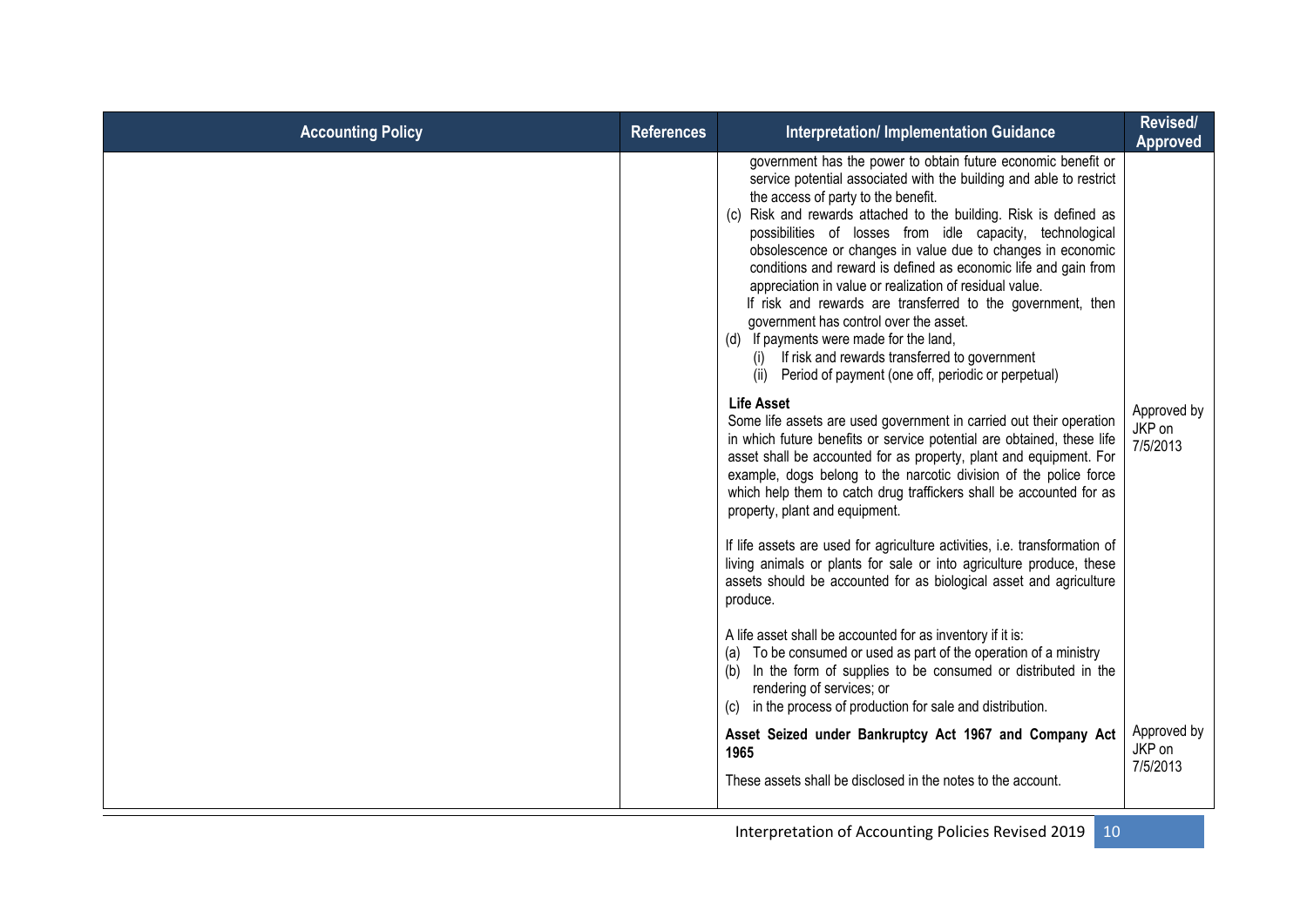| <b>Accounting Policy</b> | <b>References</b> | <b>Interpretation/ Implementation Guidance</b>                                                                                                                                                                                                                                                                                                                                                                                                          | Revised/<br><b>Approved</b>        |
|--------------------------|-------------------|---------------------------------------------------------------------------------------------------------------------------------------------------------------------------------------------------------------------------------------------------------------------------------------------------------------------------------------------------------------------------------------------------------------------------------------------------------|------------------------------------|
|                          |                   | <b>Measurement (Opening Balance of Assets)</b><br>(a) To be measured at Actual Cost if historical records are<br>available;<br>(b) To be measured at Depreciated Cost, or<br>To be Measure at Deemed Cost.<br>(c)                                                                                                                                                                                                                                       | Approved by<br>JKP on<br>11/2/2014 |
|                          |                   | Deemed cost means fair value of an asset determined at any date<br>during the exemption period or on the date that the exemption<br>expires (whichever is earlier).                                                                                                                                                                                                                                                                                     | Approved by<br>JKP on<br>11/2/2014 |
|                          |                   | <b>Assets Under Construction -PFI</b><br>Assets under construction financed through PFI shall be capitalized<br>as assets under construction during construction period and the<br>corresponding entries shall be crediting finance lease liability.                                                                                                                                                                                                    | Approved by<br>JKP on<br>11/2/2014 |
|                          |                   | Assets Under Construction to be Transferred to Third Party<br><b>When Completed</b><br>For those development projects under the SPPII which are carried<br>out by the ministry but the assets will be transferred to third party<br>when completed, during construction period, assets under<br>construction shall be capitalized. When such assets under<br>construction are completed and transferred to third party, there shall<br>be expensed off. | Approved by<br>JKP on<br>11/2/2014 |
|                          |                   | <b>Reclassification of Assets under construction</b><br>Assets under construction shall be reclassified as PPE when<br>completed and Certificates of Project Completion (Sijil Perakuan<br>Siap Kerja) issued. Retention money deducted as required by the<br>contract shall be accounted as follows:                                                                                                                                                   | Approved by<br>JKP on<br>11/2/2014 |
|                          |                   | <b>PPE</b><br>Debit<br>Credit Retention money payable                                                                                                                                                                                                                                                                                                                                                                                                   |                                    |
|                          |                   | <b>Lands Belonging to Mission Schools</b><br>Lands belonging to the Mission Schools' shall not be recognized as<br>government assets.                                                                                                                                                                                                                                                                                                                   | Approved by<br>JKP on              |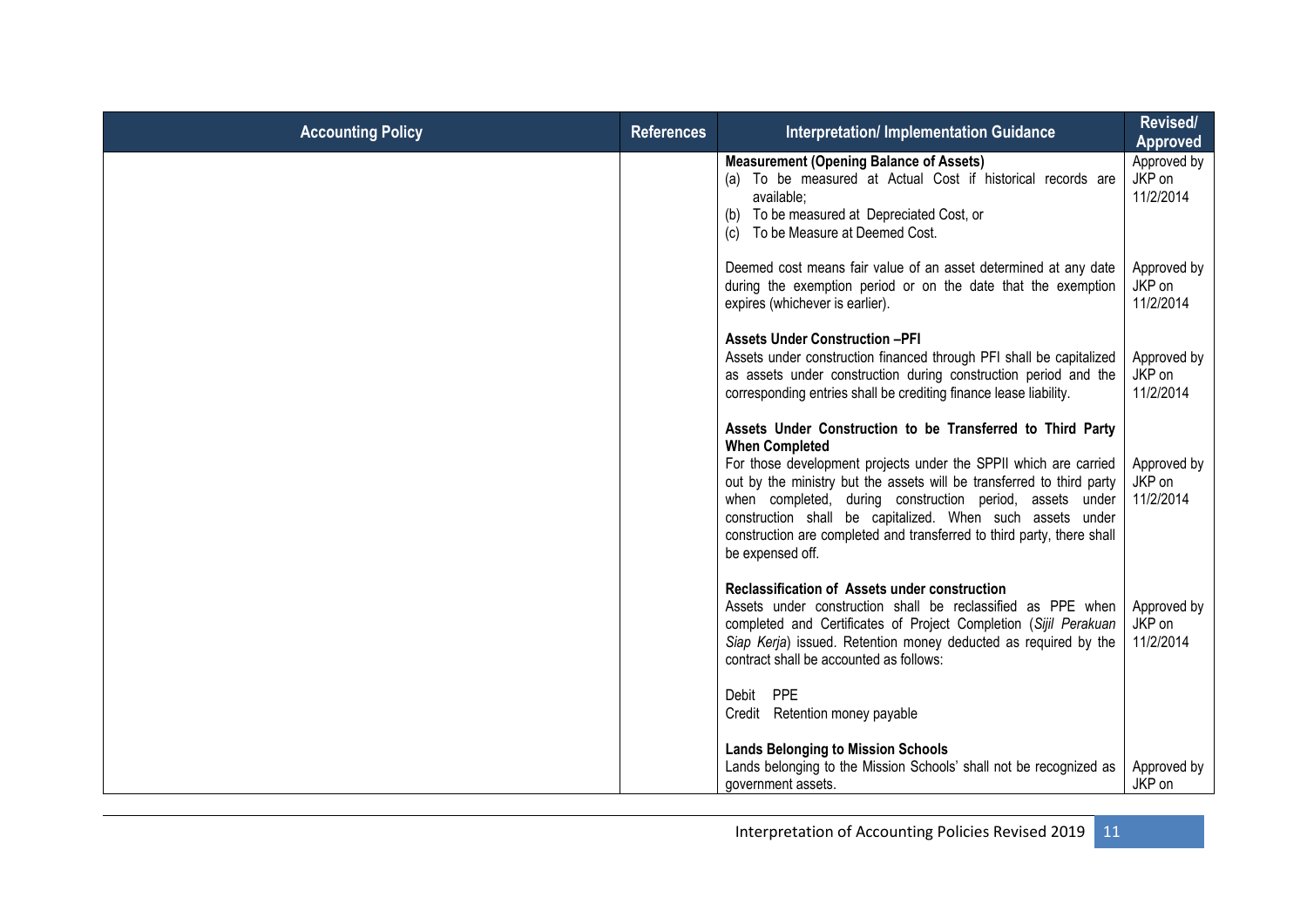| <b>Accounting Policy</b> | <b>References</b> | <b>Interpretation/ Implementation Guidance</b>                                                                                                                                                                                                                                                                                                                                                                                 | Revised/<br>Approved                                                                   |
|--------------------------|-------------------|--------------------------------------------------------------------------------------------------------------------------------------------------------------------------------------------------------------------------------------------------------------------------------------------------------------------------------------------------------------------------------------------------------------------------------|----------------------------------------------------------------------------------------|
|                          |                   | Accounting for Government Buildings In Putrajaya<br>Government properties in Putrajaya consisting of lands, buildings<br>and infrastructure. Such properties shall be accounted as finance<br>lease assets and finance lease liabilities.<br>The buildings shall be accounted by the ministries. Lands and<br>infrastructures shall be recorded centrally (Prime Minister<br>Department).                                      | 11/2/2014<br>Approved by<br>JKP on<br>10/6/2014                                        |
|                          |                   | <b>Opening Balance of PPE - Fund</b><br>If Ministry and department are unable to determine the fund for the<br>purchased of a PPE when determining the opening balance of an<br>asset, they shall classify such PPE as an asset belonging to the<br>General Fund.                                                                                                                                                              | Approved by<br>JKP on<br>12/11/2015                                                    |
|                          |                   | <b>Acquisition of Land from Third Party</b><br>Land acquired from third party whereby "Borang K" has been<br>submitted to the Land Office shall be accounted as asset of the<br>Ministry/Department.<br>"Borang K" is the notice given to the Land Office about the<br>government acquisition of land from the third party and subsequently,<br>the Land Office will issue the land title to the Federal Land<br>Commissioner. | Approved by<br>JKP on<br>12/11/2015,<br>revised<br>approval by<br>JKP on<br>19/02/2019 |
|                          |                   | <b>Federal Road Accounting Policy</b><br>As per Appendix A                                                                                                                                                                                                                                                                                                                                                                     | Approved by<br>JKP on<br>21/03/2016                                                    |
|                          |                   | Valuation Of Federal Reserve Land for Opening Balance And<br>Day-2                                                                                                                                                                                                                                                                                                                                                             |                                                                                        |
|                          |                   | Land reserved for federal purpose in the state shall be measured at<br>cost if cost of acquisition is available or at nominal value of RM1 if                                                                                                                                                                                                                                                                                  | Approved by<br>JKP on                                                                  |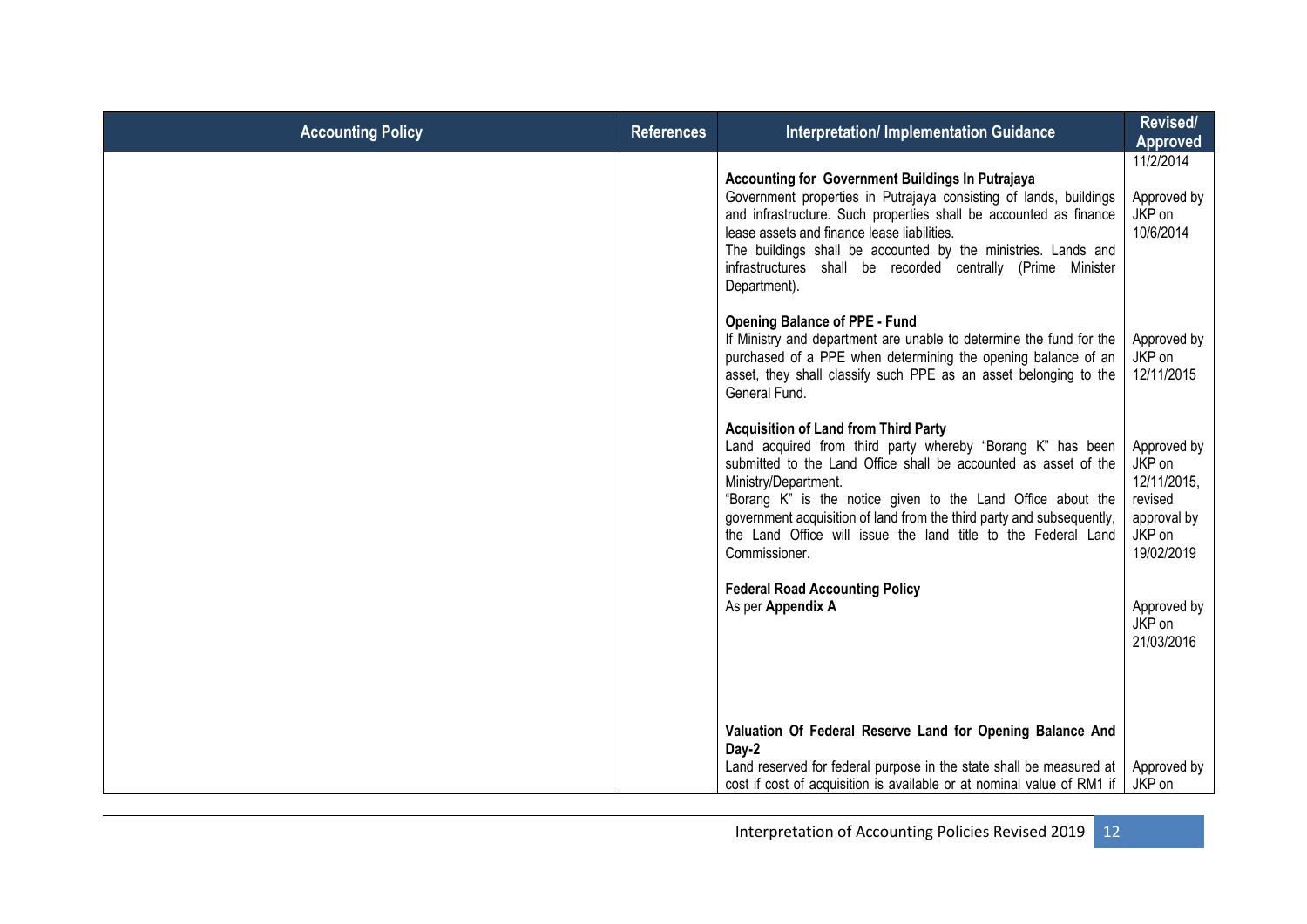|     | <b>Accounting Policy</b>                                                                                                                                                                                                                                                                                                                                                                                        | <b>References</b>                                   | <b>Interpretation/ Implementation Guidance</b>                                                                                                                                                                                                                                                                                                                                                                 | Revised/<br><b>Approved</b>                                   |
|-----|-----------------------------------------------------------------------------------------------------------------------------------------------------------------------------------------------------------------------------------------------------------------------------------------------------------------------------------------------------------------------------------------------------------------|-----------------------------------------------------|----------------------------------------------------------------------------------------------------------------------------------------------------------------------------------------------------------------------------------------------------------------------------------------------------------------------------------------------------------------------------------------------------------------|---------------------------------------------------------------|
|     |                                                                                                                                                                                                                                                                                                                                                                                                                 |                                                     | acquired through non-exchanged transaction.<br>Land reserved for federal purpose in the Federal Territory shall be<br>measured at fair value (valuation by JPPH).<br><b>Classification of Property, Plant and Equipment and Estimated</b><br><b>Useful Life</b><br>The classification of Property, Plant and Equipment, and its useful<br>life as per Appendix B-1.<br><b>Classification of Heritage Asset</b> | 11/02/2014,<br>revised<br>approval by<br>JKP on<br>19/02/2018 |
| (b) | <b>Investment Properties</b>                                                                                                                                                                                                                                                                                                                                                                                    |                                                     | The classification of heritage asset as per Appendix B-2<br><b>Classification of Investment Property and Estimated Useful Life</b>                                                                                                                                                                                                                                                                             | Approved by                                                   |
|     | Investment Properties(IP) shall be initially recognized as an asset at<br>cost when and only when:                                                                                                                                                                                                                                                                                                              | <b>MPSAS16</b><br><b>MPSAS13</b><br><b>MPSAS 17</b> | The classification of Investment Property and its useful life as per<br><b>Appendix B-3</b>                                                                                                                                                                                                                                                                                                                    | JKP on<br>19/02/2018                                          |
|     | (i) it is probable that future economic benefits or service potential<br>associated with the investment property will flow to the entity; and<br>(ii) the cost or fair value of the item can be measured reliably.                                                                                                                                                                                              |                                                     | <b>Capitalization Threshold</b><br>Assets with value below RM 2,000 per item shall be expensed off.<br>Information about low value assets shall be captured by 1GFMAS                                                                                                                                                                                                                                          | Approved by<br>JKP on<br>12/09/2019                           |
|     | Where an IP is acquired through a non-exchange transaction, its<br>cost shall be measured at its fair value as at the date of acquisition.                                                                                                                                                                                                                                                                      |                                                     | and to be rendered to the Treasury's Assets Management System<br>(Sistem Pengurusan Aset) for record and control purposes.                                                                                                                                                                                                                                                                                     |                                                               |
|     | IP shall be subsequently measured using Fair Value Model or Cost<br>model:                                                                                                                                                                                                                                                                                                                                      |                                                     |                                                                                                                                                                                                                                                                                                                                                                                                                |                                                               |
|     | (i) Fair Value Model<br>Measure at fair value unless the fair value is not reliably<br>determinable on a continuous basis.<br>Gain or loss arising from the change in the fair value is<br>recognized in the surplus or deficit for the period in which it<br>arises.<br>A property interest held by lessee under an operating lease may<br>be classified and accounted for as IP if it meets the definition of |                                                     |                                                                                                                                                                                                                                                                                                                                                                                                                |                                                               |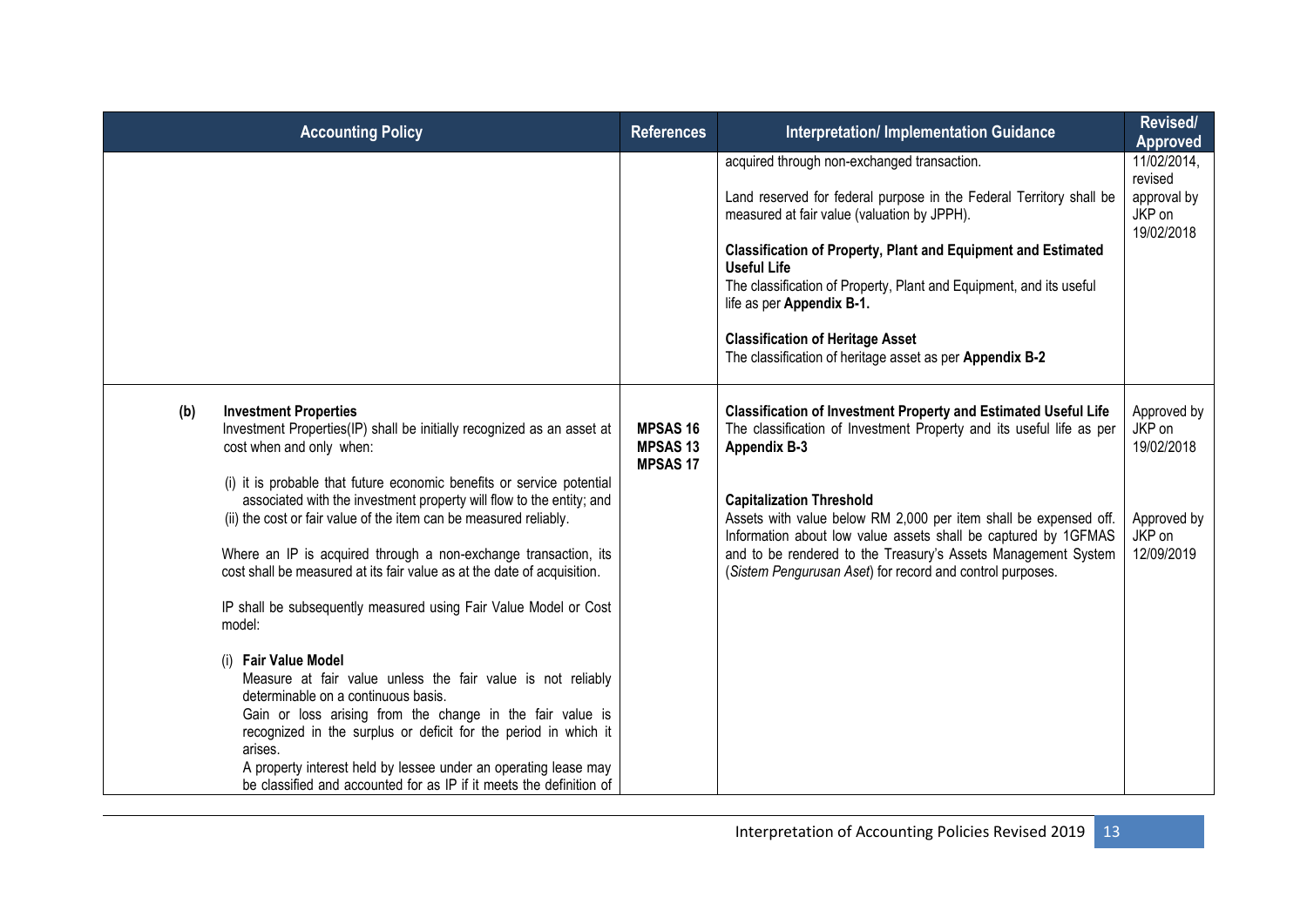| <b>Accounting Policy</b>                                                                                                                                                                                                                                                                                                                                                                                                                                                                                                                                                                                                                                                                                                                                                                                      | <b>References</b>                  | <b>Interpretation/ Implementation Guidance</b>                                                                                                                                                                                                                                                                                                                                                                                                                                                                                                                                                                                                                                                                                                                                                                    | Revised/<br><b>Approved</b>       |
|---------------------------------------------------------------------------------------------------------------------------------------------------------------------------------------------------------------------------------------------------------------------------------------------------------------------------------------------------------------------------------------------------------------------------------------------------------------------------------------------------------------------------------------------------------------------------------------------------------------------------------------------------------------------------------------------------------------------------------------------------------------------------------------------------------------|------------------------------------|-------------------------------------------------------------------------------------------------------------------------------------------------------------------------------------------------------------------------------------------------------------------------------------------------------------------------------------------------------------------------------------------------------------------------------------------------------------------------------------------------------------------------------------------------------------------------------------------------------------------------------------------------------------------------------------------------------------------------------------------------------------------------------------------------------------------|-----------------------------------|
| IP and the use of fair value model is mandatory.<br>(ii) Cost Model<br>Measure at cost less accumulated depreciation and accumulated<br>impairment losses.                                                                                                                                                                                                                                                                                                                                                                                                                                                                                                                                                                                                                                                    |                                    |                                                                                                                                                                                                                                                                                                                                                                                                                                                                                                                                                                                                                                                                                                                                                                                                                   |                                   |
| <b>Depreciation and Impairment</b><br>(c)<br>(i) Depreciation                                                                                                                                                                                                                                                                                                                                                                                                                                                                                                                                                                                                                                                                                                                                                 |                                    | <b>Fully Depreciated Assets</b>                                                                                                                                                                                                                                                                                                                                                                                                                                                                                                                                                                                                                                                                                                                                                                                   | Approved by                       |
| Depreciation is charged on a straight-line basis at rates<br>calculated to allocate the cost or valuation of an item of PPE and<br>those IP value measured at cost less any estimated residual<br>value, over its remaining useful life. For freehold land, it is not<br>necessary to depreciate but for leasehold land, it shall be<br>amortized over the lease period. The depreciation charge for the<br>period is recognized in surplus or deficit.                                                                                                                                                                                                                                                                                                                                                       | <b>MPSAS17</b>                     | Movable assets which are fully depreciated and still in use at the time<br>of migration to accrual accounting are not required to be accounted<br>as opening balance in the accrual ledger. Disposal of such assets<br>after migrating to accrual accounting shall be accounted as<br>miscellaneous revenue. If enhancement is made to a fully<br>depreciated asset which is not accounted in the accrual ledger, a<br>new asset Identification Number shall be created to account this<br>enhancement in the accrual ledger.                                                                                                                                                                                                                                                                                     | JKP on<br>07/05/2013              |
| (ii) Impairment<br>Where an asset's recoverable amount is less than its carrying<br>amount, it is reported at its recoverable amount and an<br>impairment loss is recognized. The main reason for holding some<br>assets is to generate cash. For these assets the recoverable<br>amount is the higher of the amount that could be recovered by<br>sale (after deducting the costs of sale) or the amount that will be<br>generated by using the asset through its useful life. Some assets<br>do not generate cash and for those assets, depreciated<br>replacement cost is used. Losses resulting from impairment are<br>reported in the statement of financial performance, unless the<br>asset is carried at a revalued amount in which case any<br>impairment loss is treated as a revaluation decrease. | <b>MPSAS 21</b><br><b>MPSAS 26</b> | However for immovable assets which are fully depreciated at the<br>time of conversion to accrual accounting, if those assets are still in<br>use, the useful life and the residual value and of the assets need to<br>be reviewed. The determination of any residual value and remaining<br>useful life is a matter of judgement and differs based on the different<br>kind of assets. For example: significant assets like military vehicles<br>may have been used for 10 years, however should there be periodic<br>expenditure incurred which extends its useful life. Change(s) in the<br>useful life shall be accounted for as a change in an accounting<br>estimate and shall be accounted prospectively in accordance with<br>MPSAS 3, Accounting Policies, Changes in Accounting Estimates<br>and Errors. |                                   |
| <b>Disposal</b><br>(d)<br>Gains or losses arising from disposal of PPE and IP are<br>recognized in the statement of financial performance in the period<br>in which the transaction occurs. Any balance attributable to the<br>disposed asset in the asset revaluation reserve is transferred to                                                                                                                                                                                                                                                                                                                                                                                                                                                                                                              | <b>MPSAS17</b>                     | <b>Assets Useful Life</b><br>The useful life for the opening balance of the asset and new acquired<br>asset shall be the maximum useful life as stated in the Accounting<br>Policy Issued by JANM. The maximum useful life of this asset shall<br>be defaulted in the 1GFMAS.                                                                                                                                                                                                                                                                                                                                                                                                                                                                                                                                     | Approved by<br>JKP on<br>3/9/2014 |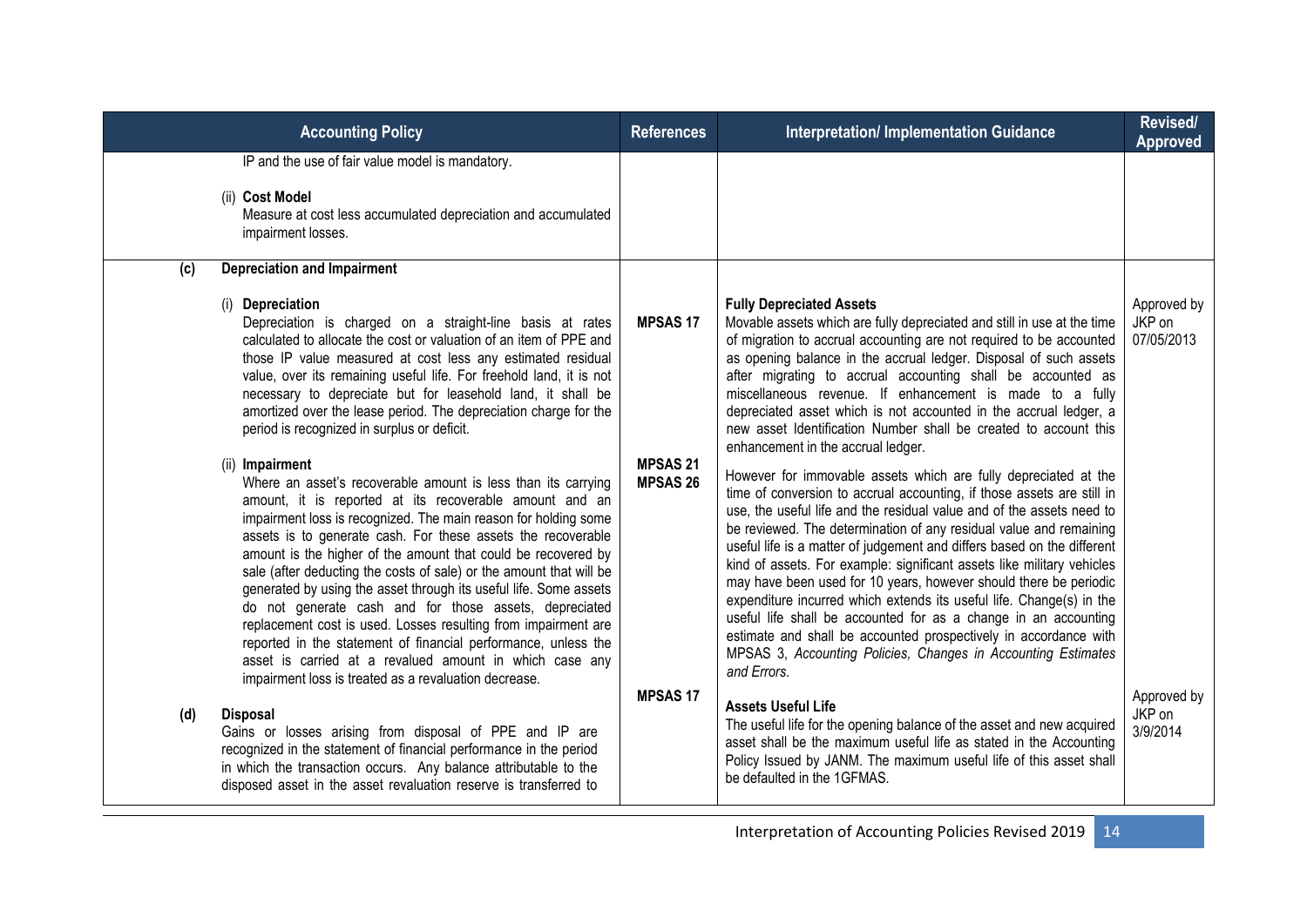| <b>Accounting Policy</b>                                                                                                                                                                                                                                                                                                                                                                                                                                                                                                                                                                                                                                                                                                                                                                                                                                                                                                                                                                                                       | <b>References</b>                                   | <b>Interpretation/ Implementation Guidance</b>                                                                                                                                                                                                                                                                                                                                                                                                                                                                                                                                                                                                                                                                                                                                      | Revised/<br><b>Approved</b>        |
|--------------------------------------------------------------------------------------------------------------------------------------------------------------------------------------------------------------------------------------------------------------------------------------------------------------------------------------------------------------------------------------------------------------------------------------------------------------------------------------------------------------------------------------------------------------------------------------------------------------------------------------------------------------------------------------------------------------------------------------------------------------------------------------------------------------------------------------------------------------------------------------------------------------------------------------------------------------------------------------------------------------------------------|-----------------------------------------------------|-------------------------------------------------------------------------------------------------------------------------------------------------------------------------------------------------------------------------------------------------------------------------------------------------------------------------------------------------------------------------------------------------------------------------------------------------------------------------------------------------------------------------------------------------------------------------------------------------------------------------------------------------------------------------------------------------------------------------------------------------------------------------------------|------------------------------------|
| accumulated surpluses or deficits.                                                                                                                                                                                                                                                                                                                                                                                                                                                                                                                                                                                                                                                                                                                                                                                                                                                                                                                                                                                             |                                                     | The Ministry/Department can change asset's useful life after the<br>opening balance has been migrated to 1GFMAS. The change in<br>useful life shall be accounted as change in accounting estimate and<br>shall be accounted prospectively. However, Ministry/Department<br>may change useful life of the new acquired asset at the point the<br>asset identification number is being created and such change isn't<br>change in accounting estimate. All changes to the assets' useful life<br>must be approved by the Asset Management Committee of the<br>respective Ministry/Department.<br>Immovable assets which are fully depreciated at the time of<br>conversion to accrual accounting if accounted in accrual ledger shall<br>be measured at Depreciated Replacement Cost. |                                    |
| 5.11<br>Agriculture (Biological assets and Agriculture Produce)<br>Biological asset or agricultural produce shall be recognized when and only<br>when:<br>(a) The entity controls the asset as a result of past events;<br>(b) It is probable that future economic benefits or service potential<br>associated with the asset will flow to the entity; and<br>(c) The fair value or cost of the asset can be measured reliably.<br>Biological asset shall be initially measured_at fair value less costs to sell. If<br>fair value cannot be measured reliably, measured at cost. Subsequently it<br>shall be measured at fair value less costs to sell. If cost was used at initial<br>recognition, and fair value still cannot be measured reliably, it shall be<br>measured at cost less any accumulated depreciation and any accumulated<br>impairment losses.<br>Agricultural produce shall be initially measured at fair value less costs to<br>sell, at the point of harvest. It shall be accounted for as inventories. | <b>MPSAS12</b><br><b>MPSAS17</b><br><b>MPSAS 27</b> | <b>Classification of Agriculture asset and Estimated Useful Life</b><br>The classification of agriculture asset and its useful life as per<br><b>Appendix B-4</b>                                                                                                                                                                                                                                                                                                                                                                                                                                                                                                                                                                                                                   | Approved by<br>JKP on<br>19/2/2018 |
| <b>Intangible Assets</b><br>5.12<br>An intangible asset is an identifiable non-monetary asset without physical<br>substance. It shall be initially recognized as an asset if:<br>it meets the definition of an intangible asset;<br>(a)                                                                                                                                                                                                                                                                                                                                                                                                                                                                                                                                                                                                                                                                                                                                                                                        | <b>MPSAS 31</b>                                     | <b>Classification of Intangible Asset and Estimated Useful Life</b><br>The classification of intangible asset and its useful life as per<br><b>Appendix B-5</b>                                                                                                                                                                                                                                                                                                                                                                                                                                                                                                                                                                                                                     | Approved by<br>JKP on<br>19/2/2018 |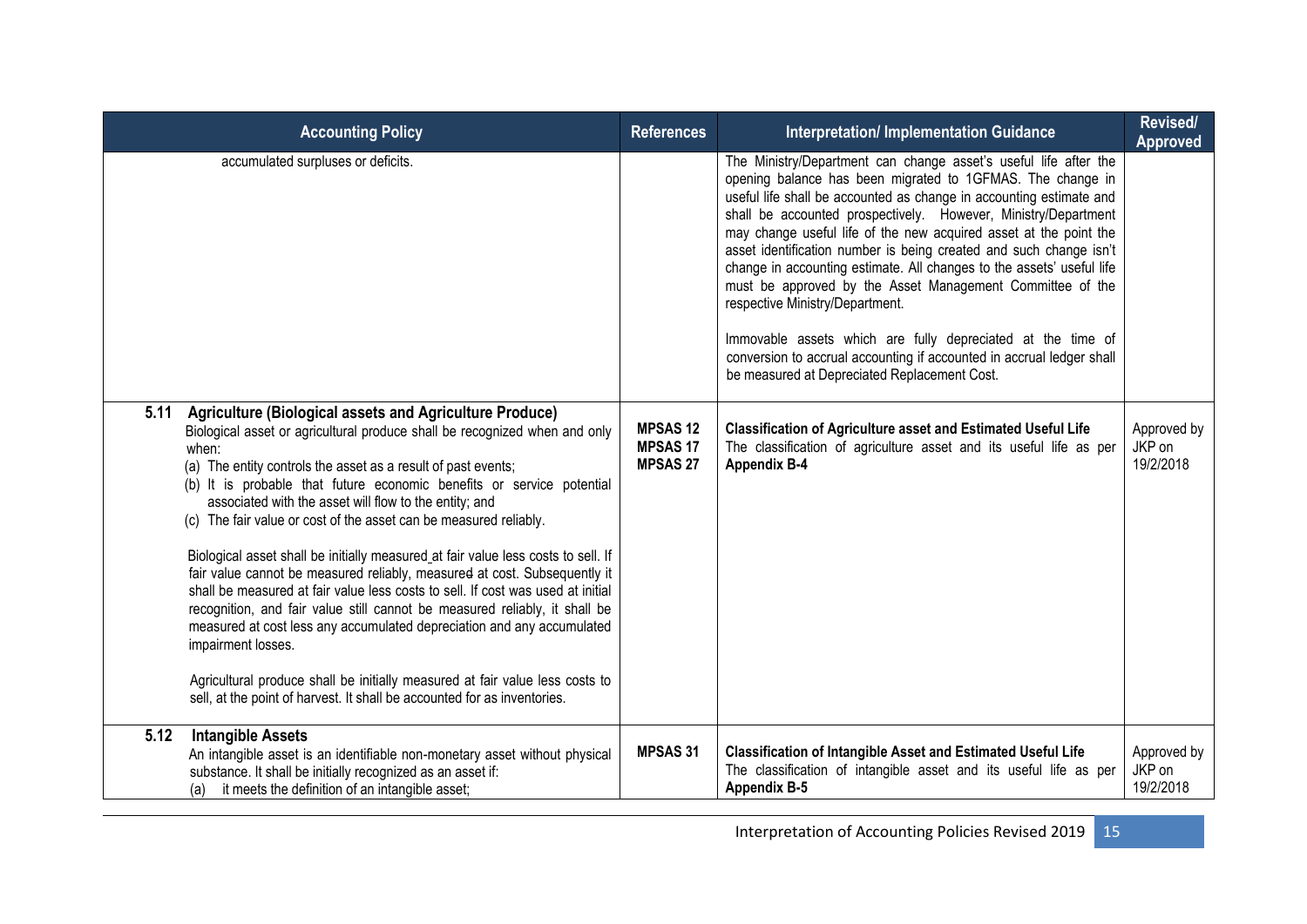|    | <b>Accounting Policy</b>                                                                                                                                                                                                                                                                                                                                                                                                                                                                                      | <b>References</b>                                                      | <b>Interpretation/ Implementation Guidance</b>                                                                                                                                                                                                                                                      | <b>Revised/</b><br><b>Approved</b>  |
|----|---------------------------------------------------------------------------------------------------------------------------------------------------------------------------------------------------------------------------------------------------------------------------------------------------------------------------------------------------------------------------------------------------------------------------------------------------------------------------------------------------------------|------------------------------------------------------------------------|-----------------------------------------------------------------------------------------------------------------------------------------------------------------------------------------------------------------------------------------------------------------------------------------------------|-------------------------------------|
|    | it is probable that the expected future economic benefits or service<br>(b)<br>potential that are attributable to the asset will flow to the entity; and<br>cost or fair value of the asset can be measured reliably.<br>(c)<br>Intangible Assets shall be measured initially at:<br>cost of an intangible asset in an exchange transaction,<br>(a)<br>cost to internally generate an intangible asset, or<br>(b)<br>fair value of an intangible asset acquired through a non-exchange<br>(c)<br>transaction. |                                                                        | <b>Capitalization Threshold</b><br>Assets with value below RM 2,000 per item shall be expensed off.<br>Information about low value assets shall be captured by 1GFMAS<br>and to be rendered to the Treasury's Assets Management System<br>(Sistem Pengurusan Aset) for record and control purposes. | Approved by<br>JKP on<br>12/09/2019 |
|    | Subsequently intangible assets are measured as follow:                                                                                                                                                                                                                                                                                                                                                                                                                                                        |                                                                        |                                                                                                                                                                                                                                                                                                     |                                     |
|    | Intangible assets with finite useful lives<br>(a)<br>(i) Cost model (cost less amortization and impairment); or<br>(ii) Revaluation model                                                                                                                                                                                                                                                                                                                                                                     |                                                                        |                                                                                                                                                                                                                                                                                                     |                                     |
|    | Intangible assets with indefinite useful lives<br>(b)<br>Shall not be amortized, but is required to test for impairment annually<br>and whenever there is an indication that the intangible asset may be<br>impaired.                                                                                                                                                                                                                                                                                         |                                                                        |                                                                                                                                                                                                                                                                                                     |                                     |
|    | License fee for software<br>License fee for software shall be capitalized as intangible asset and yearly<br>maintenance fee shall be expensed off. Enhancement (upgrade) of the<br>system shall be capitalized.                                                                                                                                                                                                                                                                                               |                                                                        |                                                                                                                                                                                                                                                                                                     |                                     |
| 6. | <b>Liabilities</b><br>Liability is defined as the "present obligations of the entity arising from past<br>events, the settlement of which is expected to result in an outflow from the entity<br>of resources embodying economic benefits or service potential."                                                                                                                                                                                                                                              | <b>MPSAS1</b><br><b>MPSAS 28</b><br><b>MPSAS 29</b><br><b>MPSAS 30</b> |                                                                                                                                                                                                                                                                                                     |                                     |
|    | An item is recognized as a liability in an entity's financial statements if:<br>(a) The obligation meets the definition of a liability; and<br>(b) The amount at which the settlement will take place can be measured reliably.                                                                                                                                                                                                                                                                               |                                                                        |                                                                                                                                                                                                                                                                                                     |                                     |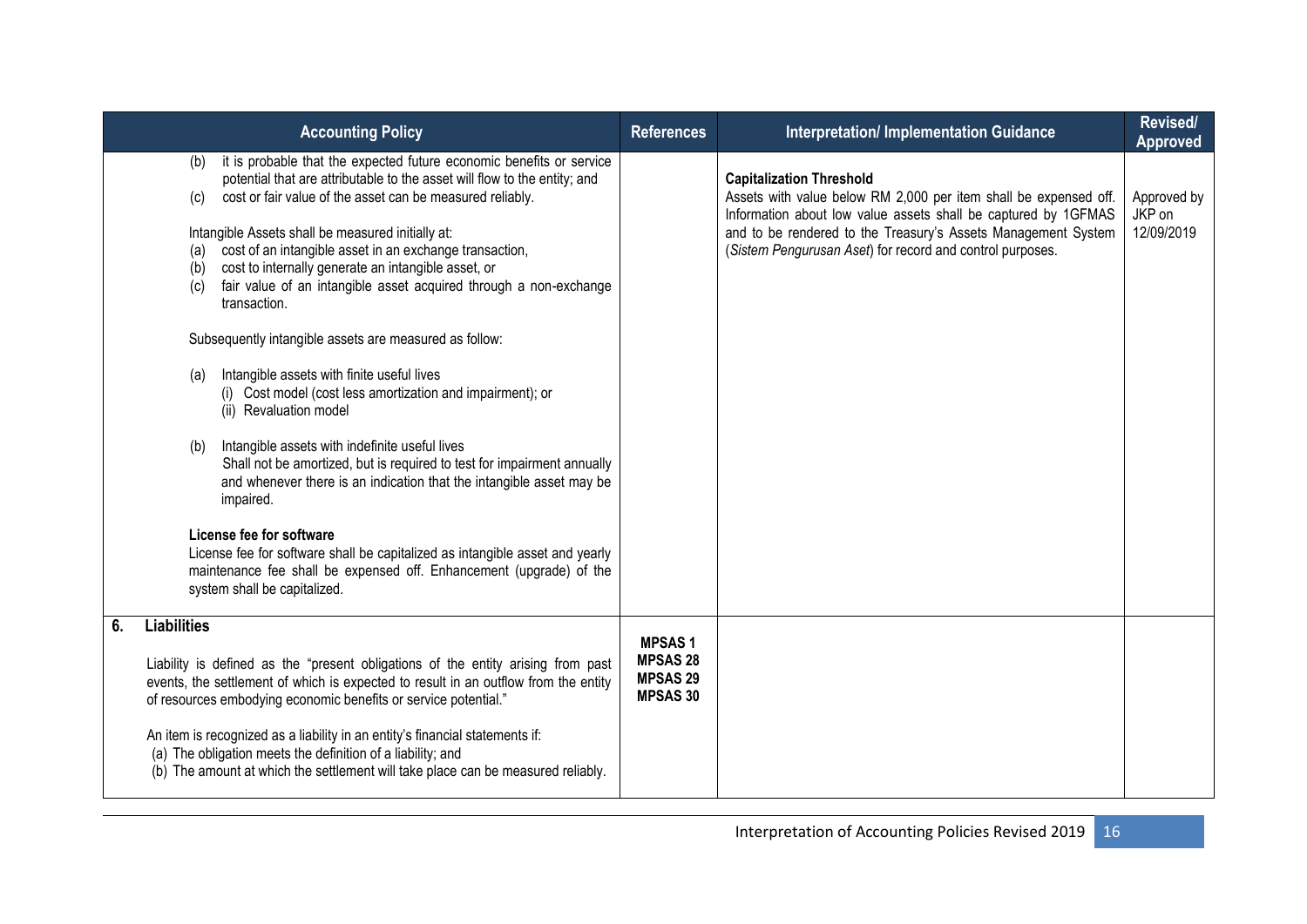|     | <b>Accounting Policy</b>                                                                                                                                                                                                                                                                                                                                                                                                                  | <b>References</b>                                                        | <b>Interpretation/Implementation Guidance</b> | Revised/<br>Approved |
|-----|-------------------------------------------------------------------------------------------------------------------------------------------------------------------------------------------------------------------------------------------------------------------------------------------------------------------------------------------------------------------------------------------------------------------------------------------|--------------------------------------------------------------------------|-----------------------------------------------|----------------------|
| 6.1 | Payable under exchange transactions<br>Payables/accruals shall be recognized when goods or services are<br>received or enjoyed.<br>For goods or services received or enjoyed without issuing Purchase Order,<br>payable or accrual shall be recognized when invoices are received.<br>Trade Payables / Accruals shall be measured at transacted amount (fair<br>value of the consideration) initially and subsequently at amortized cost. | <b>MPSAS 9</b><br><b>MPSAS 28</b><br><b>MPSAS 29</b><br><b>MPSAS 30</b>  |                                               |                      |
| 6.2 | <b>Taxes Payable</b><br>Taxes Payables/accruals shall be recognized when refunds are due to the<br>taxpayer as a result of assessments being filed.<br>Taxes Payables/accruals shall be measured at transacted amount (fair<br>value of the consideration) initially and subsequently at amortized cost.                                                                                                                                  | <b>MPSAS 23</b><br><b>MPSAS 28</b><br><b>MPSAS 29</b><br><b>MPSAS 30</b> |                                               |                      |
| 6.3 | <b>Grants and Fixed Charges (Promissory notes issued to</b><br>international organizations)<br>The above charges shall be recognized as a financial liability when<br>obligation to pay exists.                                                                                                                                                                                                                                           | <b>MPSAS 23</b>                                                          |                                               |                      |
| 6.4 | <b>Grants and Fixed Charges (Domestic Grants and others)</b><br>The above charges shall be recognized as a financial liability when<br>obligation to pay exists.                                                                                                                                                                                                                                                                          | <b>MPSAS 23</b>                                                          |                                               |                      |
| 6.5 | <b>Provision</b><br>Provision shall be recognized if, taking account of all available evidence, it<br>is more likely than not that a present obligation exists at the reporting date.<br>Provision shall be measured based on the best estimate of the expenditure<br>required to settle the present obligation at the reporting date.                                                                                                    | <b>MPSAS19</b>                                                           |                                               |                      |
| 6.6 | <b>Borrowing</b><br>Borrowing shall be recognized as financial liabilities at transacted costs<br>and subsequently measured at amortized cost.                                                                                                                                                                                                                                                                                            | <b>MPSAS 5</b><br><b>MPSAS 28</b><br><b>MPSAS 29</b>                     |                                               |                      |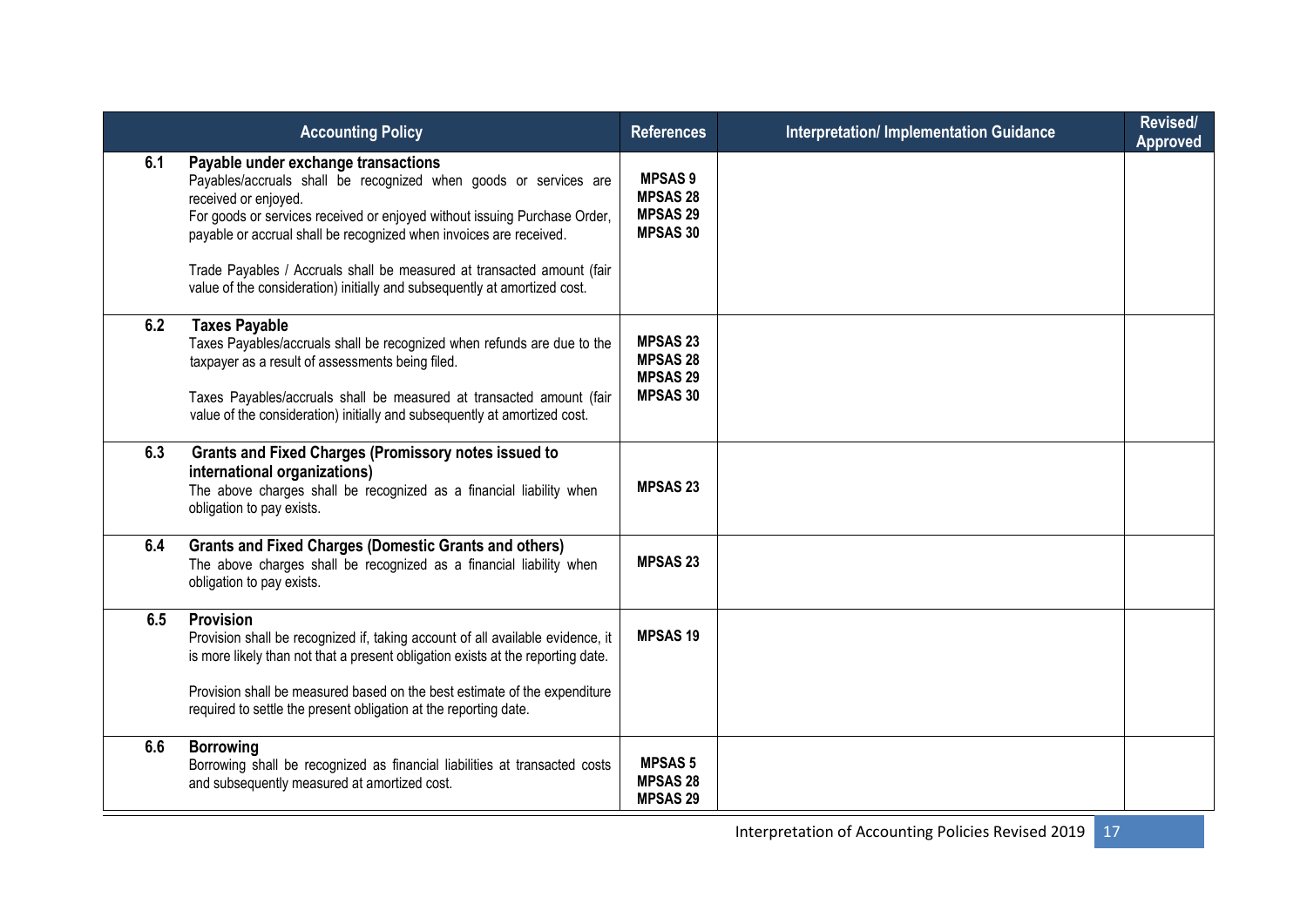|             | <b>Accounting Policy</b>                                                                                                                                                                                                                                                                                                                                                                                                                                                                                                                                                                                                                                                                                                                                                                                                                                                                                                     | <b>References</b>                | <b>Interpretation/ Implementation Guidance</b>                                                                                                                                                                                                                                                                                                                                                                                   | Revised/<br><b>Approved</b>        |
|-------------|------------------------------------------------------------------------------------------------------------------------------------------------------------------------------------------------------------------------------------------------------------------------------------------------------------------------------------------------------------------------------------------------------------------------------------------------------------------------------------------------------------------------------------------------------------------------------------------------------------------------------------------------------------------------------------------------------------------------------------------------------------------------------------------------------------------------------------------------------------------------------------------------------------------------------|----------------------------------|----------------------------------------------------------------------------------------------------------------------------------------------------------------------------------------------------------------------------------------------------------------------------------------------------------------------------------------------------------------------------------------------------------------------------------|------------------------------------|
|             | Transaction costs that are directly attributable to the financial liability are<br>deducted from the proceeds of the loan. Such transaction cost is charged<br>to expense and corresponding amount is added to the financial liability.<br>Repayment of borrowing shall be recognized as a reduction in the carrying<br>amount of the borrowings at the transacted cost.                                                                                                                                                                                                                                                                                                                                                                                                                                                                                                                                                     | <b>MPSAS 30</b>                  |                                                                                                                                                                                                                                                                                                                                                                                                                                  |                                    |
| 6.7         | <b>Pension Plan and Gratuity</b><br>Pension and gratuity shall be recognized in the period when the employee<br>services are received and measured based on the future obligations of the<br>plan based on actuarial valuation which includes the recognition of service<br>cost, interest cost, actuarial gains or losses, expected return on any plan<br>assets and reimbursement right recognized as an asset.<br>The amount recognized as liabilities shall be a net total of the present<br>value of the defined benefit obligation at the reporting date, minus the fair<br>value at the reporting date of plan assets out of which the obligations are<br>to be settled directly.<br>Contribution from the Federal Government and reimbursements made by<br>the State Governments and Statutory Bodies for seconded staff, Local<br>Authorities into the defined benefit plan are to be recognized as plan<br>assets. | <b>MPSAS 25</b>                  | <b>Pension Liabilities and Plan assets</b><br>Pension liabilities consisting of pension, gratuity and leaves<br>replacement payables and the related plan assets shall be disclosed<br>in the notes to the account during the transition period (2015 to<br>2017). Therefore payments of pension, gratuity and leaves<br>replacement and contributions to the plan assets during the transition<br>period shall be expensed off. | Approved by<br>JKP on<br>10/6/2014 |
| $7_{\cdot}$ | Revenue<br>Revenue is defined as "the gross inflow of economic benefits or service potential<br>during the reporting period when those inflows result in an increase in net<br>assets/equity, other than increases relating to contributions from owners."<br>An inflow of resources from exchange and non-exchange transaction, other than<br>services in-kind, that meets the definition of an asset shall be recognized as<br>revenue when, and only when:<br>(a) It is probable that the future economic benefits or service potential<br>associated with the asset will flow to the entity; and<br>(b) The fair value of the asset can be measured reliably.                                                                                                                                                                                                                                                            | <b>MPSAS9</b><br><b>MPSAS 23</b> |                                                                                                                                                                                                                                                                                                                                                                                                                                  |                                    |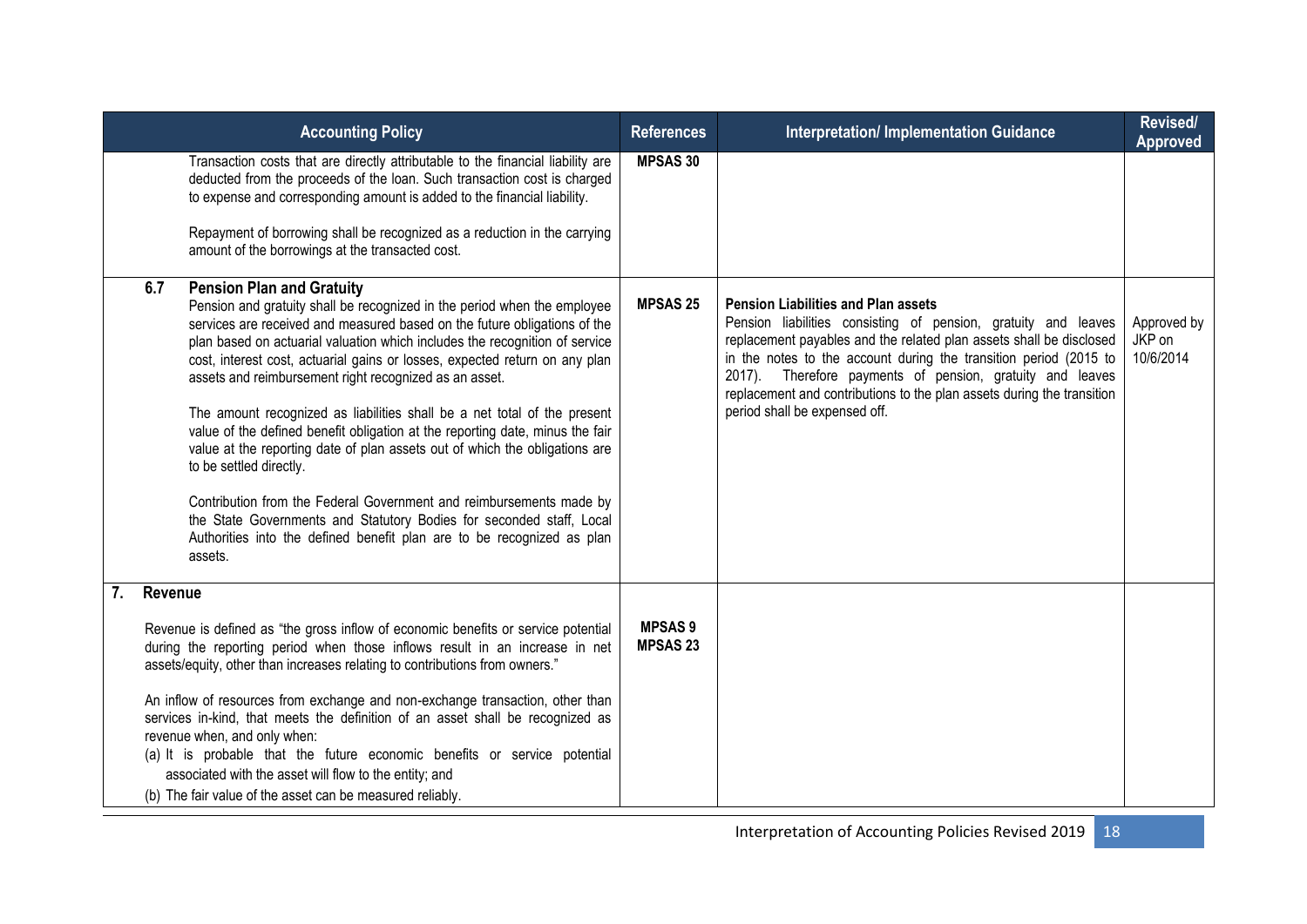|     | <b>Accounting Policy</b>                                                                                                                                                                                                                                                                                                                                                                                                                                                                                                   | <b>References</b> | <b>Interpretation/ Implementation Guidance</b>                                                                                                                                                                                                                                                                                                                                                                                                                                                                                | Revised/<br><b>Approved</b>        |
|-----|----------------------------------------------------------------------------------------------------------------------------------------------------------------------------------------------------------------------------------------------------------------------------------------------------------------------------------------------------------------------------------------------------------------------------------------------------------------------------------------------------------------------------|-------------------|-------------------------------------------------------------------------------------------------------------------------------------------------------------------------------------------------------------------------------------------------------------------------------------------------------------------------------------------------------------------------------------------------------------------------------------------------------------------------------------------------------------------------------|------------------------------------|
|     |                                                                                                                                                                                                                                                                                                                                                                                                                                                                                                                            |                   |                                                                                                                                                                                                                                                                                                                                                                                                                                                                                                                               |                                    |
| 7.1 | <b>Tax Revenue</b>                                                                                                                                                                                                                                                                                                                                                                                                                                                                                                         |                   |                                                                                                                                                                                                                                                                                                                                                                                                                                                                                                                               |                                    |
| (a) | <b>Income Tax</b><br>Tax revenues are to be recognized by reference to the earning of<br>assessable income by the taxpayers and hence, the requirement<br>takes into account appropriate cut-off, which would also result in the<br>recognition of tax receivable/refundable.<br>Income Tax Deductions received through Pay As You Earn shall be<br>recognized as revenue at the point of received.                                                                                                                        | <b>MPSAS 23</b>   | Tax deductions including deductions for individual income tax,<br>corporate income tax and petroleum income tax shall be recognized<br>as revenue at the point of received of the deductions. During the<br>assessment year, if the assessment amount of tax to be paid<br>exceeded amount of deductions through PCB, such amount shall be<br>recognized as tax receivables. If the assessment amount of tax to be<br>paid is less than amount of deductions through PCB, such amount<br>shall be recognized as tax payables. | Approved by<br>JKP on<br>7/5/2013  |
| (b) | Other Direct Taxes including quit rent assessment<br>Tax revenues are to be recognized by reference to the occurrence of<br>taxable event and hence, the requirement takes into account<br>appropriate cut-off, which would also result in the recognition of tax<br>receivable/refundable.                                                                                                                                                                                                                                | <b>MPSAS 23</b>   |                                                                                                                                                                                                                                                                                                                                                                                                                                                                                                                               |                                    |
| (c) | Customs Duties - Export and Import, Excise Duties on Imported<br>Goods, Levy<br>Custom duties on import and export and excise duties on imported<br>goods are to be recognized as revenue upon movement of dutiable<br>goods across custom boundaries and custom controlled<br>warehouses.<br>Levy for agriculture produce shall be recognized as revenue upon<br>declaration.<br>Levy for goods vehicle leaving and entering Malaysia shall be<br>recognized as revenue as and when the levy was imposed and<br>received. | <b>MPSAS 23</b>   | Custom revenue except GST shall be recognized as revenue when<br>payment is received and not when revenue is earned and the bill<br>issued. This is to take advantage of the transitional provision of<br>MPSAS 23 to give more time to the Custom Department to get ready<br>the accrual revenue accounting system before such revenue is to be<br>accrued when it is earned.                                                                                                                                                | Approved by<br>JKP on<br>11/2/2014 |
| (d) | Sales Tax on Locally Manufactured Goods and Imported Goods,<br>Goods and Services Tax, Service Tax, Excise Duties<br>Sales Tax on Locally Manufactured Goods and Imported Goods,                                                                                                                                                                                                                                                                                                                                           | <b>MPSAS 23</b>   |                                                                                                                                                                                                                                                                                                                                                                                                                                                                                                                               |                                    |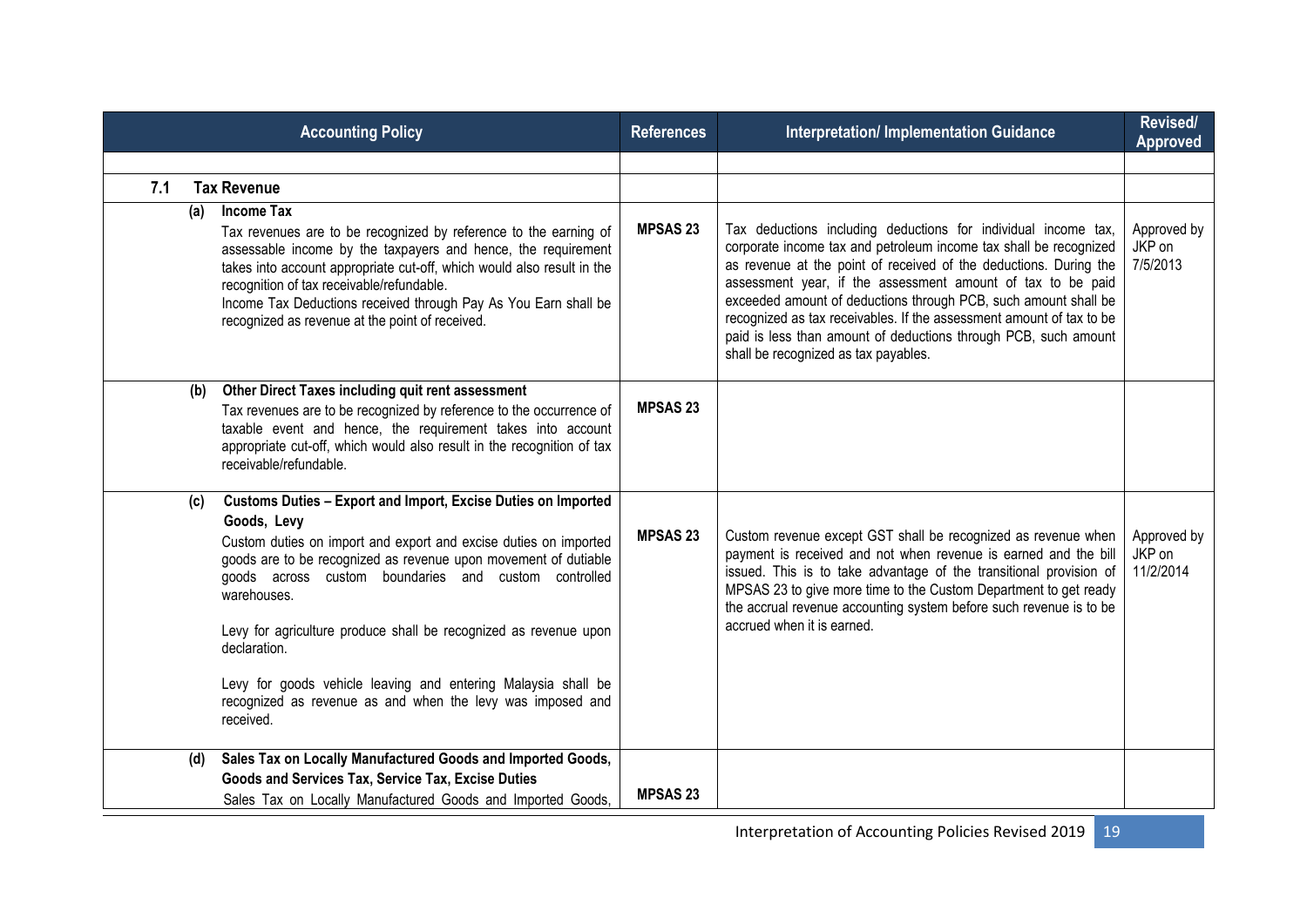|     |     | <b>Accounting Policy</b>                                                                                                                                                                                                                                                                                                                                                                                                                                                                                                                                                                  | <b>References</b> | <b>Interpretation/Implementation Guidance</b>                                                                                                                                                                                                                                                                                                                                                                                                                               | Revised/<br><b>Approved</b>                                            |
|-----|-----|-------------------------------------------------------------------------------------------------------------------------------------------------------------------------------------------------------------------------------------------------------------------------------------------------------------------------------------------------------------------------------------------------------------------------------------------------------------------------------------------------------------------------------------------------------------------------------------------|-------------------|-----------------------------------------------------------------------------------------------------------------------------------------------------------------------------------------------------------------------------------------------------------------------------------------------------------------------------------------------------------------------------------------------------------------------------------------------------------------------------|------------------------------------------------------------------------|
|     |     | Goods and Services Tax, and Service Tax shall be recognized as<br>revenue upon sale of goods and services (i.e. at point of sale to end<br>user)<br>Excise Duties on the general goods shall be recognized as revenue<br>when the goods leave the factory. However for the vehicles<br>produced locally, excise duty will only be recognized as revenue<br>when the vehicles are sold and not when the vehicles leave the<br>factory. However Excise Duty shall be accrued as receivable at the<br>end of the fourth year after the vehicles left the factory although still<br>not sold. |                   |                                                                                                                                                                                                                                                                                                                                                                                                                                                                             |                                                                        |
|     | (e) | Tax Revenue (Miscellaneous Indirect Taxes)<br>The following Indirect Taxes shall be recognized as revenue upon<br>the occurrence of relevant taxable event:<br>(i) Value-added tax is the undertaking of taxable activity during the<br>taxation period by the taxpayer;<br>(ii) Death duty is the duty imposed upon the death of a person<br>owning taxable property; and.<br>(iii) Property tax is imposed upon the disposal of a property.                                                                                                                                             | <b>MPSAS 23</b>   |                                                                                                                                                                                                                                                                                                                                                                                                                                                                             |                                                                        |
| 7.2 |     | <b>Non-Tax Revenue</b>                                                                                                                                                                                                                                                                                                                                                                                                                                                                                                                                                                    |                   |                                                                                                                                                                                                                                                                                                                                                                                                                                                                             |                                                                        |
|     | (a) | Licenses, Registration Fees and Permit<br>Revenue shall be recognized when licenses and permits are issued<br>(usually no gap between issuance of permit and license and timing<br>of payment).                                                                                                                                                                                                                                                                                                                                                                                           | <b>MPSAS 23</b>   | Registration fees as listed below shall be recognized as revenue<br>when payments are received as there are no gaps between<br>registrations and timing of payments:<br><b>Births</b><br>$\bullet$<br>Deaths<br>Adopted child<br>Marriage and divorce<br>Citizen<br>$\bullet$<br>Licenses and permits as listed below shall be recognized as revenue<br>when payments are received as there are no gaps between issuance<br>of permits and licenses and timing of payments: | Approved by<br>JKP on<br>7/5/2013<br>Approved by<br>JKP on<br>7/5/2013 |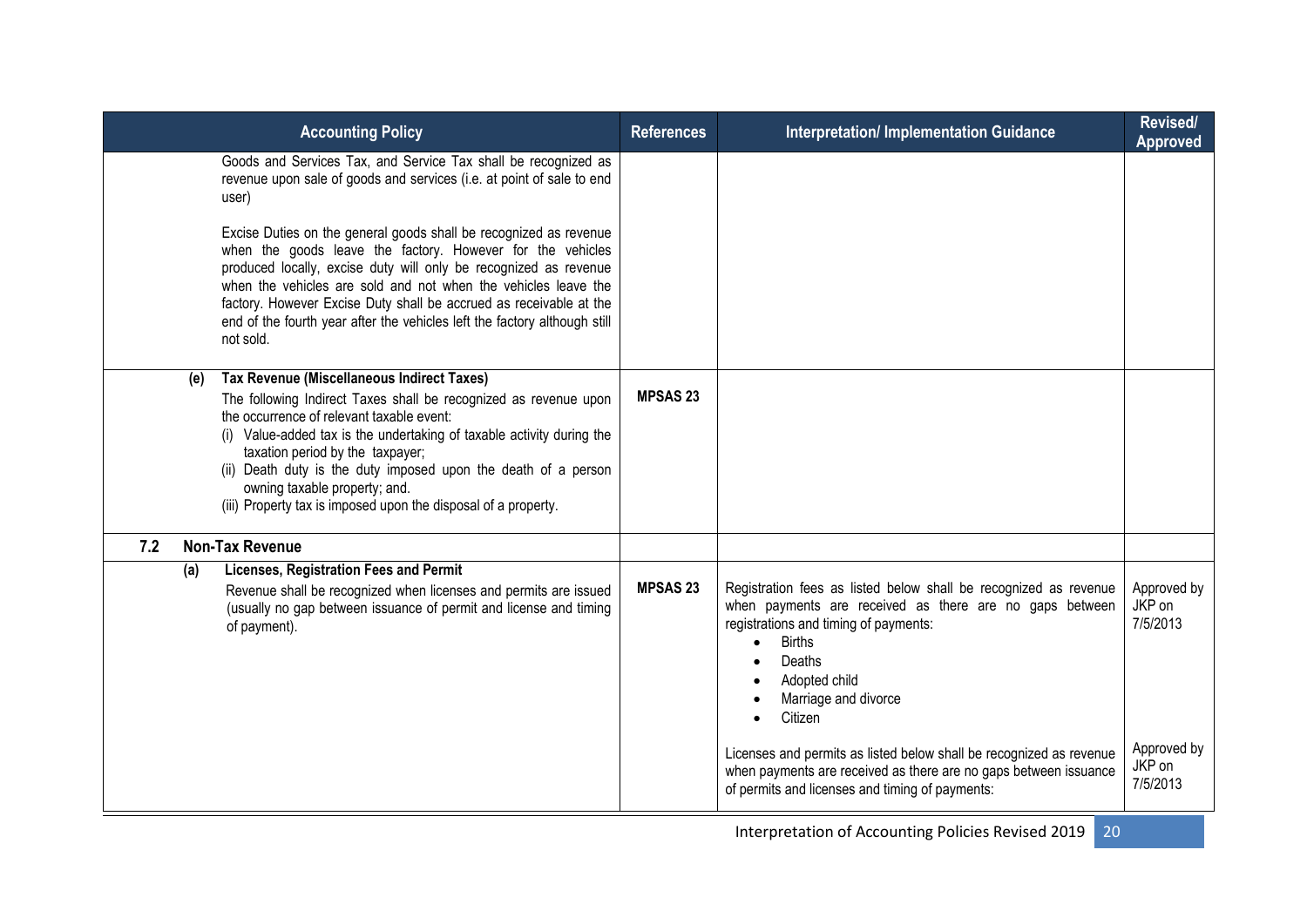| <b>Accounting Policy</b>                                                                                                                                                                                                                                                                                                                                                                                                                                                                                                                                                                                                                                                                                                         | <b>References</b> | <b>Interpretation/Implementation Guidance</b>                                                                                                                                                                                                                                                                                                                                                                                                                                                                                                                                                                                                  | Revised/<br><b>Approved</b>                                              |
|----------------------------------------------------------------------------------------------------------------------------------------------------------------------------------------------------------------------------------------------------------------------------------------------------------------------------------------------------------------------------------------------------------------------------------------------------------------------------------------------------------------------------------------------------------------------------------------------------------------------------------------------------------------------------------------------------------------------------------|-------------------|------------------------------------------------------------------------------------------------------------------------------------------------------------------------------------------------------------------------------------------------------------------------------------------------------------------------------------------------------------------------------------------------------------------------------------------------------------------------------------------------------------------------------------------------------------------------------------------------------------------------------------------------|--------------------------------------------------------------------------|
|                                                                                                                                                                                                                                                                                                                                                                                                                                                                                                                                                                                                                                                                                                                                  |                   | Passport<br>Visa<br>Pass for foreign workers<br>Other daily pass<br>Driving license<br>Auditor and liquidator                                                                                                                                                                                                                                                                                                                                                                                                                                                                                                                                  |                                                                          |
| <b>Service and Services Fees</b><br>(b)<br>Revenue shall be recognized by reference to the stage of completion<br>of the transaction at the reporting date when ALL of the following<br>conditions are satisfied:<br>The amount of revenue can be measured reliably<br>(i)<br>It is probable that the economic benefits or service potential<br>associated with the transaction will flow to the entity<br>(iii) The stage of completion of the transaction at the reporting date<br>can be measured reliably<br>(iv) The cost incurred for the transaction and the costs to complete<br>the transaction can be measured reliably<br>Revenue shall be measured at the fair value of the consideration<br>received or receivable. | <b>MPSAS9</b>     | Hospital charges shall be recognized as revenue when payment is<br>received and not when the bill is issued. This is to take advantage of<br>the transitional provision of MPSAS 23 to give more time to the<br>hospital to get ready the accrual revenue accounting system before<br>such revenue is to be accrued when it is earned.<br>Sale of Ticket/Coupon/Voucher (For examples -voucher for<br>case search offered by the High Court)<br>Cash sale of ticket/coupon/voucher to be used in future specified<br>timeframe for service to be rendered in the future shall be recognised<br>as follows:<br>Debit - Cash<br>Credit - Revenue | Approved by<br>JKP on<br>11/2/2014<br>Approved by<br>JKP on<br>10/6/2014 |
| <b>Sales of Goods</b><br>(c)<br>Revenue shall be recognized when all the following conditions have<br>been satisfied:<br>The entity has transferred to the purchaser the significant risks<br>(i)<br>and rewards of ownership of the goods;<br>The entity retains neither continuing managerial involvement to<br>associated with ownership nor effective<br>the degree usually<br>control over the goods sold;<br>The amount of revenue can be measured reliably;<br>(iv) It is probable that the economic benefits or service potential                                                                                                                                                                                        | <b>MPSAS9</b>     |                                                                                                                                                                                                                                                                                                                                                                                                                                                                                                                                                                                                                                                |                                                                          |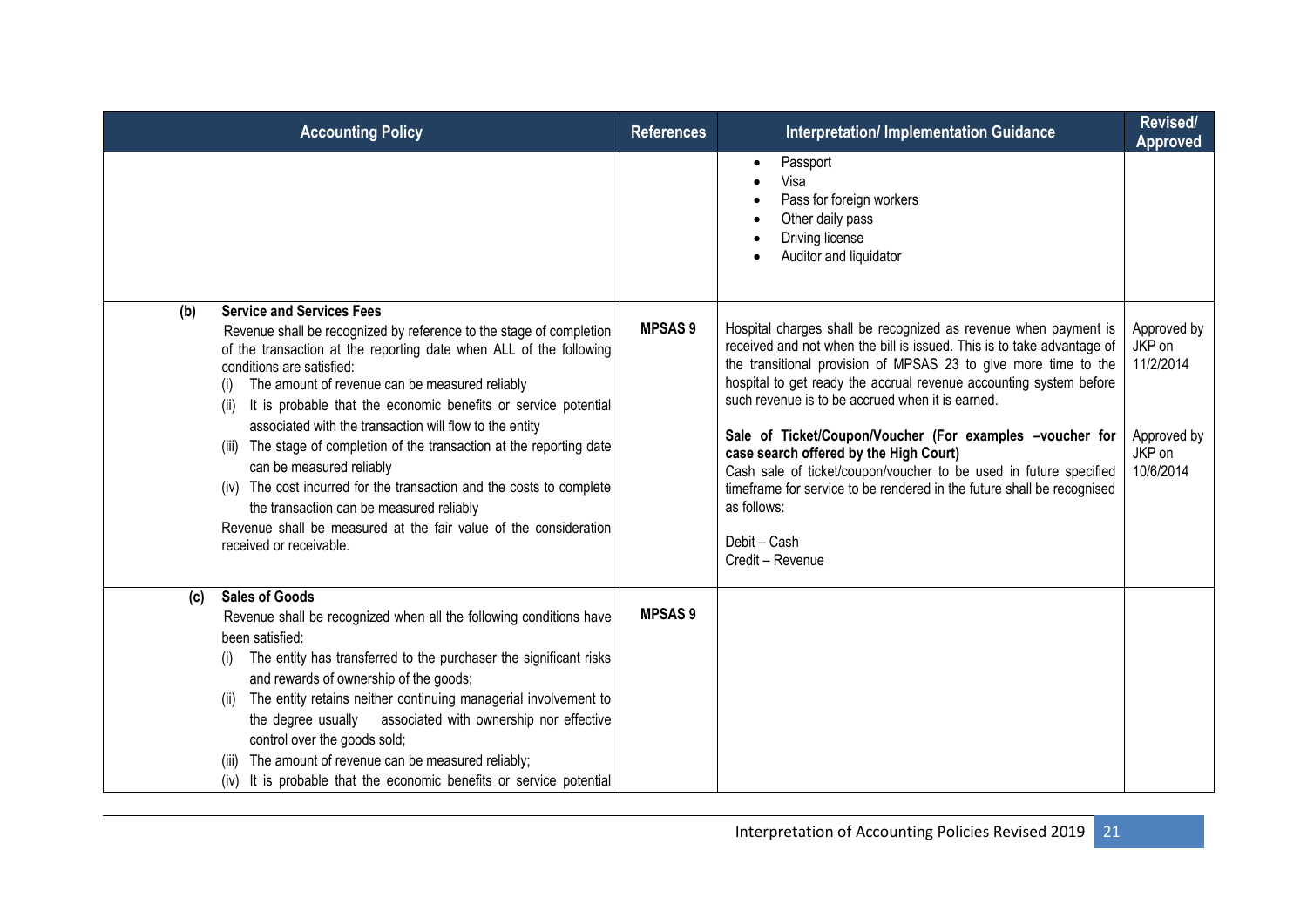|     | <b>Accounting Policy</b>                                                                                                                                                                                                                                                                                          | <b>References</b> | <b>Interpretation/Implementation Guidance</b>                                                                                                                                                                                                        | <b>Revised/</b><br><b>Approved</b> |
|-----|-------------------------------------------------------------------------------------------------------------------------------------------------------------------------------------------------------------------------------------------------------------------------------------------------------------------|-------------------|------------------------------------------------------------------------------------------------------------------------------------------------------------------------------------------------------------------------------------------------------|------------------------------------|
|     | associated with the transaction will flow to the entity; and<br>The costs incurred or to be incurred in respect of the transaction<br>(v)<br>can be measured reliably.                                                                                                                                            |                   |                                                                                                                                                                                                                                                      |                                    |
|     | Revenue shall be measured at the fair value of the consideration<br>received or receivable.                                                                                                                                                                                                                       |                   |                                                                                                                                                                                                                                                      |                                    |
|     | The amount of the cost of goods sold must be expensed to the<br>surplus/deficit simultaneously with the recognition of revenue.                                                                                                                                                                                   |                   |                                                                                                                                                                                                                                                      |                                    |
| (d) | <b>Rentals</b><br>Rental earned shall be recognized as revenue on straight line basis<br>over the lease term.                                                                                                                                                                                                     | <b>MPSAS9</b>     |                                                                                                                                                                                                                                                      |                                    |
| (e) | <b>Interest</b><br>Revenue shall be recognized on a time proportion basis that takes<br>into account the effective yield of the asset.                                                                                                                                                                            | <b>MPSAS9</b>     |                                                                                                                                                                                                                                                      |                                    |
|     | Revenue shall be measured at the fair value of the consideration<br>received or receivable.                                                                                                                                                                                                                       |                   |                                                                                                                                                                                                                                                      |                                    |
| (f) | <b>Dividend</b><br>Revenue shall be recognized when the shareholder's or the entity's<br>right to receive payment is established.                                                                                                                                                                                 | <b>MPSAS9</b>     |                                                                                                                                                                                                                                                      |                                    |
|     | Revenue shall be measured at the fair value of the consideration<br>received or receivable.                                                                                                                                                                                                                       |                   |                                                                                                                                                                                                                                                      |                                    |
| (g) | <b>Fines and Penalties</b><br>Revenue shall be recognized when the fine/penalty is being<br>imposed.<br>Revenue shall be measured at the fair value of the consideration<br>received or receivable, taking into consideration the expected<br>timing of settlement, where there is a separation between the event | <b>MPSAS 23</b>   | The following shall be recognized as revenue when fines/penalties<br>are being imposed:<br>• Penalty for late payment of tax imposed by Inland Revenue<br>Board.<br>• Penalty for late payment of assessment imposed by the relevant<br>authorities. | Approved by<br>JKP on<br>7/5/2013  |
|     | and collection.                                                                                                                                                                                                                                                                                                   |                   |                                                                                                                                                                                                                                                      |                                    |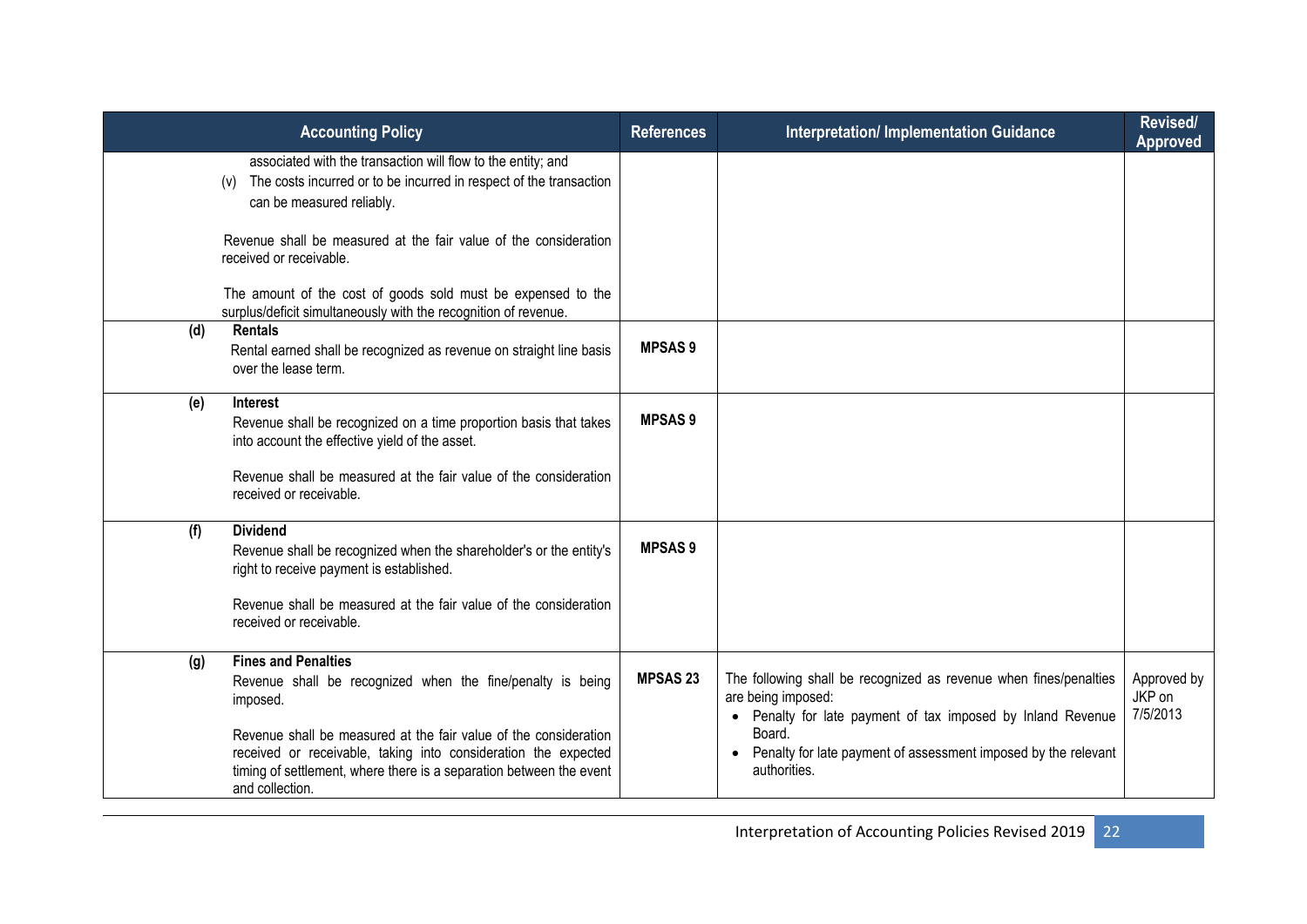|     | <b>Accounting Policy</b>                                                                                                                                                                                                                                                                                                                             | <b>References</b> | <b>Interpretation/ Implementation Guidance</b>                                                                                                                                                                                                                                                                                                                                                                                                                                                                                                                                              | Revised/<br><b>Approved</b> |
|-----|------------------------------------------------------------------------------------------------------------------------------------------------------------------------------------------------------------------------------------------------------------------------------------------------------------------------------------------------------|-------------------|---------------------------------------------------------------------------------------------------------------------------------------------------------------------------------------------------------------------------------------------------------------------------------------------------------------------------------------------------------------------------------------------------------------------------------------------------------------------------------------------------------------------------------------------------------------------------------------------|-----------------------------|
|     |                                                                                                                                                                                                                                                                                                                                                      |                   | However, fine for traffic offence shall be recognized as revenue when<br>payment for the fine is received and not when the fine is imposed<br>because the amount of fines cannot be reliably measured. The<br>reasons why amount of fines cannot be reliably measured are listed<br>as follows:<br>• Discount is offered from time to time for payment of fine within<br>stipulated time period.<br>• Confirmation from the owner of the vehicle is required to<br>determine the person who has committed the traffic offence.<br>The fine is subjected to challenge in court.<br>$\bullet$ |                             |
| (h) | Contributions and Compensation from Foreign Countries and<br><b>Local Contributors</b><br>Revenue shall be recognized when it is probable that the future<br>economic benefits or service potential will flow to the entity and the<br>fair value can be measured reliably, e.g. when the amount is<br>pledged, memorandum of understanding.         | <b>MPSAS 23</b>   |                                                                                                                                                                                                                                                                                                                                                                                                                                                                                                                                                                                             |                             |
| (i) | Services In-kind<br>An entity may, but is not required to, recognize services in-kind as<br>revenue and as an asset.                                                                                                                                                                                                                                 | <b>MPSAS 23</b>   |                                                                                                                                                                                                                                                                                                                                                                                                                                                                                                                                                                                             |                             |
| (i) | <b>Exploration of Oil and Gas</b><br>Revenue from Exploration of Oil and Gas shall be recognized as<br>they are earned/accrued in accordance with the substance of the<br>relevant agreement unless, having regard to the substance of the<br>agreement, it is more appropriate to recognize revenue on some<br>other systematic and rational basis. | <b>MPSAS 9</b>    |                                                                                                                                                                                                                                                                                                                                                                                                                                                                                                                                                                                             |                             |
|     | 7.3 Miscellaneous Receipts                                                                                                                                                                                                                                                                                                                           |                   |                                                                                                                                                                                                                                                                                                                                                                                                                                                                                                                                                                                             |                             |
| (a) | <b>Refunds of Expenditure</b><br>Refund of expenditure for previous year shall be recognized as<br>revenue at transacted cost.<br>Refunds of expenditure for current year shall be recognized as a                                                                                                                                                   |                   |                                                                                                                                                                                                                                                                                                                                                                                                                                                                                                                                                                                             |                             |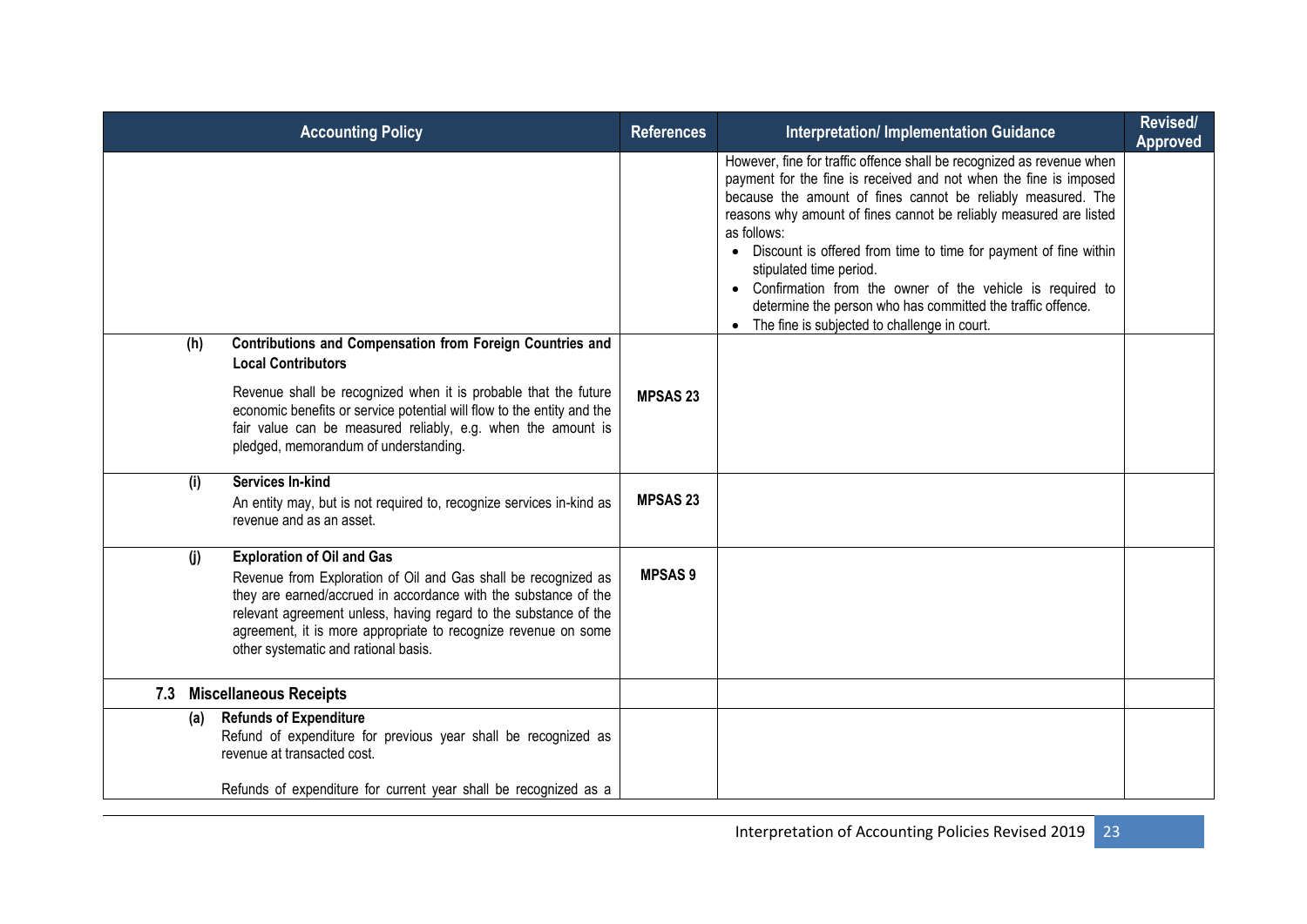|    | <b>Accounting Policy</b>                                                                                                                                                                                                                                                                                                                                                                                                                                                                                | <b>References</b> | <b>Interpretation/ Implementation Guidance</b> | Revised/<br><b>Approved</b> |
|----|---------------------------------------------------------------------------------------------------------------------------------------------------------------------------------------------------------------------------------------------------------------------------------------------------------------------------------------------------------------------------------------------------------------------------------------------------------------------------------------------------------|-------------------|------------------------------------------------|-----------------------------|
|    | reversal to the relevant expense or asset account at transacted cost.                                                                                                                                                                                                                                                                                                                                                                                                                                   |                   |                                                |                             |
|    | <b>Receipts from Government Agencies</b><br>(b)<br>If revenue and cost recorded are inter-departmental transactions, it<br>should be eliminated.                                                                                                                                                                                                                                                                                                                                                        |                   |                                                |                             |
|    | 7.4 Revenue from Federal Territories                                                                                                                                                                                                                                                                                                                                                                                                                                                                    |                   |                                                |                             |
|    | <b>Tax Revenue-Land Assessment</b><br>Tax revenue shall be recognized upon passing the annual levy date and<br>hence, the requirement may result in the recognition of tax receivable and<br>measured at transacted cost.                                                                                                                                                                                                                                                                               | <b>MPSAS 23</b>   |                                                |                             |
| 8. | <b>Expenses</b><br>Expenses are defined as "decreases in economic benefits or service potential<br>during the reporting period in the form of outflows or consumption of assets or<br>incurrence of liabilities that result in decreases in net assets/equity, other than<br>those relating to distributions to owners."                                                                                                                                                                                |                   |                                                |                             |
|    | Emoluments (Salaries and Wages, Allowance/Fixed Benefits,<br>8.1<br>Statutory Contribution for Employees, Overtime, Other<br><b>Financial Benefits, Special Allowances)</b><br>Salaries and Wages, Allowance/Fixed Benefits, Statutory Contribution for<br>Employees shall be recognized in the period when the employee services<br>are received and measured at transacted cost.<br>For expenses not paid during the period where employee services are<br>received, shall be accrued as appropriate. |                   |                                                |                             |
|    | Supplies and Services (Travelling and Cost of Living Expenses,<br>8.2<br>Transportation of Goods, Communications and Utilities, Food<br>and Beverage, Supplies and Others, Maintenance, Professional<br>and Other Services and Hospitality, Payments for Temporary<br>Staff)<br>The above supplies and services shall be recognized as expenses in the                                                                                                                                                  |                   |                                                |                             |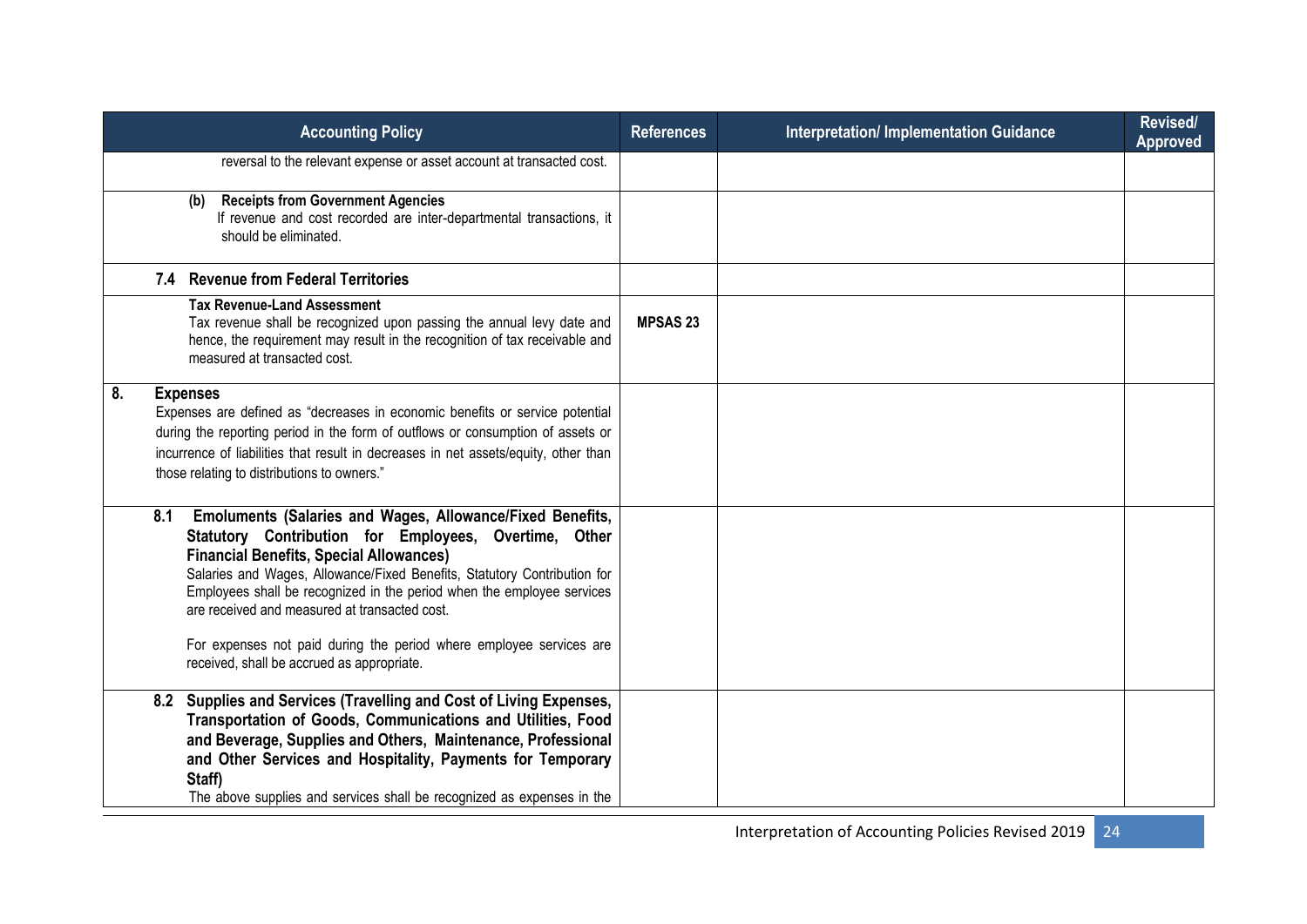| <b>Accounting Policy</b>                                                                                                                                                                                                                                                                                                                                                                                                                                                    | <b>References</b> | <b>Interpretation/Implementation Guidance</b> | <b>Revised/</b><br><b>Approved</b> |
|-----------------------------------------------------------------------------------------------------------------------------------------------------------------------------------------------------------------------------------------------------------------------------------------------------------------------------------------------------------------------------------------------------------------------------------------------------------------------------|-------------------|-----------------------------------------------|------------------------------------|
| period when the goods/services are consumed. Such expenses, if not paid<br>during the period where goods/services are consumed, shall be accrued<br>as appropriate.                                                                                                                                                                                                                                                                                                         |                   |                                               |                                    |
| 8.3 Supplies and Services (Rental Expense)<br>Rental shall be recognized as expenses on straight line basis over the<br>lease term, such expenses, if not paid during the period where<br>goods/services are consumed, shall be accrued as appropriate.                                                                                                                                                                                                                     |                   |                                               |                                    |
| 8.4 Supplies and Services (Raw Materials and Spares)<br>Raw Materials and Spares shall be expensed off or capitalized as<br>inventory depending on the purpose of the usage of such supplies.                                                                                                                                                                                                                                                                               |                   |                                               |                                    |
| 8.5 Grants and Fixed Charges (Scholarships, Sponsorship and<br><b>Educational Aids)</b><br>Where the assistance constitutes a loan<br>(a)<br>The above charges shall be initially recognized as Loan Receivables<br>at fair value plus transaction cost and subsequently recognized at<br>amortized cost<br>Where the assistance is not a loan<br>(b)<br>The above charges shall be recognized as expenses at transacted<br>cost when the obligation to pay is established. |                   |                                               |                                    |
| 8.6 Grants and Fixed Charges (Subscription paid to international<br>organizations)<br>The above charges shall be expense off at transacted cost.                                                                                                                                                                                                                                                                                                                            |                   |                                               |                                    |
| 8.7 Grants and Fixed Charges (Insurance Claim and Compensation)<br>The above shall be recognized as provision when:<br>an entity has a present obligation (legal or constructive) as a result of<br>(a)<br>a past event;<br>it is probable that an outflow of resources embodying economic<br>(b)<br>benefits or service potential will be required to settle the obligation;<br>and                                                                                        |                   |                                               |                                    |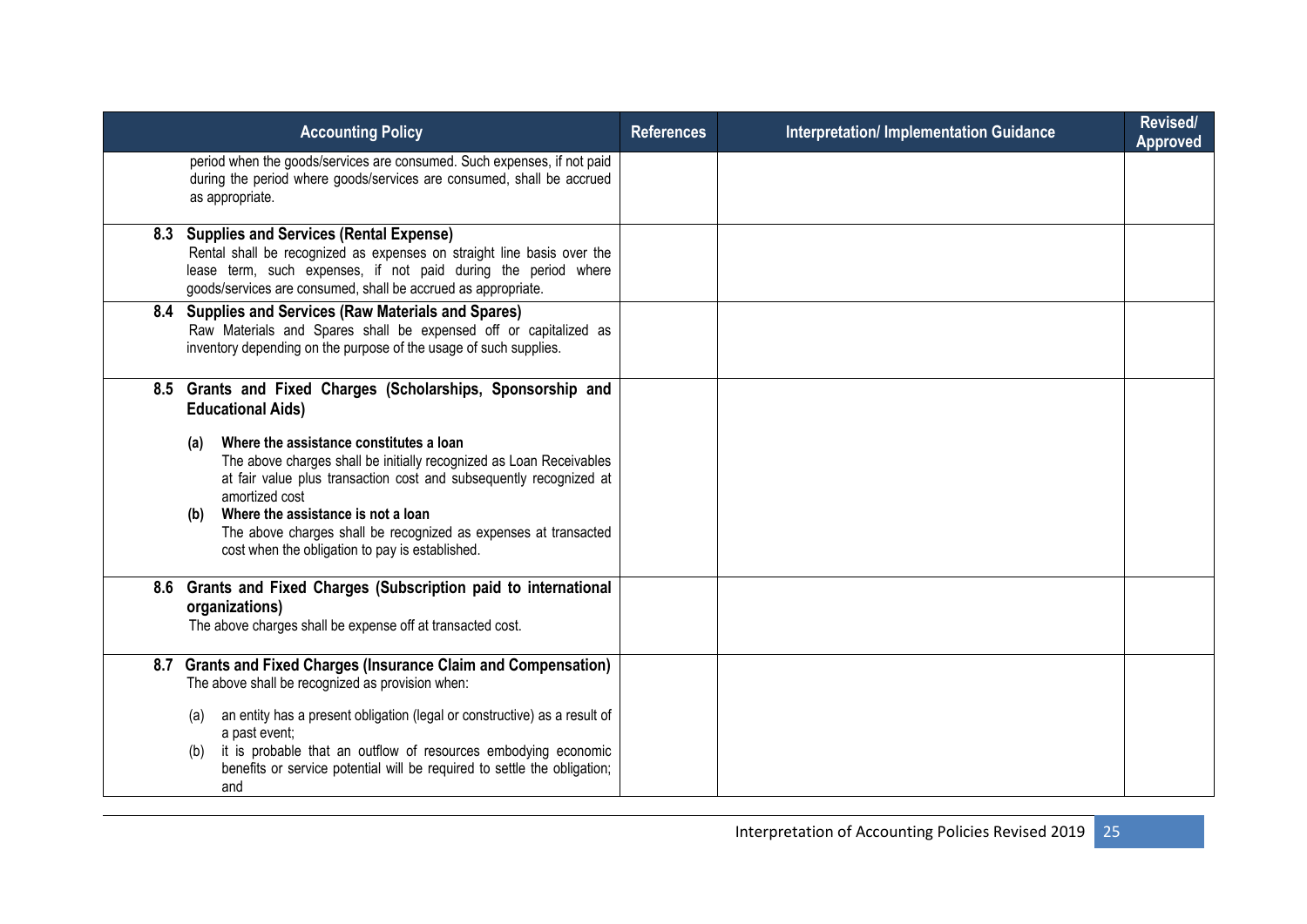| <b>Accounting Policy</b>                                                                                                                                                                                                                                                                                                                                                                                                                                                                                                                                                                                                                                                                               | <b>References</b> | <b>Interpretation/ Implementation Guidance</b>                                                                                                | Revised/<br>Approved               |
|--------------------------------------------------------------------------------------------------------------------------------------------------------------------------------------------------------------------------------------------------------------------------------------------------------------------------------------------------------------------------------------------------------------------------------------------------------------------------------------------------------------------------------------------------------------------------------------------------------------------------------------------------------------------------------------------------------|-------------------|-----------------------------------------------------------------------------------------------------------------------------------------------|------------------------------------|
| a reliable estimate can be made of the amount of the obligation.<br>(c)<br>Insurance claim and compensation shall be measured based on the best<br>estimate of the expenditure required to settle the present obligation at the<br>reporting date.                                                                                                                                                                                                                                                                                                                                                                                                                                                     |                   |                                                                                                                                               |                                    |
| Interest, Dividends and Debt Charges (Interest on Borrowings)<br>8.8<br><b>Benchmark Treatment</b><br>(a)<br>Borrowing costs shall be recognized as an expense in the period in<br>which they incurred.<br><b>Allowed Alternative Treatment</b><br>(b)<br>Borrowing costs that are directly attributable to the acquisition,<br>construction, or production of a qualifying asset shall be capitalized<br>as part of the cost of that asset. Capitalization of borrowing costs<br>shall cease when substantially all the activities necessary to prepare<br>the qualifying asset for its intended use or sale are complete.<br>Borrowing costs shall be calculated based on effective interest method. |                   | <b>Borrowing Cost (Benchmark Treatment)</b><br>All borrowing costs shall be recognized as an expense in the period<br>in which they incurred. | Approved by<br>JKP on<br>10/6/2014 |
| 8.9 Transaction Cost on Drawdown of Borrowings<br>Transaction costs that are directly attributable to the financial liability are<br>deducted from the proceeds of the loan. Such transaction cost is charged<br>to expense and corresponding amount is added to the financial liability.                                                                                                                                                                                                                                                                                                                                                                                                              |                   |                                                                                                                                               |                                    |
| 8.10 Other Service Cost on Borrowings<br>Borrowing costs shall be recognized as an expense in the period in which<br>they incurred, Such expenses, if not paid during the period where the<br>obligation arose, should be accrued as appropriate.                                                                                                                                                                                                                                                                                                                                                                                                                                                      |                   |                                                                                                                                               |                                    |
| 8.11 Other Expenditure (Refund of Tax)<br>The above shall be recognized as a reversal to an appropriate revenue<br>account and shall be measured at transacted cost.                                                                                                                                                                                                                                                                                                                                                                                                                                                                                                                                   |                   |                                                                                                                                               |                                    |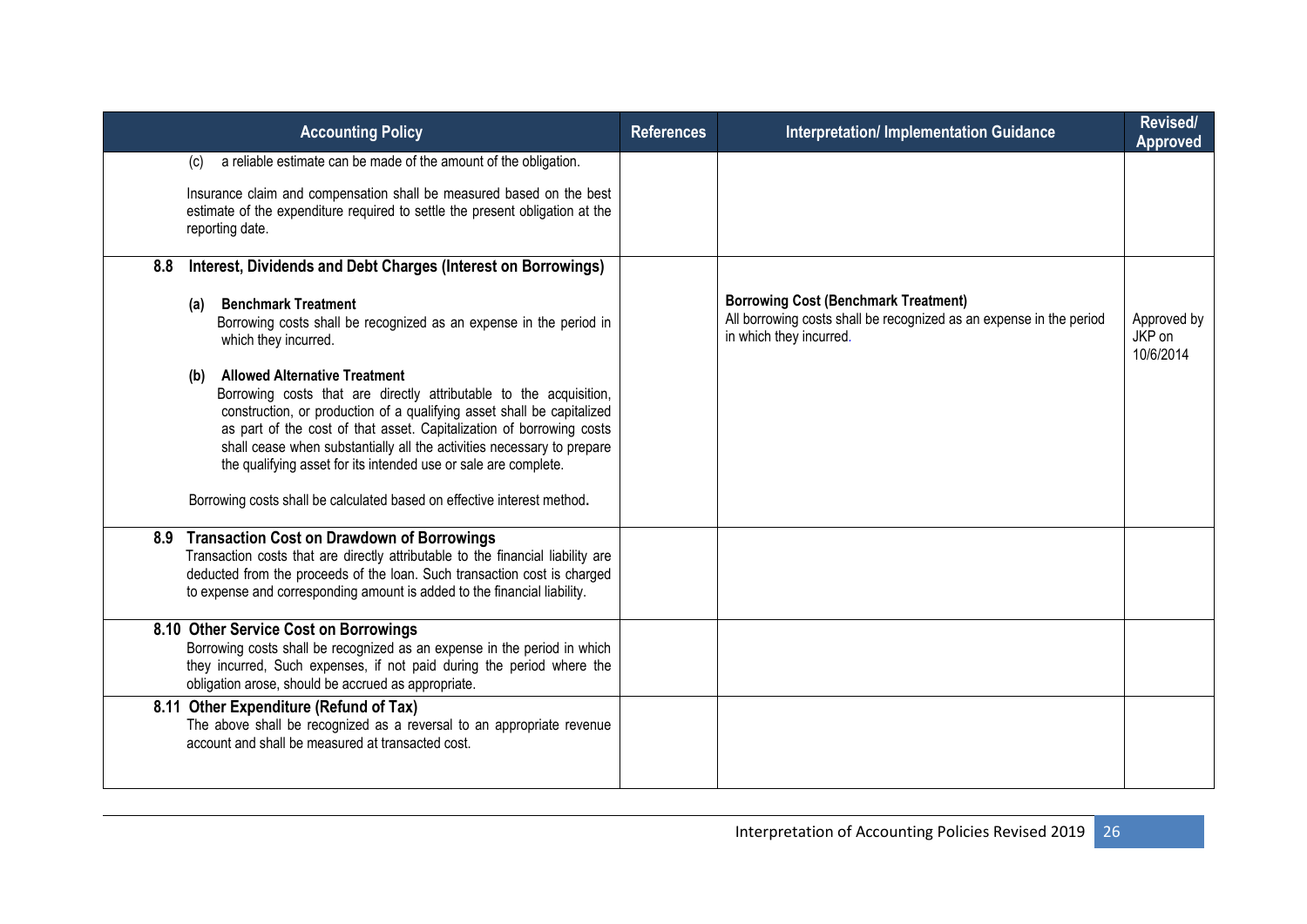|    | <b>Accounting Policy</b>                                                                                                                                                                                                                                                                                                 | <b>References</b> | <b>Interpretation/ Implementation Guidance</b> | Revised/<br><b>Approved</b> |
|----|--------------------------------------------------------------------------------------------------------------------------------------------------------------------------------------------------------------------------------------------------------------------------------------------------------------------------|-------------------|------------------------------------------------|-----------------------------|
|    | 8.12 Other Expenditure (Write-offs of Loans Receivable)<br>Where the loans receivable are not concessionary loans, write-offs of loan<br>receivable shall be recognized as expenses when the loans and<br>receivables are impaired.                                                                                      |                   |                                                |                             |
|    | Where the loans receivable are concessionary loans, the difference<br>between the fair value of the loan and the transaction price (loan proceeds)<br>is treated as an expense at initial recognition. Write-offs of Loans<br>Receivable shall be recognized as expenses when the loans and<br>receivables are impaired. |                   |                                                |                             |
|    | 8.13 Other Expenditure (Write-offs of Taxes {e.g. land assessment<br>for Government-occupied land})<br>The above shall be recognized as expenses when it is more likely than not<br>that the amount will be uncollectable and the amount can be measured<br>reliably.                                                    |                   |                                                |                             |
| 9. | <b>Consolidated Fund</b>                                                                                                                                                                                                                                                                                                 |                   |                                                |                             |
|    | 9.1 Consolidated Revenue Account<br>Consolidated Revenue Account shall be closed. Balance in the<br>Consolidated Revenue Account as at the date of implementation of accrual<br>accounting shall be transferred to the Accumulated Surplus/Deficit in the<br>Statement of Financial Position under Net Assets/Equity.    |                   |                                                |                             |
|    | 9.2 Consolidated Loan Account<br>Consolidated Loan Account shall be closed and the balance as at the date<br>of implementation of accrual accounting shall be transferred to the<br>Accumulated Surplus/Deficit in the Statement of Financial Position under<br>Net Assets/Equity.                                       |                   |                                                |                             |
|    | Borrowings shall be recognized as financial liabilities at transacted costs<br>and subsequently measured at amortized cost. The amounts are<br>presented in the Statement of Financial Position as liabilities, and the<br>carrying amounts represent the total loan obligations as at period end.                       |                   |                                                |                             |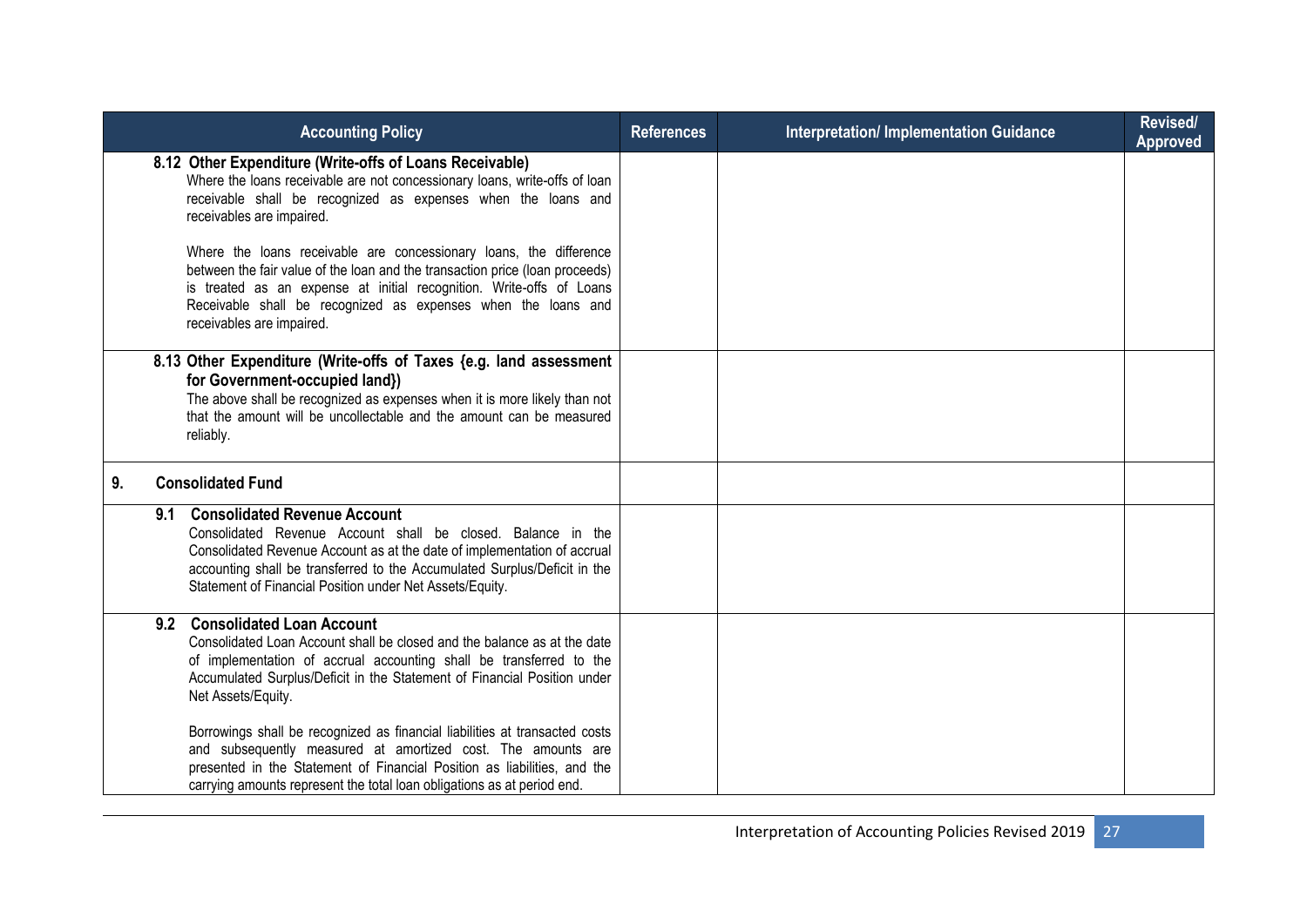| <b>Accounting Policy</b>                                                                                                                                                                                                                                                                                                                                                                                                                                                           | <b>References</b> | <b>Interpretation/Implementation Guidance</b>                                                                                                                                                                                                                                                                                                                                                                                                                                                        | Revised/<br><b>Approved</b>        |
|------------------------------------------------------------------------------------------------------------------------------------------------------------------------------------------------------------------------------------------------------------------------------------------------------------------------------------------------------------------------------------------------------------------------------------------------------------------------------------|-------------------|------------------------------------------------------------------------------------------------------------------------------------------------------------------------------------------------------------------------------------------------------------------------------------------------------------------------------------------------------------------------------------------------------------------------------------------------------------------------------------------------------|------------------------------------|
|                                                                                                                                                                                                                                                                                                                                                                                                                                                                                    |                   |                                                                                                                                                                                                                                                                                                                                                                                                                                                                                                      |                                    |
| <b>Consolidated Trust Account</b><br>9.3<br>Accounting for government trust accounts, public trust accounts and<br>deposits are as follows:                                                                                                                                                                                                                                                                                                                                        |                   |                                                                                                                                                                                                                                                                                                                                                                                                                                                                                                      |                                    |
| <b>Government Trust Account</b><br>(a)<br>All payment and receipt transactions shall be accounted for by<br>applying accrual basis of accounting.<br>The balances of government trust accounts shall be aggregated and<br>reported as trust reserves and as a single line item in the Statement<br>of Financial Position under Net Assets/Equity.<br>Asset purchased including investment shall be debited as asset for<br>the Trust Account and not debited to the trust account. |                   | All borrowing proceeds for the purpose of Government Trust Account<br>shall be credited to the Consolidated Fund. Borrowing proceeds<br>transfer from Consolidated Fund to Government Trust Account shall<br>be accounted for as income in the Statement of financial<br>performance for that particular Government Trust Account.<br>Inter fund transfer shall be eliminated in the Federal government<br>annual financial statements.                                                              | Approved by<br>JKP on<br>11/2/2014 |
| Liability incurred shall be credited as liability for the Trust Account<br>and not credited to trust account.<br>Expense incurred shall be debited as expense for the trust account.<br>Revenue collected shall be credited as revenue for trust account and<br>not to revenue account.                                                                                                                                                                                            |                   | "Special Development Activity Private Finance Trust Account"<br>and "Private Finance Initiative (PFI) Trust Account"<br>"Special Development Activity Private Finance Trust Account" and<br>"Private Finance Initiative (PFI) Trust Account" shall be accounted as<br>Government Trust Accounts and its' balances of the above account<br>shall be reported as Government Trust Reserves in the Statement of<br>Financial Position.<br>Accounting entries to record PFI transactions are as follows: | Approved by<br>JKP on<br>3/9/2014  |
| Depreciation for trust fund's asset shall be debited as an expense for<br>the trust account and not as an expense.<br>Assets and liabilities including cash belonging to trust account shall<br>be clearly identified by trust account (Fund).<br>Statement of Financial Performance and Financial Position shall be<br>prepared for each of the trust accounts.                                                                                                                   |                   | Debit Cash (General Fund)<br>Credit PFI Borrowing (General Fund)<br>(To record drawdown of PFI Borrowing)<br><b>PFI Fund</b><br>Debit Due to/Due from<br>Credit PFI Fund                                                                                                                                                                                                                                                                                                                             |                                    |
| All revenues, expenses, assets and liabilities of the government trust<br>accounts shall be consolidated with revenues, expenses, assets and                                                                                                                                                                                                                                                                                                                                       |                   | <b>General Fund</b><br>Debit General Fund                                                                                                                                                                                                                                                                                                                                                                                                                                                            |                                    |

Interpretation of Accounting Policies Revised 2019 28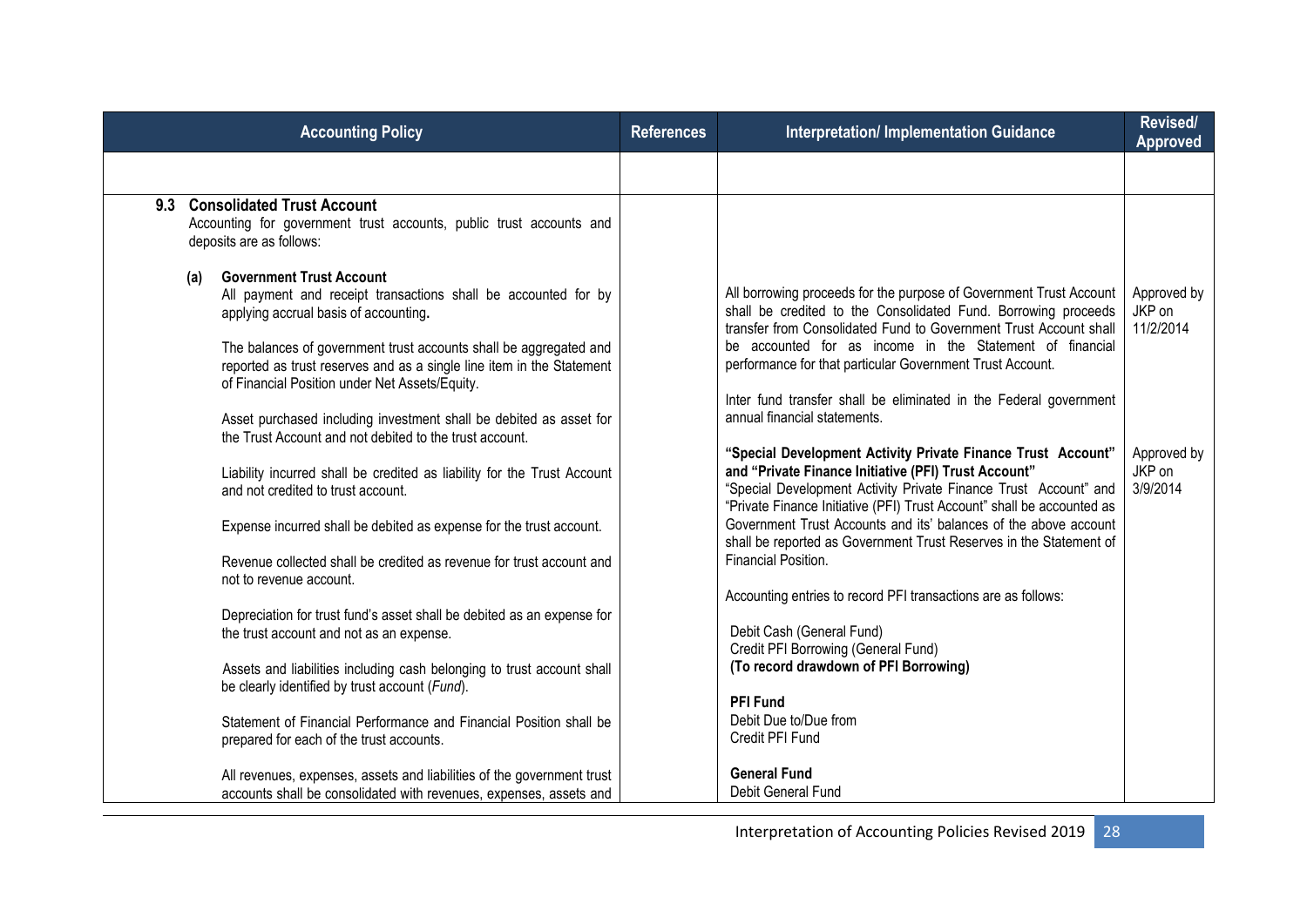| <b>Accounting Policy</b>                                                                                  | <b>References</b> | Interpretation/ Implementation Guidance                                                                                                                                                                                                                                                                                     | Revised/<br><b>Approved</b>                                              |
|-----------------------------------------------------------------------------------------------------------|-------------------|-----------------------------------------------------------------------------------------------------------------------------------------------------------------------------------------------------------------------------------------------------------------------------------------------------------------------------|--------------------------------------------------------------------------|
| liabilities of the General Fund for the preparation of Federal<br><b>Government Financial Statements.</b> |                   | Credit Due to/Due from<br>(To record fund transfer from the General Fund to the PFI<br>Fund)<br><b>PFI Fund</b><br>Debit Expense<br>Credit Due to/Due from<br><b>Treasury</b><br>Debit Due to/Due from<br>Credit Cash<br>(To record payment of expense from the PFI Fund)<br><b>PFI Fund</b>                                |                                                                          |
|                                                                                                           |                   | Debit AUC/Asset<br>Credit Due to/Due from<br><b>Treasury</b><br>Debit Due to/Due from<br>Credit Cash<br>(To record payment for AUC being constructed and asset<br>purchased)                                                                                                                                                |                                                                          |
|                                                                                                           |                   | <b>Tax Refund Fund</b><br>Tax Refund Fund (TBBC) and Goods and Services Refund Fund<br>(CBP) established under Section 10 of the Financial Procedure Act<br>shall be accounted as Tax Payable liability under liability in the<br><b>Statement of Financial Position.</b><br>Accounting for Tax Refund Fund are as follows: | Approved by<br>JKP on<br>10/6/2014<br>Revised by<br>JKP on<br>19/02/2018 |
|                                                                                                           |                   | Debit - Revenue<br>Credit - Tax Payable<br>(Tax Refund Fund/ Goods and Services Refund Fund)<br>(To record provision for tax refund)                                                                                                                                                                                        |                                                                          |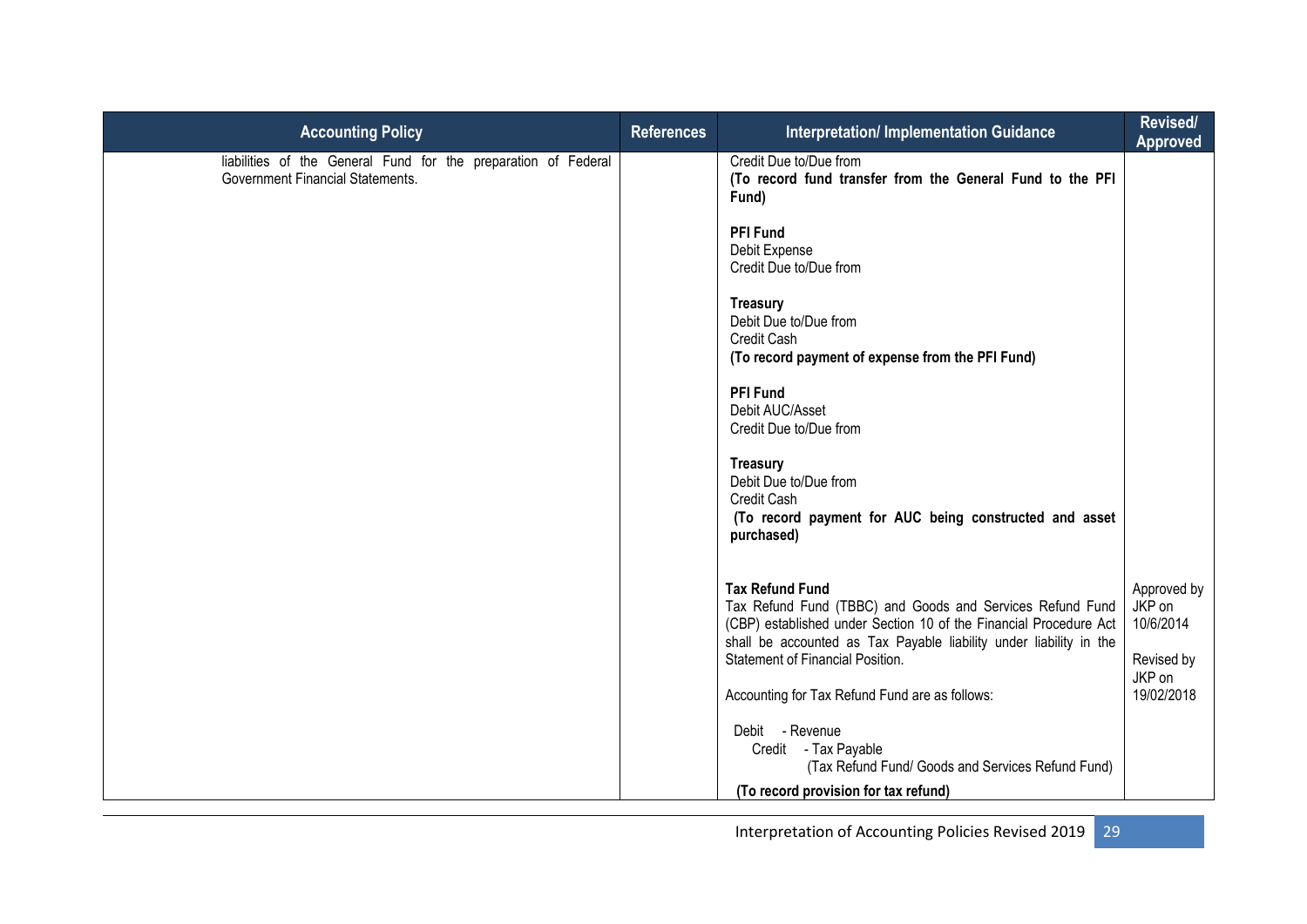| <b>Accounting Policy</b>                                                                                                                                                                                                                                                                                                                                                                                                                                                                | <b>References</b> | Interpretation/ Implementation Guidance                                                                                                                                                                                                                                                                                            | Revised/<br><b>Approved</b> |
|-----------------------------------------------------------------------------------------------------------------------------------------------------------------------------------------------------------------------------------------------------------------------------------------------------------------------------------------------------------------------------------------------------------------------------------------------------------------------------------------|-------------------|------------------------------------------------------------------------------------------------------------------------------------------------------------------------------------------------------------------------------------------------------------------------------------------------------------------------------------|-----------------------------|
|                                                                                                                                                                                                                                                                                                                                                                                                                                                                                         |                   | - Tax Payable<br>Debit<br>(Tax Refund Fund/ Goods and Services Refund<br>Fund)<br>Credit - Cash<br>(To record refund of tax)<br>Transitional period<br>During the transitional period, TBBC and CBP shall be accounted as<br>tax payable. The difference with actual assessment shall be<br>disclosed in the notes to the account. |                             |
| <b>Development Fund</b><br>j.<br>The balance in the Development Fund shall be aggregated<br>with other government trust accounts and reported as trust<br>reserves and as a single line item in the Statement of Financial<br>Position under Net Assets/Equity. Accounting for Development<br>Fund's transactions shall be accounted for in line with<br>paragraph 9.3.(a). A Statement of Financial Performance and<br>Financial Position shall be prepared for the Development Fund.  |                   |                                                                                                                                                                                                                                                                                                                                    |                             |
| <b>Housing Loan Fund</b><br>ii.<br>The balance of Housing Loan Fund shall be aggregated with<br>other government trust accounts and reported as trust reserves<br>and as a single line item in the Statement of Financial Position<br>under Net Assets/Equity. Accounting for Housing Loan Fund's<br>transactions shall be accounted for in line with paragraph<br>9.3.(a). A Statement of Financial Performance and Financial<br>Position shall be prepared for the Housing Loan Fund. |                   |                                                                                                                                                                                                                                                                                                                                    |                             |
| iii. Inter-Administration Account, Payroll Deduction Account<br>These are receivables and payables at subsidiary ledger level<br>which shall be zerorised at reporting date. If not zerorised, the<br>balance at reporting date shall be accounted for as receivables<br>and payables at transacted amount and reported in the<br>Statement of Financial Position.                                                                                                                      |                   |                                                                                                                                                                                                                                                                                                                                    |                             |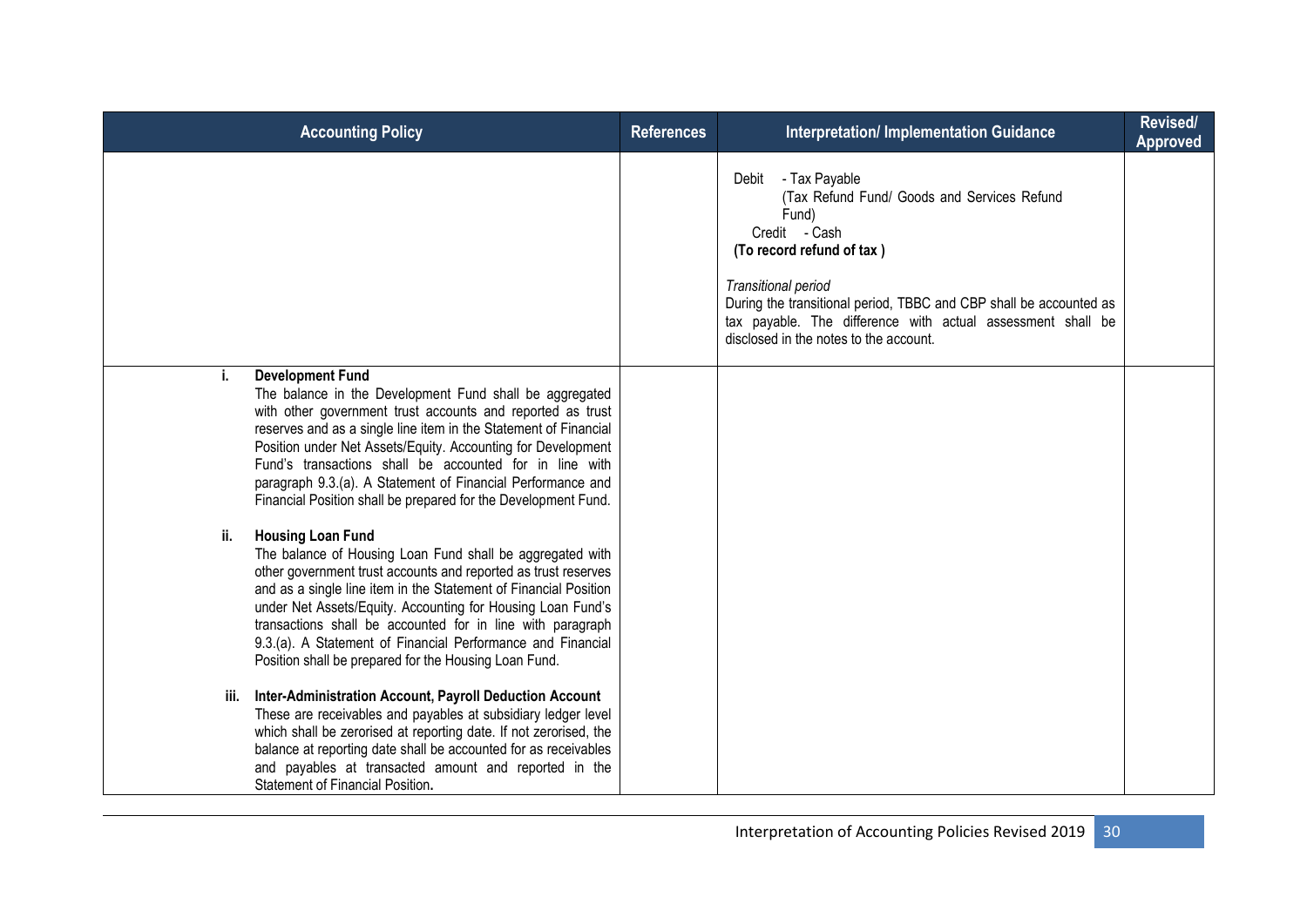| <b>Accounting Policy</b>                         |                                                                                                                                                                                                                                                                                                                                                                                                                                                                                          | <b>References</b> | <b>Interpretation/ Implementation Guidance</b> | Revised/<br><b>Approved</b> |
|--------------------------------------------------|------------------------------------------------------------------------------------------------------------------------------------------------------------------------------------------------------------------------------------------------------------------------------------------------------------------------------------------------------------------------------------------------------------------------------------------------------------------------------------------|-------------------|------------------------------------------------|-----------------------------|
| iv.                                              | <b>Gains and Loss on Currency Conversion Account</b><br>These are gains and losses arising from currency conversion<br>that are credited or charged to the "Gains and Loss on<br>Currency Conversion Account" respectively. The balance in<br>this account shall be zerorised to expense account or credited<br>to revenue respectively at the end of the financial year.                                                                                                                |                   |                                                |                             |
| <b>Trade Account - Unallocated Store</b><br>v.   | These are goods/services provided between departments<br>within the same reporting entity and hence, expenses shall be<br>recognized based on the actual amount transacted with<br>external parties. Inter-department profits shall be eliminated.                                                                                                                                                                                                                                       |                   |                                                |                             |
| Vİ<br>Fund/Conveyance Loan Fund.                 | Loan Fund/Conveyance Loan Fund (except BSN)<br>The balance of Loan Fund/Conveyance Loan Fund shall be<br>aggregated with other government trust accounts and reported<br>as trust reserves and as a single line item in the Statement of<br>Net Assets/Equity. Accounting for Loan Fund's/Conveyance<br>Loan Fund's transactions shall be accounted for in line with<br>paragraph 9.3.(a). A Statement of Financial Performance and<br>Financial Position shall be prepared for the Loan |                   |                                                |                             |
| vii Conveyance Ioan (BSN)<br>charged as expense. | Amount borrowed from BSN and amount disbursed to civil<br>servants as shall not be recognized in the Statement of<br>Financial Position. However the difference between interest<br>incomes collected from borrowers and interest expenses<br>incurred shall be treated as short-term employee benefits and                                                                                                                                                                              |                   |                                                |                             |
| viii. Contingencies Fund                         | If it is more likely than not that a present obligation exists, it<br>shall be recognized as a provision and measured based on the<br>best estimate of the expenditure required to settle the present                                                                                                                                                                                                                                                                                    |                   |                                                |                             |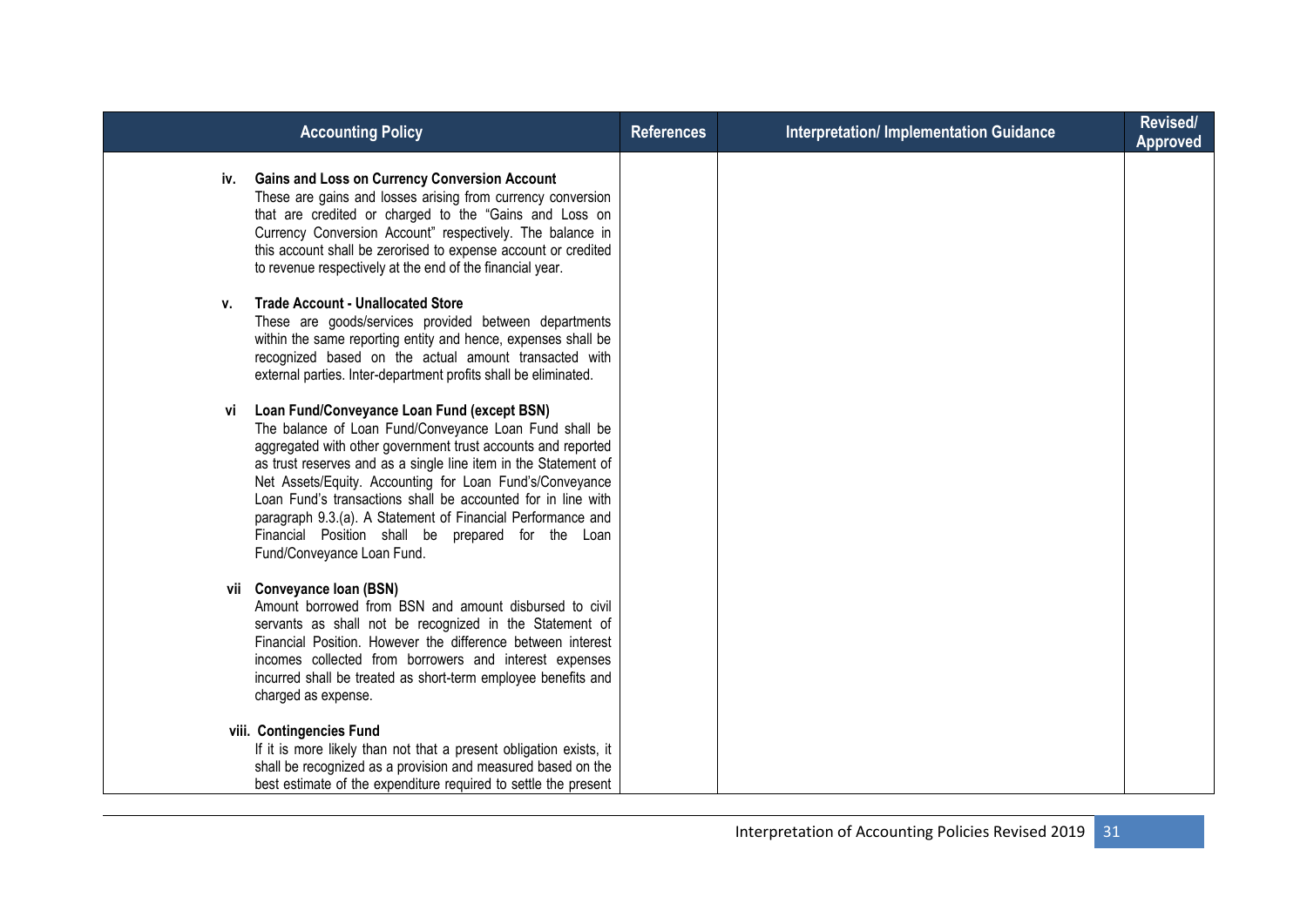| <b>Accounting Policy</b>                                                                                                                                                                                                                                                                                                                                                                                                                                                                                                                                                                                                                                                                                                                                                                                                                                      | <b>References</b> | <b>Interpretation/Implementation Guidance</b> | Revised/<br><b>Approved</b>        |
|---------------------------------------------------------------------------------------------------------------------------------------------------------------------------------------------------------------------------------------------------------------------------------------------------------------------------------------------------------------------------------------------------------------------------------------------------------------------------------------------------------------------------------------------------------------------------------------------------------------------------------------------------------------------------------------------------------------------------------------------------------------------------------------------------------------------------------------------------------------|-------------------|-----------------------------------------------|------------------------------------|
| obligation at the reporting date.<br>If existence of a present obligation is unlikely,<br>No recognition of liability is required<br>The amounts set aside in this account should be<br>$\bullet$<br>aggregated with other government trust accounts and<br>reported as trust reserves and as a single line item in<br>the Statement of Financial Position under Net<br>Assets/Equity. Accounting for Contingency Fund's<br>transactions shall be accounted for in line paragraph<br>9.3.(a). A Statement of Financial Performance and<br>Financial Position shall be prepared for the<br>Contingency Fund.<br>If there is a contingent liability, disclose the contingent<br>liability                                                                                                                                                                       |                   |                                               |                                    |
| <b>Public Trust Account</b><br>b.<br>All payment and receipt transactions shall be accounted for by<br>applying accrual basis of accounting.<br>The balances of public trust accounts shall be aggregated and<br>reported as liabilities and as a single line item in the Statement of<br>Financial Position.<br>Financial asset purchased including investment shall be debited as<br>asset for the Trust Account and not debited to the trust account. Non-<br>Financial asset purchased shall be expensed off and debited to the<br>trust account<br>Financial Liability incurred shall be credited as liability for the Trust<br>Account and not credited to trust account.<br>Expense incurred shall be debited as expense for the trust account.<br>Revenue collected shall be credited as revenue for the trust account<br>and not to revenue account. |                   |                                               | Approved by<br>JKP on<br>11/2/2014 |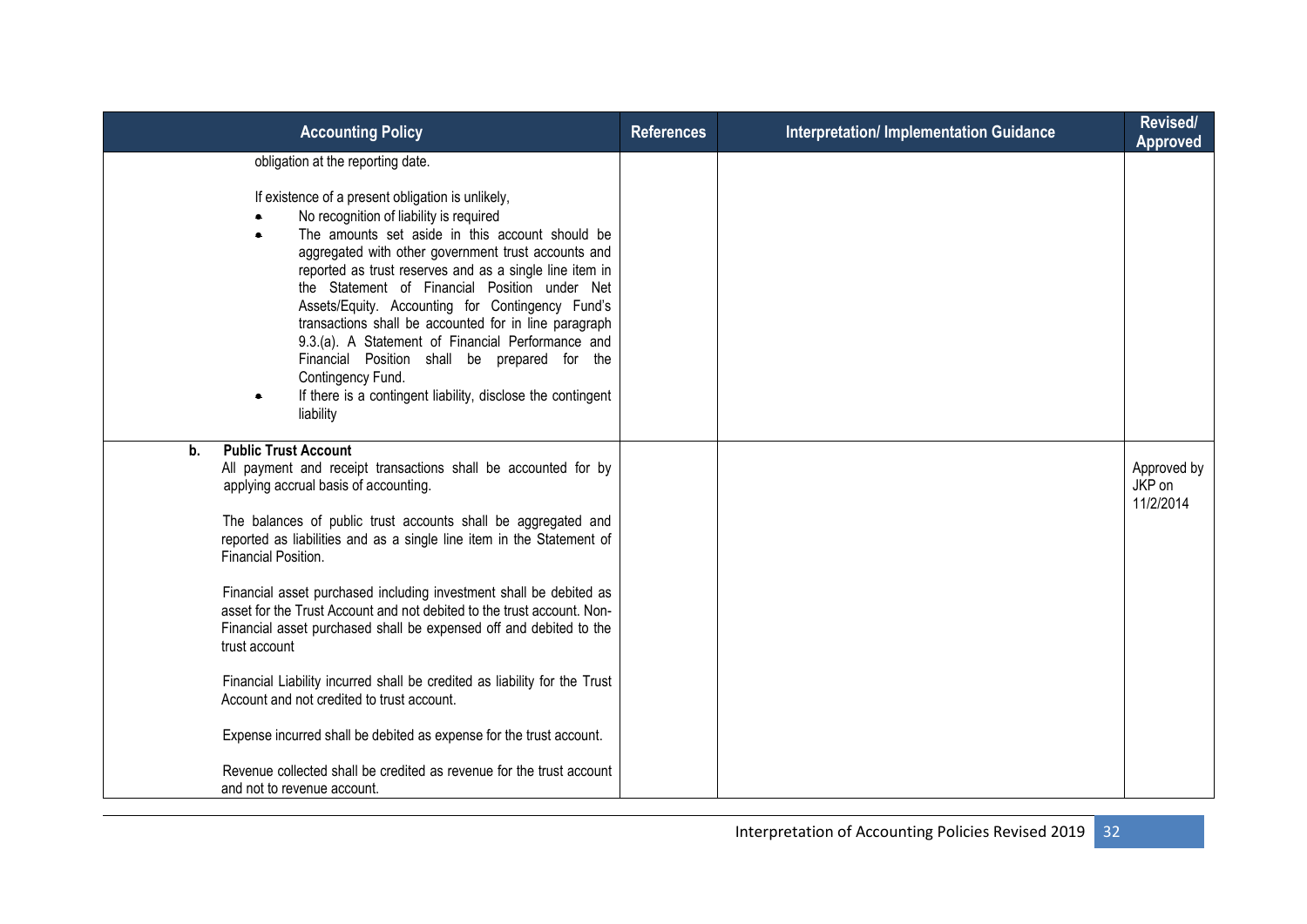| <b>Accounting Policy</b>                                                                                                                                                                                                                                                                                                                                                                                                                                                               | <b>References</b> | <b>Interpretation/ Implementation Guidance</b> | Revised/<br><b>Approved</b> |
|----------------------------------------------------------------------------------------------------------------------------------------------------------------------------------------------------------------------------------------------------------------------------------------------------------------------------------------------------------------------------------------------------------------------------------------------------------------------------------------|-------------------|------------------------------------------------|-----------------------------|
| Financial assets and Financial liabilities including cash belonging to<br>trust account shall be clearly identified by trust account (Fund).                                                                                                                                                                                                                                                                                                                                           |                   |                                                |                             |
| Statement of Financial Performance and Financial Position shall be<br>prepared for each of the trust accounts.                                                                                                                                                                                                                                                                                                                                                                         |                   |                                                |                             |
| All revenues, expenses, non-financial assets and non-financial<br>liabilities of the public trust accounts shall not be consolidated with<br>the revenues, expenses, non-financial assets and non-financial<br>liabilities of the General Fund. Only financial assets and financial<br>liabilities of the public trust accounts shall be consolidated with the<br>assets and liabilities of the General Fund for the preparation of<br><b>Federal Government Financial Statements.</b> |                   |                                                |                             |
| <b>Private Finance Initiative (PFI)</b><br>i.<br>Where PFI is a lessor and the Government leases the<br>infrastructure under a finance lease                                                                                                                                                                                                                                                                                                                                           |                   |                                                |                             |
| The above shall be recognized as leased asset and finance<br>lease liability                                                                                                                                                                                                                                                                                                                                                                                                           |                   |                                                |                             |
| <b>Leased asset</b>                                                                                                                                                                                                                                                                                                                                                                                                                                                                    |                   |                                                |                             |
| Initial recognition<br>The infrastructure shall be capitalized as property, plant and<br>equipment at amounts equal to the fair value of the<br>infrastructure or, if lower, the present value of the minimum<br>lease payments determined at inception of the lease.                                                                                                                                                                                                                  |                   |                                                |                             |
| <b>Subsequent recognition</b><br>Infrastructure is to be depreciated on a systematic basis over<br>its useful lives.                                                                                                                                                                                                                                                                                                                                                                   |                   |                                                |                             |
| <b>Finance lease liability</b><br>Initial recognition                                                                                                                                                                                                                                                                                                                                                                                                                                  |                   |                                                |                             |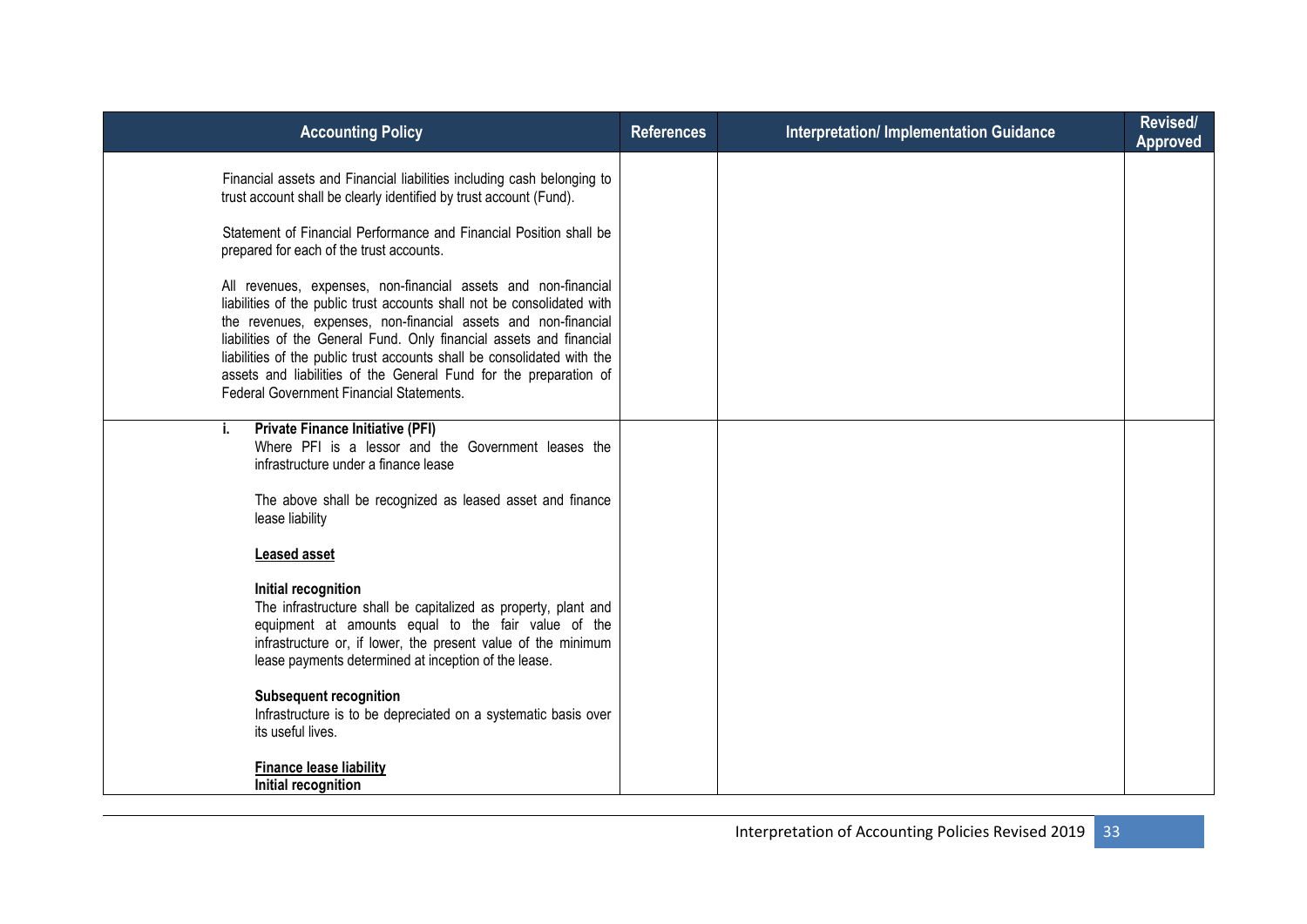| <b>Accounting Policy</b>                                                                                                                                                                                                                                                                                 | <b>References</b> | <b>Interpretation/ Implementation Guidance</b> | Revised/<br><b>Approved</b> |
|----------------------------------------------------------------------------------------------------------------------------------------------------------------------------------------------------------------------------------------------------------------------------------------------------------|-------------------|------------------------------------------------|-----------------------------|
| The associated lease obligations to be recognized as finance<br>lease payables at amounts equal to the fair value of the leased<br>asset or, if lower, the present value of the minimum lease<br>payments determined at inception of the lease.                                                          |                   |                                                |                             |
| <b>Subsequent recognition</b><br>Finance lease liabilities shall be reduced based on the<br>allocation to each period during the lease term so as to<br>produce a constant periodic rate of interest on the remaining<br>balance of the liability.                                                       |                   |                                                |                             |
| Build-Lease-Transfer/Build-Lease-Manage-Transfer<br>ii.<br>The above shall be recognized as leased asset and finance<br>lease liability.                                                                                                                                                                 |                   |                                                |                             |
| <b>Leased asset</b><br>Initial recognition<br>The infrastructure shall be capitalized as property, plant and<br>equipment at amounts equal to the fair value of the<br>infrastructure or, if lower, the present value of the minimum<br>lease payments determined at inception of the lease.             |                   |                                                |                             |
| <b>Subsequent recognition</b><br>Infrastructure is to be depreciated on a systematic basis over<br>its useful lives.                                                                                                                                                                                     |                   |                                                |                             |
| <b>Finance lease liability</b><br>Initial recognition<br>The associated lease obligations to be recognized as finance<br>lease payables at amounts equal to the fair value of the leased<br>asset or, if lower, the present value of the minimum lease<br>payments determined at inception of the lease. |                   |                                                |                             |
| <b>Subsequent recognition</b><br>Finance lease liabilities shall be reduced based on the<br>allocation to each period during the lease term so as to                                                                                                                                                     |                   |                                                |                             |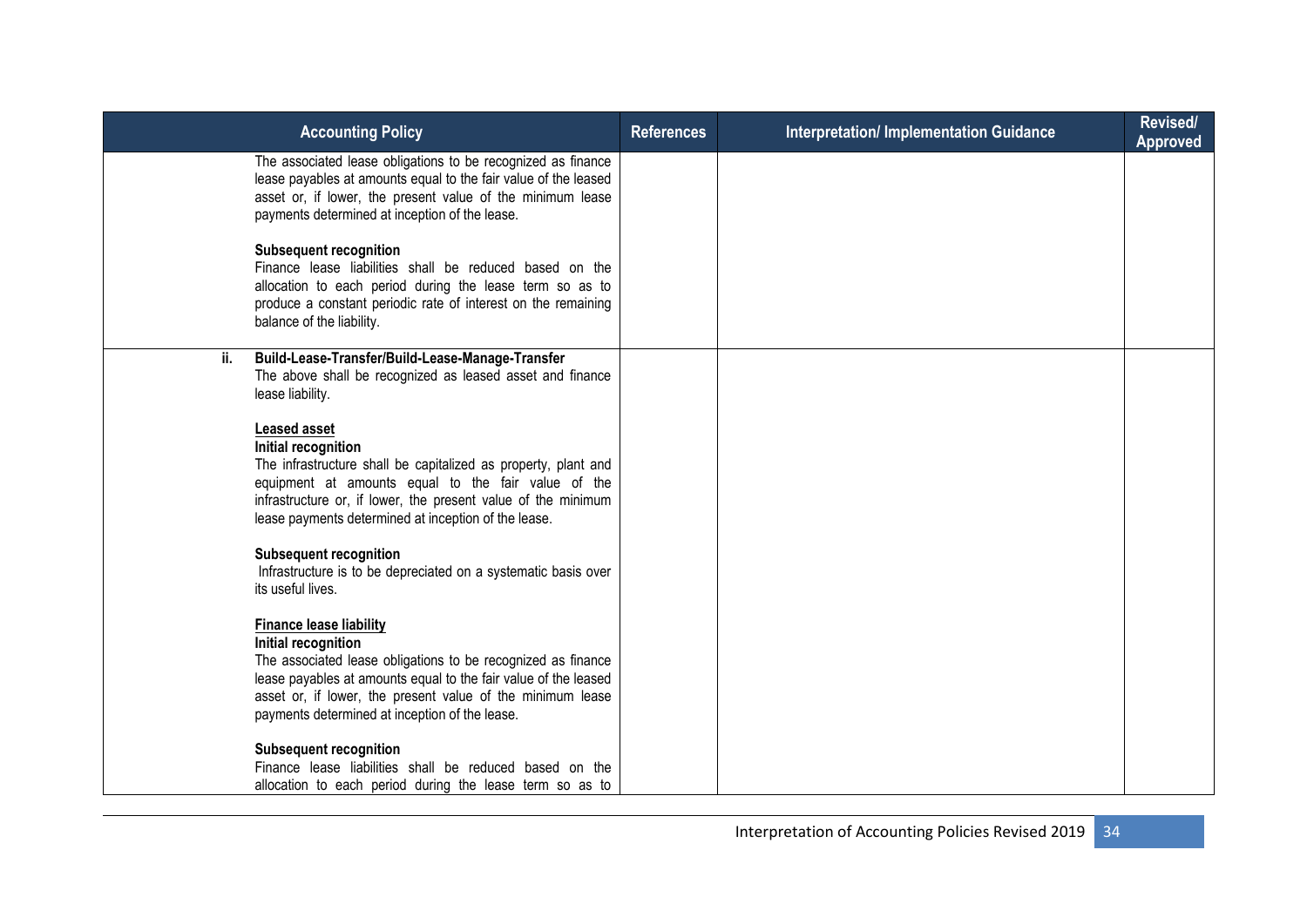|      | <b>Accounting Policy</b>                                                                                                                                                                                                                                                                                                                                                                               | <b>References</b> | <b>Interpretation/ Implementation Guidance</b> | Revised/<br><b>Approved</b> |
|------|--------------------------------------------------------------------------------------------------------------------------------------------------------------------------------------------------------------------------------------------------------------------------------------------------------------------------------------------------------------------------------------------------------|-------------------|------------------------------------------------|-----------------------------|
|      | produce a constant periodic rate of interest on the remaining<br>balance of the liability.                                                                                                                                                                                                                                                                                                             |                   |                                                |                             |
|      | <b>Management services</b><br>If the arrangement includes the provision of management<br>services, recognized as expense in the period when the<br>services are consumed.                                                                                                                                                                                                                              |                   |                                                |                             |
| iii. | Built-Operate-Transfer/Rehabilitate-Operate-Transfer                                                                                                                                                                                                                                                                                                                                                   |                   |                                                |                             |
|      | The above shall be recognized as service concession asset<br>and liability.                                                                                                                                                                                                                                                                                                                            |                   |                                                |                             |
|      | <b>Service Concession Asset</b><br>Initial recognition<br>Service concession asset shall be initially capitalized as<br>property, plant and equipment and measured at its fair value.                                                                                                                                                                                                                  |                   |                                                |                             |
|      | <b>Subsequent recognition</b><br>Service concession asset shall be accounted for as a separate<br>class of asset and is to be depreciated on a systematic basis<br>over its useful lives.                                                                                                                                                                                                              |                   |                                                |                             |
|      | Liability<br>Initial recognition<br>Where a service concession asset is recognized, a liability<br>shall also be recognized. The liability recognized shall be<br>initially measured at the same amount as the service<br>concession asset (at its fair value), adjusted by the amount of<br>other consideration (e.g. cash from the grantor to the operator,<br>or from the operator to the grantor.) |                   |                                                |                             |
|      | <b>Subsequent recognition</b><br><b>Financial Liability Model</b><br>Financial liability shall be recognized and payments to the<br>operator shall be accounted for according to their substance of                                                                                                                                                                                                    |                   |                                                |                             |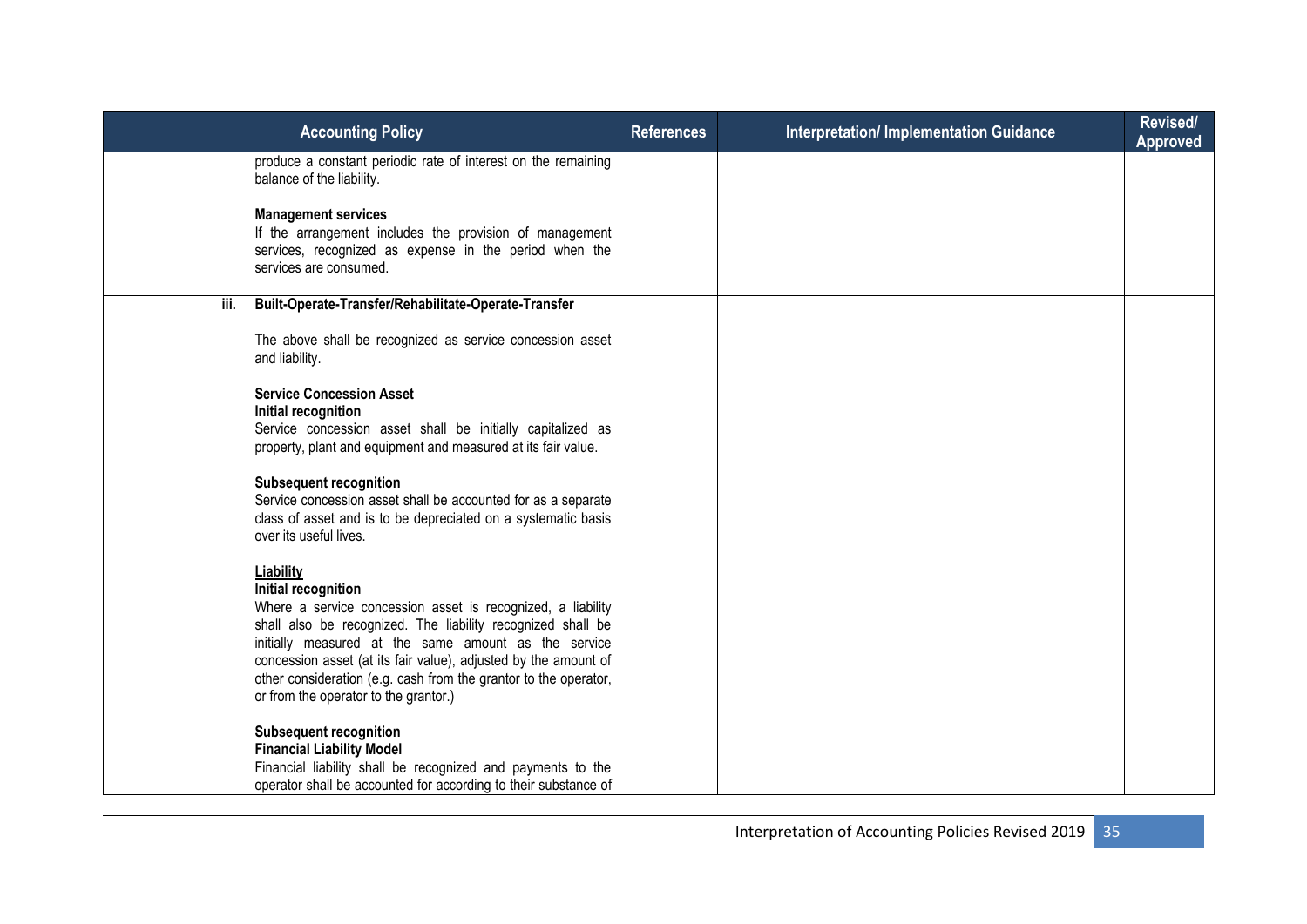| <b>Accounting Policy</b>                                                                                                                                                                                                                                                                                                                                                                                                                                                                                                              | <b>References</b> | <b>Interpretation/Implementation Guidance</b>                                                                                                                                                                                                                                                                                                                                                 | Revised/<br><b>Approved</b>       |
|---------------------------------------------------------------------------------------------------------------------------------------------------------------------------------------------------------------------------------------------------------------------------------------------------------------------------------------------------------------------------------------------------------------------------------------------------------------------------------------------------------------------------------------|-------------------|-----------------------------------------------------------------------------------------------------------------------------------------------------------------------------------------------------------------------------------------------------------------------------------------------------------------------------------------------------------------------------------------------|-----------------------------------|
| the service concession arrangement as a reduction in the<br>liability, a finance charge and charges for services provided by<br>the operator. The finance charge and charges for services<br>provided by the operator shall be accounted as expenses.                                                                                                                                                                                                                                                                                 |                   |                                                                                                                                                                                                                                                                                                                                                                                               |                                   |
| <b>Grant of Right to the Operator Model</b><br>Unearned revenue shall be recognized. Revenue and<br>reduction of the liability shall be recognized according to the<br>economic substance of the service concession arrangement.                                                                                                                                                                                                                                                                                                      |                   |                                                                                                                                                                                                                                                                                                                                                                                               |                                   |
| Compensation to operators (e.g. non-adjustment of toll<br>rate)<br>Recognized as a provision based on the best estimate of the<br>expenditure required to settle the present obligation at the<br>reporting date and measured based on the best estimate of the<br>expenditure required to settle the present obligation at the<br>reporting date.                                                                                                                                                                                    |                   |                                                                                                                                                                                                                                                                                                                                                                                               |                                   |
| (iv) Government Stores Insurance Fund {Kumpulan Wang<br><b>Insurans Barang-barang Kerajaan</b> }<br>As long as the Trust Deed for Government Stores Insurance<br>Fund is in force, no change in accounting policy is required<br>because accounting standards cannot supersede law and<br>regulation that are in force. The amount set aside through 0.5%<br>of the value of imported goods is to be charged as operating<br>expenditure and Government Stores Insurance Fund reported<br>as under the category of Public Trust Fund. |                   |                                                                                                                                                                                                                                                                                                                                                                                               |                                   |
| <b>Deposits</b><br>C.<br>All payment and receipt transactions shall be accounted for by<br>applying accrual basis of accounting.<br>The balances of deposits shall be aggregated and reported as<br>liabilities and as a single line item in the Statement of Financial<br>Position.                                                                                                                                                                                                                                                  |                   | <b>Confiscated Asset</b><br>Confiscated<br>shall<br>recorded<br>asset<br>be<br>manually<br>by<br>Ministry/Department. Such confiscated asset shall not be auction-off<br>until the court case with respect of this asset is settled. At this stage,<br>revenue is not recognised because the amount of revenue cannot be<br>measured reliably. Revenue shall only be recognized when the sale | Approved by<br>JKP on<br>3/9/2014 |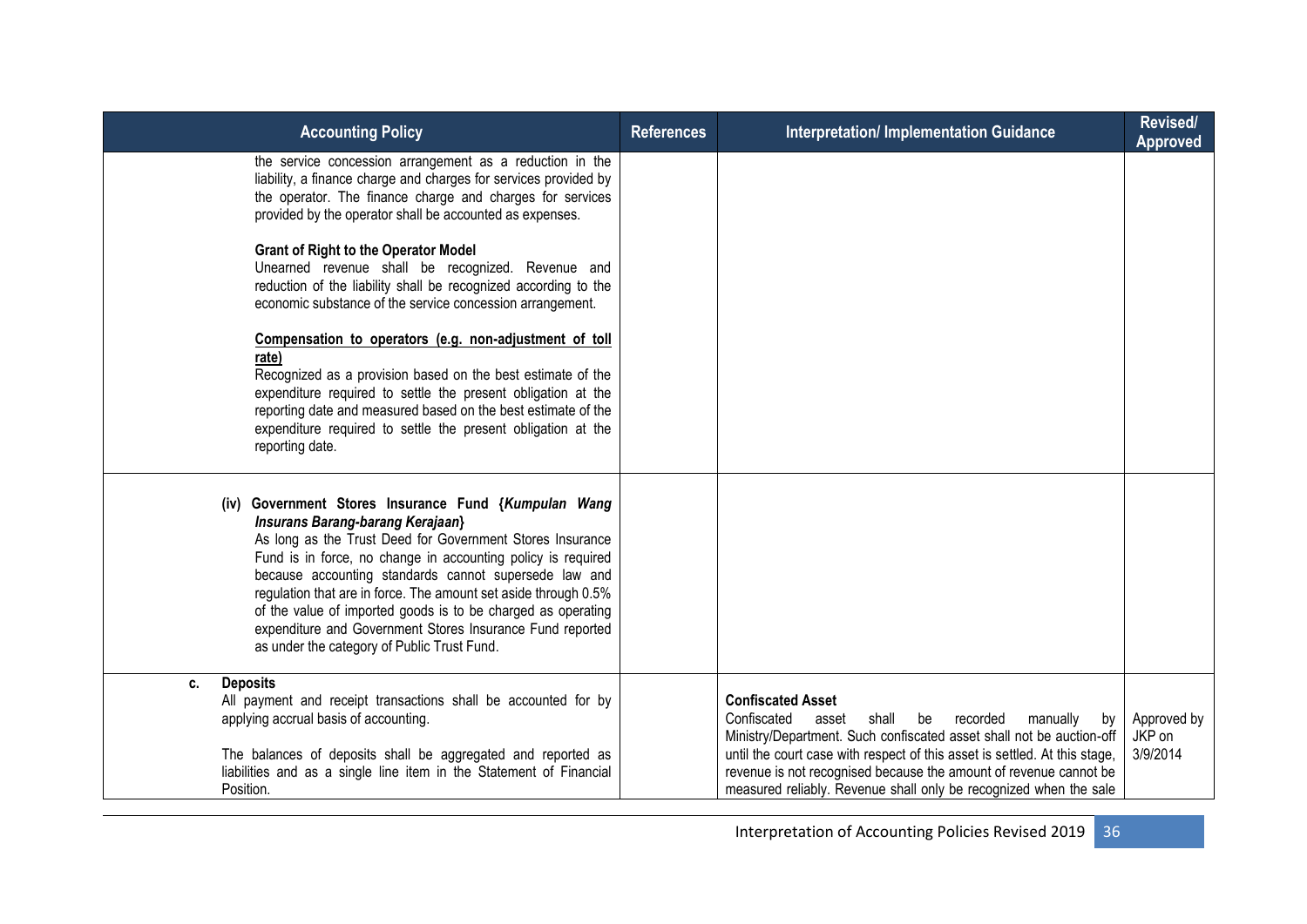|            |             | <b>Accounting Policy</b>                                                                                                                                                                                                                                                            | <b>References</b> | <b>Interpretation/ Implementation Guidance</b>                                                                                                                                                                                                                                                                                            | Revised/<br><b>Approved</b>        |
|------------|-------------|-------------------------------------------------------------------------------------------------------------------------------------------------------------------------------------------------------------------------------------------------------------------------------------|-------------------|-------------------------------------------------------------------------------------------------------------------------------------------------------------------------------------------------------------------------------------------------------------------------------------------------------------------------------------------|------------------------------------|
|            | i.          | Deposits (General {including unclaimed monies})<br>The above shall be recognized as Financial Liability at fair<br>value.                                                                                                                                                           |                   | proceed from the auction of such asset is received by the<br>Ministry/Department.<br>When the confiscated asset is used by Ministry/Department, the<br>asset shall be accounted as a donation at fair value.                                                                                                                              |                                    |
|            | ii.         | Deposits (Adjustment {Payment to Commerce Dot Com,<br>Cancellation of cheques/EFT}).<br>The above shall be recognized as liabilities until the amounts<br>are settled.                                                                                                              |                   | <b>WTD Deposits transfer to Revenue Account</b><br>Where WTD deposit transferred to the revenue account and the<br>deposit can be claimed thereafter by the depositor, such deposit<br>which has been transferred to the revenue account shall reduce the                                                                                 | Approved by<br>JKP on<br>12/9/2019 |
|            | iii.        | Deposits (Adjustment {Unidentified receipts}).<br>The above shall be recognized as a liability until the amount is<br>adjusted upon approval of trust deeds or the nature of receipts<br>are identified which then will be credited to respective<br>revenue/expense/trust account. |                   | WTD deposit account and the same amount shall be recognised as<br>revenue to the general fund.<br>Subsequently, the provision shall be made based on past history of<br>repayment of such deposit by applying the MPSAS 19 - Provision,<br>Contingent Asset and Contingent Liability as to make such deposit<br>payment to the depositor. |                                    |
| 10. Others |             |                                                                                                                                                                                                                                                                                     |                   |                                                                                                                                                                                                                                                                                                                                           |                                    |
|            | 10.1 Leases |                                                                                                                                                                                                                                                                                     |                   |                                                                                                                                                                                                                                                                                                                                           |                                    |
|            | a.          | Finance Lease - Government as lessee                                                                                                                                                                                                                                                |                   |                                                                                                                                                                                                                                                                                                                                           |                                    |
|            |             | The above shall be recognized as Leased Asset and Finance Lease<br>Payable as follow:<br><b>Leased asset</b>                                                                                                                                                                        |                   | During transition to accrual accounting, for those lease payments<br>which required more time to analyse the contracts to determine<br>whether the lease arrangement is an operating lease or a finance<br>lease, those lease payments shall be expensed off.                                                                             | Approved by<br>JKP on<br>11/2/2014 |
|            | lease.      | Initial recognition<br>Assets acquired under finance leases shall be capitalized at amounts<br>equal to the fair value of the leased asset or, if lower, the present<br>value of the minimum lease payments determined at inception of the                                          |                   | Long-term Leasing of land to third parties<br>Long-term Leasing of land to third party whereby present value of<br>minimum lease payment to be received is less than fair value of the<br>leased asset shall be accounted for as an operating lease and the<br>related land is to be accounted for as an asset of the government.         | Approved by<br>JKP on<br>10/6/2014 |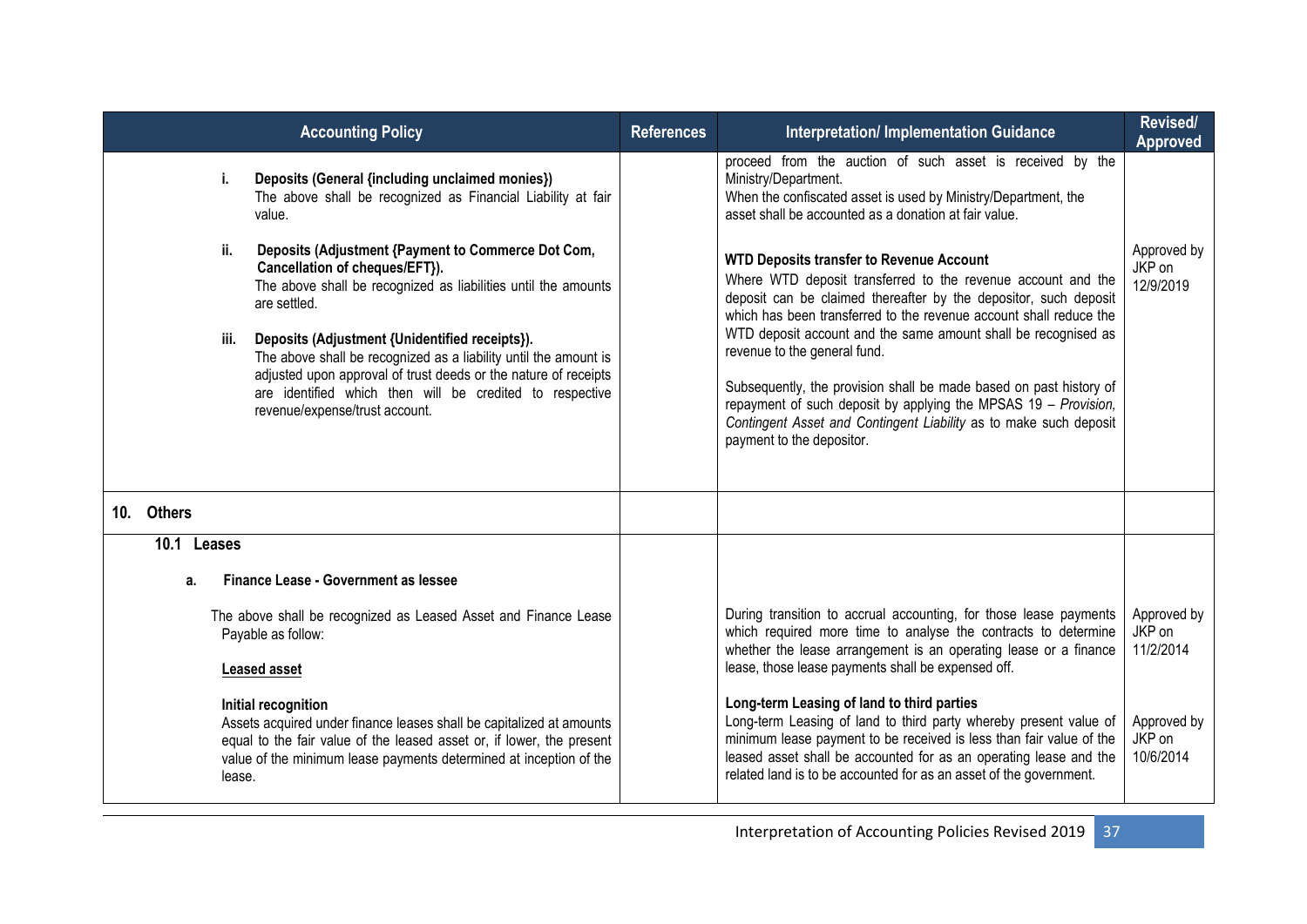| <b>Accounting Policy</b>                                                                                                                                                                                                                                                                                                                                                                                                                                                                                                                                                                                                                                                                                                                                                                                                                                                                                                                                                                                                                                                                                                                                                                                                                                                                                                                                                                                                                      | <b>References</b> | <b>Interpretation/ Implementation Guidance</b>                                                                                                                                                                                                                                                                                                                                                                                                                                                                                                                                                                                                                       | Revised/<br><b>Approved</b>                                                |
|-----------------------------------------------------------------------------------------------------------------------------------------------------------------------------------------------------------------------------------------------------------------------------------------------------------------------------------------------------------------------------------------------------------------------------------------------------------------------------------------------------------------------------------------------------------------------------------------------------------------------------------------------------------------------------------------------------------------------------------------------------------------------------------------------------------------------------------------------------------------------------------------------------------------------------------------------------------------------------------------------------------------------------------------------------------------------------------------------------------------------------------------------------------------------------------------------------------------------------------------------------------------------------------------------------------------------------------------------------------------------------------------------------------------------------------------------|-------------------|----------------------------------------------------------------------------------------------------------------------------------------------------------------------------------------------------------------------------------------------------------------------------------------------------------------------------------------------------------------------------------------------------------------------------------------------------------------------------------------------------------------------------------------------------------------------------------------------------------------------------------------------------------------------|----------------------------------------------------------------------------|
| <b>Subsequent Measurement</b><br>Leased assets are to be depreciated using policies consistent with<br>that for depreciable assets that are owned.<br>Finance lease payable<br><b>Initial Recognition</b><br>The associated lease obligations to be recognized as finance lease<br>payables at amounts equal to the fair value of the leased asset or, if<br>lower, the present value of the minimum lease payments determined<br>at inception of the lease.<br><b>Subsequent Measurement</b><br>Finance lease liabilities shall be reduced based on the allocation to<br>each period during the lease term so as to produce a constant<br>periodic rate of interest on the remaining balance of the liability.<br><b>Operating Leased - Government as lessor Lease Revenue</b><br>b.<br>The above shall be recognized as revenue on straight line basis over<br>the lease term.<br>Initial direct costs incurred by lessors in negotiating and arranging an<br>operating lease shall be added to the carrying amount of the leased<br>asset, and recognized as an expense over the lease term on the<br>same basis as the lease revenue.<br><b>Operating Leased - Government as lessee</b><br>c.<br><b>Rental Expense</b><br>The above shall be recognized as expenses on straight line basis<br>over the lease term, such expenses, if not paid during the period<br>where goods/services are consumed, shall be accrued as<br>appropriate. |                   | <b>SPANCO Lease Contract with Federal Government</b><br>Lease payment for leasing of vehicle from SPANCO shall be<br>expensed off during transition period but shall be accounted as lease<br>asset and liability when 1GFMAS is enhanced to account for such<br>asset and liability.<br><b>GST For Finance Lease</b><br>Payment for GST for new finance lease shall be capitalized as asset<br>and correspondence increased in lease liability.<br>For existing finance lease, payment of GST shall also be capitalized<br>as asset and correspondence increased in lease liability irrespective<br>of whether the cash outflow for GST is less than/more than 10%. | Approved by<br>JKP on<br>21/03/2016<br>Approved by<br>JKP on<br>21/03/2016 |
| 10.2 Impairment of non-financial assets                                                                                                                                                                                                                                                                                                                                                                                                                                                                                                                                                                                                                                                                                                                                                                                                                                                                                                                                                                                                                                                                                                                                                                                                                                                                                                                                                                                                       |                   |                                                                                                                                                                                                                                                                                                                                                                                                                                                                                                                                                                                                                                                                      |                                                                            |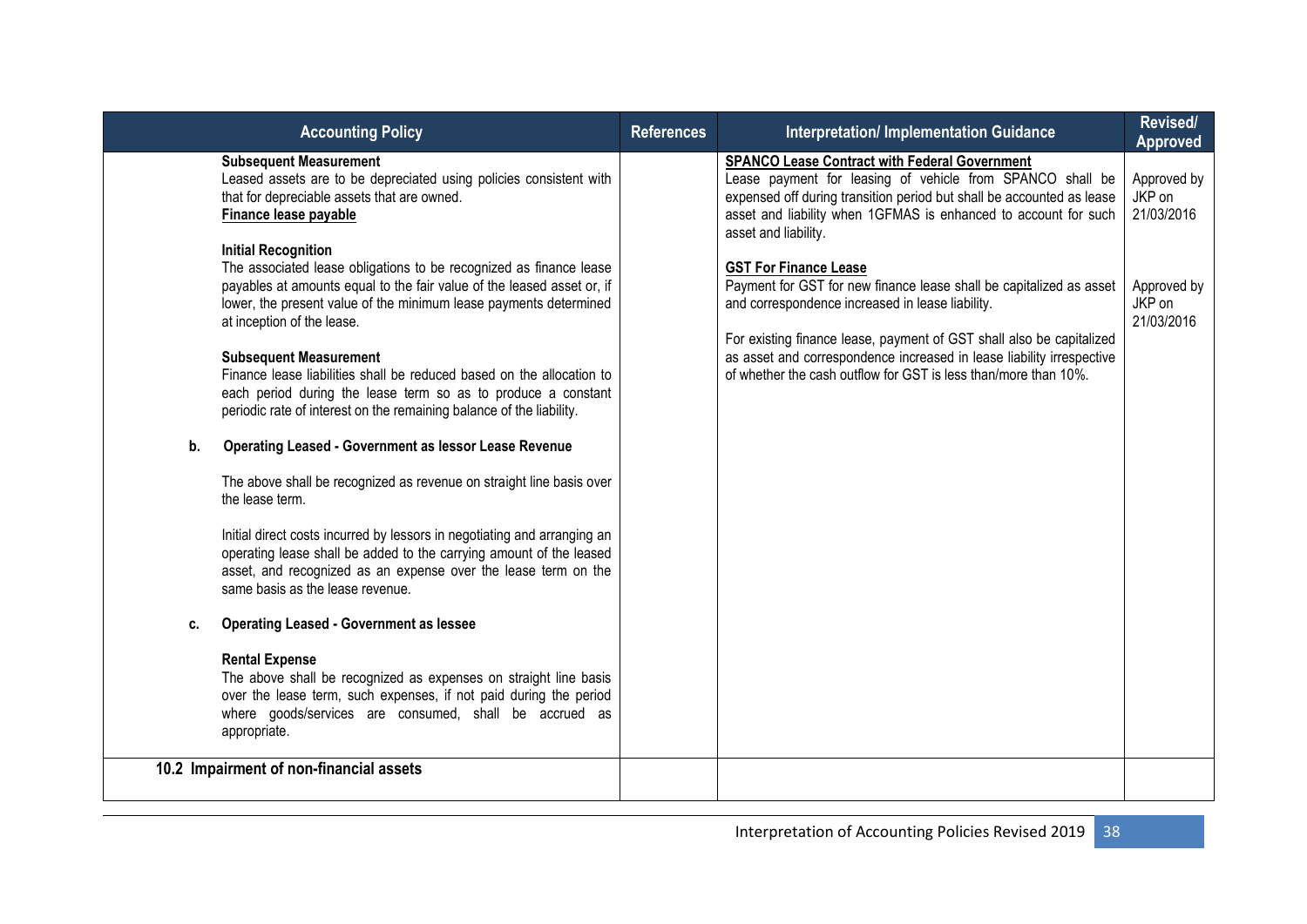| <b>Accounting Policy</b>                                                                                                                                                                                                                                                                                                                                                                                                                                                                                                                              | <b>References</b>                                                                                                                                                       | <b>Interpretation/ Implementation Guidance</b>                                                                                                                                                                                                                                                                                                                                                                                                                                                                                                   | Revised/<br><b>Approved</b>                                              |
|-------------------------------------------------------------------------------------------------------------------------------------------------------------------------------------------------------------------------------------------------------------------------------------------------------------------------------------------------------------------------------------------------------------------------------------------------------------------------------------------------------------------------------------------------------|-------------------------------------------------------------------------------------------------------------------------------------------------------------------------|--------------------------------------------------------------------------------------------------------------------------------------------------------------------------------------------------------------------------------------------------------------------------------------------------------------------------------------------------------------------------------------------------------------------------------------------------------------------------------------------------------------------------------------------------|--------------------------------------------------------------------------|
| <b>Cash-generating assets</b>                                                                                                                                                                                                                                                                                                                                                                                                                                                                                                                         |                                                                                                                                                                         |                                                                                                                                                                                                                                                                                                                                                                                                                                                                                                                                                  |                                                                          |
| Impairment of assets shall be assessed if there is evidence of<br>impairment. If, and only if, the recoverable amount of an asset is less<br>than its carrying amount, the carrying amount of the asset shall be<br>reduced to its recoverable amount. The impairment loss shall be<br>recognized as expense.<br>Depreciation/amortization charge for the asset shall be adjusted in<br>future periods to allocate the asset's revised carrying amount, less                                                                                          |                                                                                                                                                                         | <b>Discount Rate</b><br>In calculating Value in Use, the discount rate to be used in<br>discounting estimates of future cash flows shall be the current risk-<br>free rate of interest issued by Accountant General's Department.<br><b>Purchase Price Higher than Market Value</b><br>If purchase price of an asset is higher than its market price, the asset<br>shall be assessed for impairment and resulted impairment loss shall                                                                                                           | Approved by<br>JKP on<br>10/6/2014<br>Approved by<br>JKP on<br>10/6/2014 |
|                                                                                                                                                                                                                                                                                                                                                                                                                                                                                                                                                       |                                                                                                                                                                         |                                                                                                                                                                                                                                                                                                                                                                                                                                                                                                                                                  |                                                                          |
| Impairment of assets shall be assessed if there is evidence of<br>impairment. If, and only if, the recoverable service amount of an<br>asset is less than its carrying amount, the carrying amount of the<br>asset shall be reduced to its recoverable service amount. The<br>impairment loss shall be recognized as expense.<br>Depreciation/amortization charge for the asset shall be adjusted in<br>future periods to allocate the asset's revised carrying amount, less<br>residual value, on a systematic basis over the remaining useful life. |                                                                                                                                                                         |                                                                                                                                                                                                                                                                                                                                                                                                                                                                                                                                                  |                                                                          |
| 10.3 Impairment of financial assets                                                                                                                                                                                                                                                                                                                                                                                                                                                                                                                   |                                                                                                                                                                         |                                                                                                                                                                                                                                                                                                                                                                                                                                                                                                                                                  |                                                                          |
| Financial assets carried at amortized cost (held to<br>maturity/loans and receivables)<br>Impairment of financial assets shall be assessed if there is evidence<br>of impairment. Amount of loss is measured as the difference<br>between the carrying value and the present value of estimated future<br>cash flows discounted at the financial asset's original effective<br>interest rate. The impairment loss shall be charged as expense.                                                                                                        |                                                                                                                                                                         | <b>Impairment of Loan</b><br>For the purpose of determining whether a loan is impaired or not, the<br>criteria of 3 months in arrears shall mandatory trigger impairment<br>test. The outstanding balance of this loan including instalments due<br>and instalments not due shall be assessed for impairment.<br>When recoverability is determined based on the cash flows to be<br>received from the borrower, the difference between the total<br>outstanding amount and the discounted cash flows is the amount<br>that needs to be impaired. | Approved by<br><b>JKP</b><br>on<br>3/9/2014                              |
|                                                                                                                                                                                                                                                                                                                                                                                                                                                                                                                                                       | residual value, on a systematic basis over the remaining useful life.<br>Non-cash-generating assets<br>Financial assets carried at cost (unquoted equity instrument not |                                                                                                                                                                                                                                                                                                                                                                                                                                                                                                                                                  | be recognized as an expense.                                             |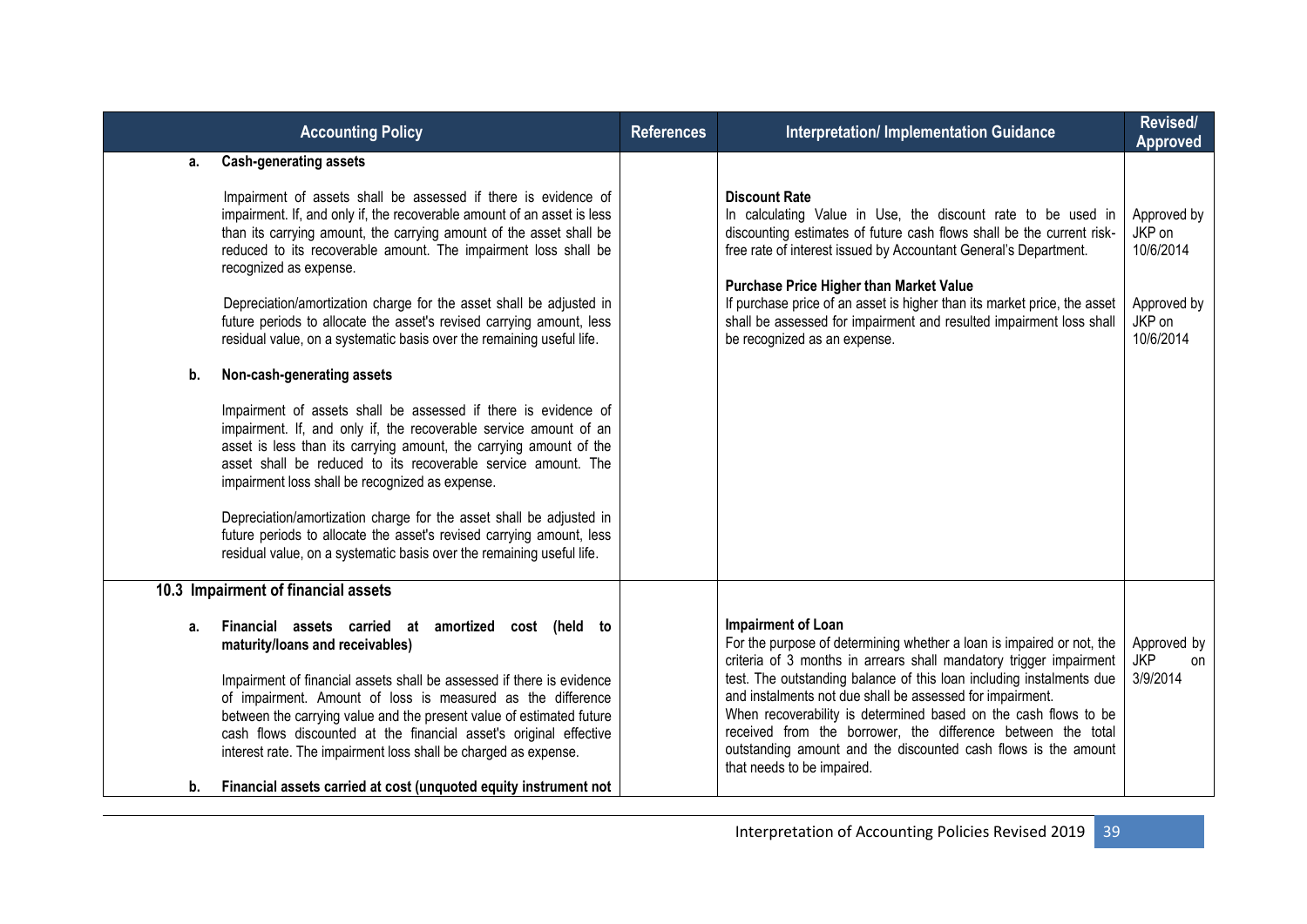| <b>Accounting Policy</b>                                                                                                                                                                                                                                                                                                                                                                                                                                                                                                                                                                                                                                                                                                                                                           | <b>References</b> | <b>Interpretation/ Implementation Guidance</b>                                                                                                                                                                                                                                                                                                                                                                                                                                                                                                                                                                                                                                                                                                                                                                                                         | Revised/<br><b>Approved</b>        |
|------------------------------------------------------------------------------------------------------------------------------------------------------------------------------------------------------------------------------------------------------------------------------------------------------------------------------------------------------------------------------------------------------------------------------------------------------------------------------------------------------------------------------------------------------------------------------------------------------------------------------------------------------------------------------------------------------------------------------------------------------------------------------------|-------------------|--------------------------------------------------------------------------------------------------------------------------------------------------------------------------------------------------------------------------------------------------------------------------------------------------------------------------------------------------------------------------------------------------------------------------------------------------------------------------------------------------------------------------------------------------------------------------------------------------------------------------------------------------------------------------------------------------------------------------------------------------------------------------------------------------------------------------------------------------------|------------------------------------|
| carried at fair value and derivative asset that is linked to and<br>must be settled by delivery by such unquoted instrument)                                                                                                                                                                                                                                                                                                                                                                                                                                                                                                                                                                                                                                                       |                   |                                                                                                                                                                                                                                                                                                                                                                                                                                                                                                                                                                                                                                                                                                                                                                                                                                                        |                                    |
| Impairment of financial assets shall assessed if there is evidence of<br>impairment. Amount of loss is measured as the difference between<br>the carrying value and the present value of estimated future cash<br>flows discounted at the current market rate of return for a similar<br>financial asset. Amount of loss shall be charged as expense.                                                                                                                                                                                                                                                                                                                                                                                                                              |                   |                                                                                                                                                                                                                                                                                                                                                                                                                                                                                                                                                                                                                                                                                                                                                                                                                                                        |                                    |
| Such impairment losses shall not be reversed.                                                                                                                                                                                                                                                                                                                                                                                                                                                                                                                                                                                                                                                                                                                                      |                   |                                                                                                                                                                                                                                                                                                                                                                                                                                                                                                                                                                                                                                                                                                                                                                                                                                                        |                                    |
| 10.4 Foreign currency translation<br>Initial recognition<br>For transactions, monetary items, 'non-monetary items measured at<br>historical cost' and 'non-monetary items measured at fair value'<br>Apply the spot exchange rate at the date of transaction.<br>a.<br>For practical reasons, AGD rate that approximates the actual rate,<br>b.<br>might be used for all transactions occurring during that period.<br>For foreign operations,<br>Assets and liabilities shall be translated at the closing rate<br>a.<br>Revenue and expenses translated at AGD rates at date of<br>b.<br>transactions<br>Remittance to 3/12 Imprest Holder recorded at spot rate<br>C.<br>Resulting exchange differences shall be recognized in foreign<br>d.<br>exchange gain and loss account. |                   | <b>Receivables and Receipts</b><br>When goods are transferred, services are rendered and when the<br>invoices are raised, receivables shall be recorded using AGD<br>exchange rate.<br>Receipts (in foreign currency) shall be accounted using spot<br>exchange rate (bank rate).<br><b>Payables and Payments</b><br>Payables/accruals shall be accounted using AGD exchange rate<br>when goods or services are received or enjoyed.<br>However for goods or services received or enjoyed without issuing<br>Purchase Order, payable or accrual shall be accounted using AGD<br>exchange rate when invoices are received.<br>For good and services purchase through letter of credit, the letter of<br>credit issued shall be accounted using AGD exchange rate.<br>Payments for the above shall be accounted using spot exchange rate<br>(bank rate). | Approved by<br>JKP on<br>11/2/2014 |
| Monetary items shall be subsequently translated using the closing rate.<br>Non-monetary items measured at historical cost shall be subsequently<br>translated using the rate at the date of transaction.                                                                                                                                                                                                                                                                                                                                                                                                                                                                                                                                                                           |                   | Gain and Loss on Foreign currency transactions<br>Resulting exchange differences shall be recognized in "Foreign<br>Exchange Gain and Loss Account".<br>Balances in the "Foreign Exchange Gain and Loss Account" as at<br>31 <sup>st</sup> Disember of each financial year shall be zerorized by debiting<br>expense (if loss) or crediting revenue (if gain) in the Statement of                                                                                                                                                                                                                                                                                                                                                                                                                                                                      |                                    |
| Non-monetary items measured at fair value shall be subsequently                                                                                                                                                                                                                                                                                                                                                                                                                                                                                                                                                                                                                                                                                                                    |                   | Financial Performance.                                                                                                                                                                                                                                                                                                                                                                                                                                                                                                                                                                                                                                                                                                                                                                                                                                 |                                    |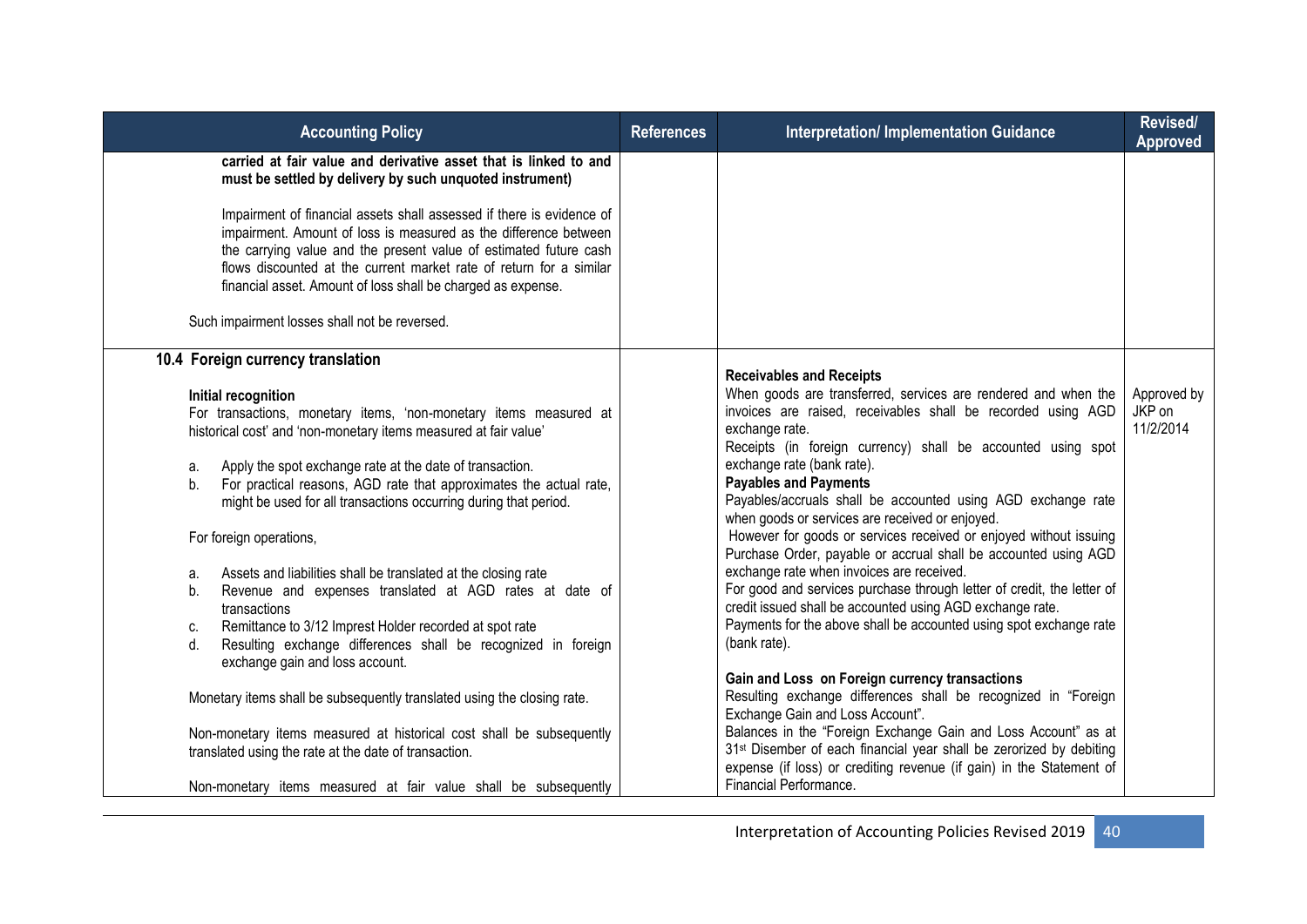| <b>Accounting Policy</b>                                                                                                                                                                       | <b>References</b> | <b>Interpretation/Implementation Guidance</b>                                                                                                                                                                                                                                                                                                                                                                                                                                                                                                                                                                                                                                                                                                                                                                                                                                                                                                                                                                                                                                                                           | Revised/<br><b>Approved</b>                                            |
|------------------------------------------------------------------------------------------------------------------------------------------------------------------------------------------------|-------------------|-------------------------------------------------------------------------------------------------------------------------------------------------------------------------------------------------------------------------------------------------------------------------------------------------------------------------------------------------------------------------------------------------------------------------------------------------------------------------------------------------------------------------------------------------------------------------------------------------------------------------------------------------------------------------------------------------------------------------------------------------------------------------------------------------------------------------------------------------------------------------------------------------------------------------------------------------------------------------------------------------------------------------------------------------------------------------------------------------------------------------|------------------------------------------------------------------------|
| translated using the rate at the date when the fair value was determined.                                                                                                                      |                   | Translation Non-monetary items measured at historical cost and<br>Non-monetary items measured at fair value<br>The Exchange rate to be used in translating Non-monetary items<br>measured at historical cost and Non-monetary items measured at fair<br>value shall be the earliest available average rate issued by Bank<br>Negara Malaysia (1973 to 2004).<br>With effect from the year 2005, the AG Exchange rate issued by<br>Accountant General's Department shall be used in translating the<br>above assets.                                                                                                                                                                                                                                                                                                                                                                                                                                                                                                                                                                                                     | Approved by<br>JKP on<br>10/6/2014                                     |
| 10.5 Related party disclosures<br>Related party relationships where control exists shall be disclosed,<br>irrespective of whether there have been transactions between the related<br>parties. |                   | Disclosure of the Remuneration of Key Management Personnel<br>Every Ministry shall disclose the remuneration of the Key<br>management personal.<br>Key management personnel shall include officers with the rank of<br>JUSA C and above. Key management personnel shall include<br>officers with the rank of JUSA C and above. Example of Key<br>management personnel includes Minister, Deputy Minister, Chief<br>Secretary, Secretary General, Director General, Deputy Secretary<br>and Directors.<br>Treatment of GST Paid by the Ministry/Department<br>Amount of GST paid by the Ministry and Department for good &<br>service and asset purchased shall be expensed off or capitalized as<br>an asset.<br>GST paid by the Ministry and Department is not related party<br>transaction but it is a transaction that occur within a normal supplier<br>or client/recipient relationship on terms and conditions no more or<br>less favourable than those which it is reasonable to expect the entity<br>would have adopted if dealing with that individual or entity at arm's<br>length in the same circumstances. | Approved by<br>JKP on<br>3/9/2014<br>Approved by<br>JKP on<br>3/9/2014 |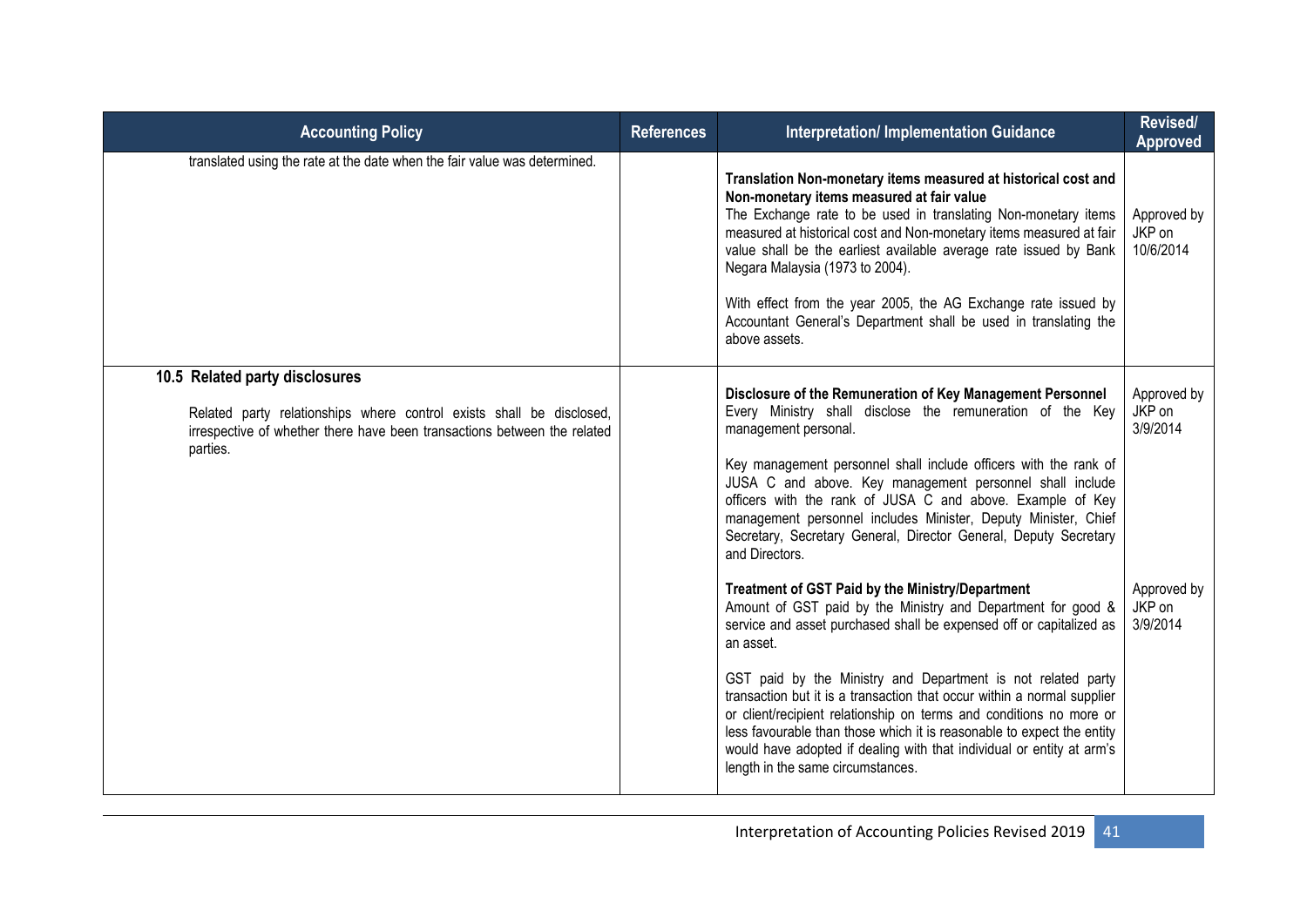| <b>Accounting Policy</b>                                                                                                                                                                                                                                                                                                                                                                                                       | <b>References</b> | <b>Interpretation/Implementation Guidance</b> | Revised/<br><b>Approved</b> |
|--------------------------------------------------------------------------------------------------------------------------------------------------------------------------------------------------------------------------------------------------------------------------------------------------------------------------------------------------------------------------------------------------------------------------------|-------------------|-----------------------------------------------|-----------------------------|
| 10.6 Events after reporting date                                                                                                                                                                                                                                                                                                                                                                                               |                   |                                               |                             |
| Events after the reporting date are those events, both favourable and<br>unfavourable, that occur between the reporting date and the date when the<br>financial statements are authorized for issue.                                                                                                                                                                                                                           |                   |                                               |                             |
| Two types of events can be identified:                                                                                                                                                                                                                                                                                                                                                                                         |                   |                                               |                             |
| Those that provide evidence of conditions that existed at the<br>(a)<br>reporting date (adjusting events after the reporting date); and<br>Those are indicative of conditions that arose after the reporting date<br>(b)<br>(non-adjusting events after the reporting date).                                                                                                                                                   |                   |                                               |                             |
| For adjusting events after the reporting date, the amounts recognized in<br>the financial statements shall be adjusted to reflect adjusting events after<br>the reporting date.                                                                                                                                                                                                                                                |                   |                                               |                             |
| For non-adjusting events after the reporting date, such amounts shall not<br>be adjusted. However, the nature and estimates of financial effects of<br>material non-adjusting events (i.e. those which could influence the<br>economic decisions of the users) shall be disclosed.                                                                                                                                             |                   |                                               |                             |
| 10.7 Comparison with budget                                                                                                                                                                                                                                                                                                                                                                                                    |                   |                                               |                             |
| The entity shall present a comparison of the budget amounts and actual<br>amounts for operating expenditure, development expenditure and revenue,<br>either as a separate additional financial statement or as additional budget<br>columns in the financial statements currently presented in accordance with<br>MPSASs.                                                                                                      |                   |                                               |                             |
| Comparison of budget and actual amounts shall be presented on a<br>comparable basis to the budget. Where the financial statements and the<br>budget are not prepared on a comparable basis, the budgeted total<br>revenues, total expenses, and net cash flows from operating activities,<br>investing activities and financing activities shall be reconciled to the actual<br>amounts presented in the financial statements. |                   |                                               |                             |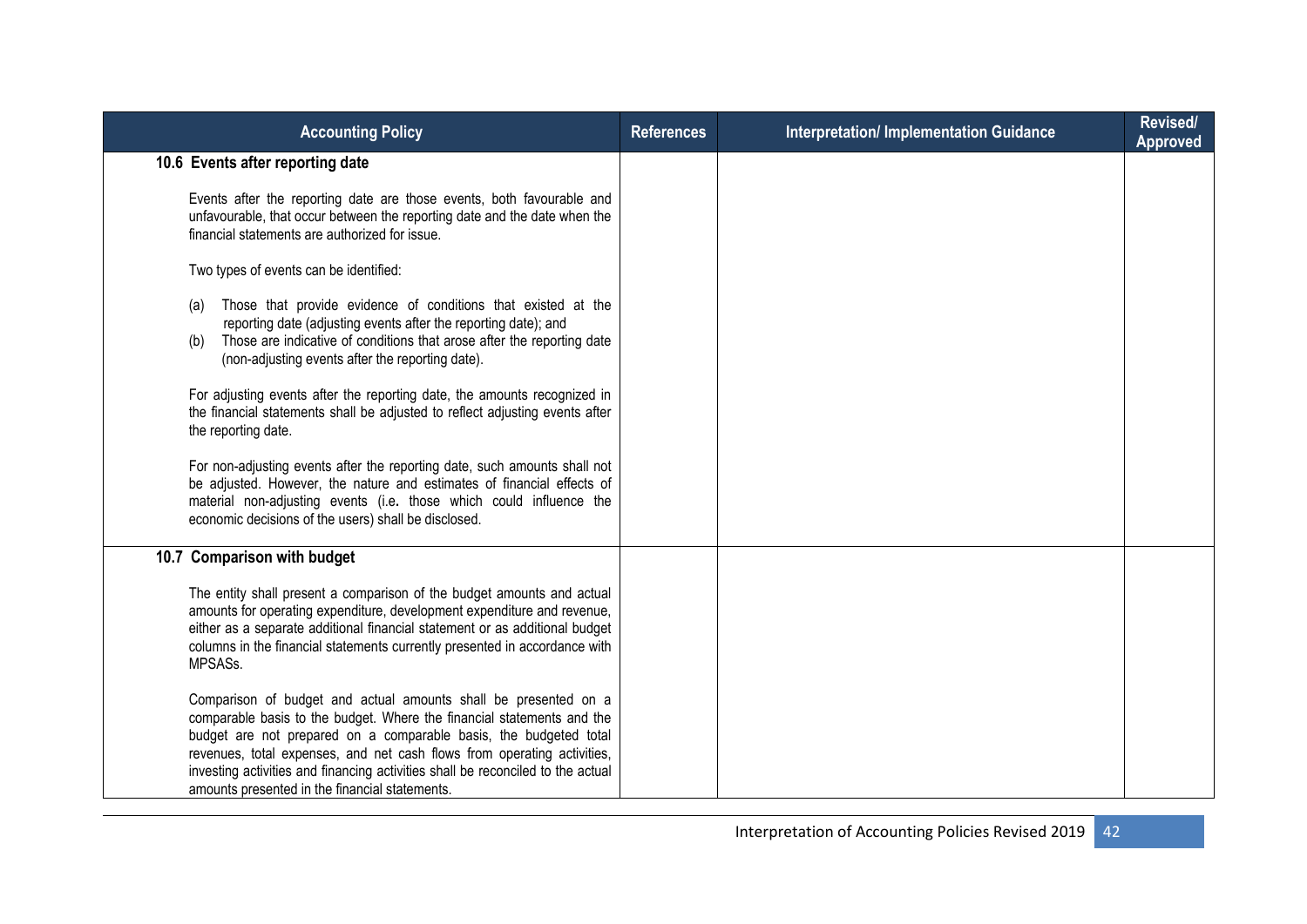|    | <b>Accounting Policy</b>                                                                                                                                                                                                                                                                                                                                                                                                                                                              | <b>References</b> | <b>Interpretation/ Implementation Guidance</b>                                                                                                                                                            | Revised/<br><b>Approved</b> |
|----|---------------------------------------------------------------------------------------------------------------------------------------------------------------------------------------------------------------------------------------------------------------------------------------------------------------------------------------------------------------------------------------------------------------------------------------------------------------------------------------|-------------------|-----------------------------------------------------------------------------------------------------------------------------------------------------------------------------------------------------------|-----------------------------|
|    |                                                                                                                                                                                                                                                                                                                                                                                                                                                                                       |                   |                                                                                                                                                                                                           |                             |
|    | 10.8 Segment reporting                                                                                                                                                                                                                                                                                                                                                                                                                                                                |                   |                                                                                                                                                                                                           |                             |
|    | The entity shall disclose segment information in the note to the financial<br>statement.                                                                                                                                                                                                                                                                                                                                                                                              |                   |                                                                                                                                                                                                           |                             |
|    | 10.9 Contingent liabilities (e.g. litigations)                                                                                                                                                                                                                                                                                                                                                                                                                                        |                   |                                                                                                                                                                                                           |                             |
|    | No recognition of liability is required, but contingent liability is to be<br>disclosed in the financial statements.                                                                                                                                                                                                                                                                                                                                                                  |                   |                                                                                                                                                                                                           |                             |
|    | 10.10 Accounting policies, changes in accounting estimate, errors                                                                                                                                                                                                                                                                                                                                                                                                                     |                   |                                                                                                                                                                                                           |                             |
| а. | Selection of accounting policies                                                                                                                                                                                                                                                                                                                                                                                                                                                      |                   | <b>Maintenance of Subsidiary Accounts</b><br>Subsidiary accounts to support General Ledger balance shall be<br>maintained in 1GFMAS except when ministry/Department has their                             | Approved by<br>JKP on       |
|    | When MPSAS contradict with local legislations, local legislations<br>shall prevail.                                                                                                                                                                                                                                                                                                                                                                                                   |                   | own subsidiary system or in cases whereby the information in the<br>subsidiary accounts cannot be revealed due the secrecy of the<br>information, then the subsidiary accounts shall be maintained by the | 3/9/2014                    |
| b. | <b>Changes in accounting policies</b>                                                                                                                                                                                                                                                                                                                                                                                                                                                 |                   | Ministry/Department concern.<br>For example, subsidiary accounts to support Trust Account (to                                                                                                             |                             |
|    | Accounting policy shall be changed only if the change is required by<br>MPSAS or if it results in the financial statements providing reliable<br>and more relevant information about the effects of transactions, other<br>events, and conditions of the entity's financial position, financial<br>performance, or cash flows. Changes shall be applied retrospectively<br>unless otherwise required under the transitional provision upon first<br>time adoption of specific MPSASs. |                   | account receipt and refund of proceed from the disposal of seized<br>property during court proceeding) shall be maintained by the Ministry<br>of Home Affair.                                             |                             |
|    | Changes in accounting policies shall be disclosed in the notes to the<br>financial statements.                                                                                                                                                                                                                                                                                                                                                                                        |                   |                                                                                                                                                                                                           |                             |
| c. | <b>Changes in accounting estimates</b>                                                                                                                                                                                                                                                                                                                                                                                                                                                |                   |                                                                                                                                                                                                           |                             |
|    | Changes shall be recognized prospectively by including it in the<br>surplus and deficit in the period of change (if the change affects the                                                                                                                                                                                                                                                                                                                                            |                   |                                                                                                                                                                                                           |                             |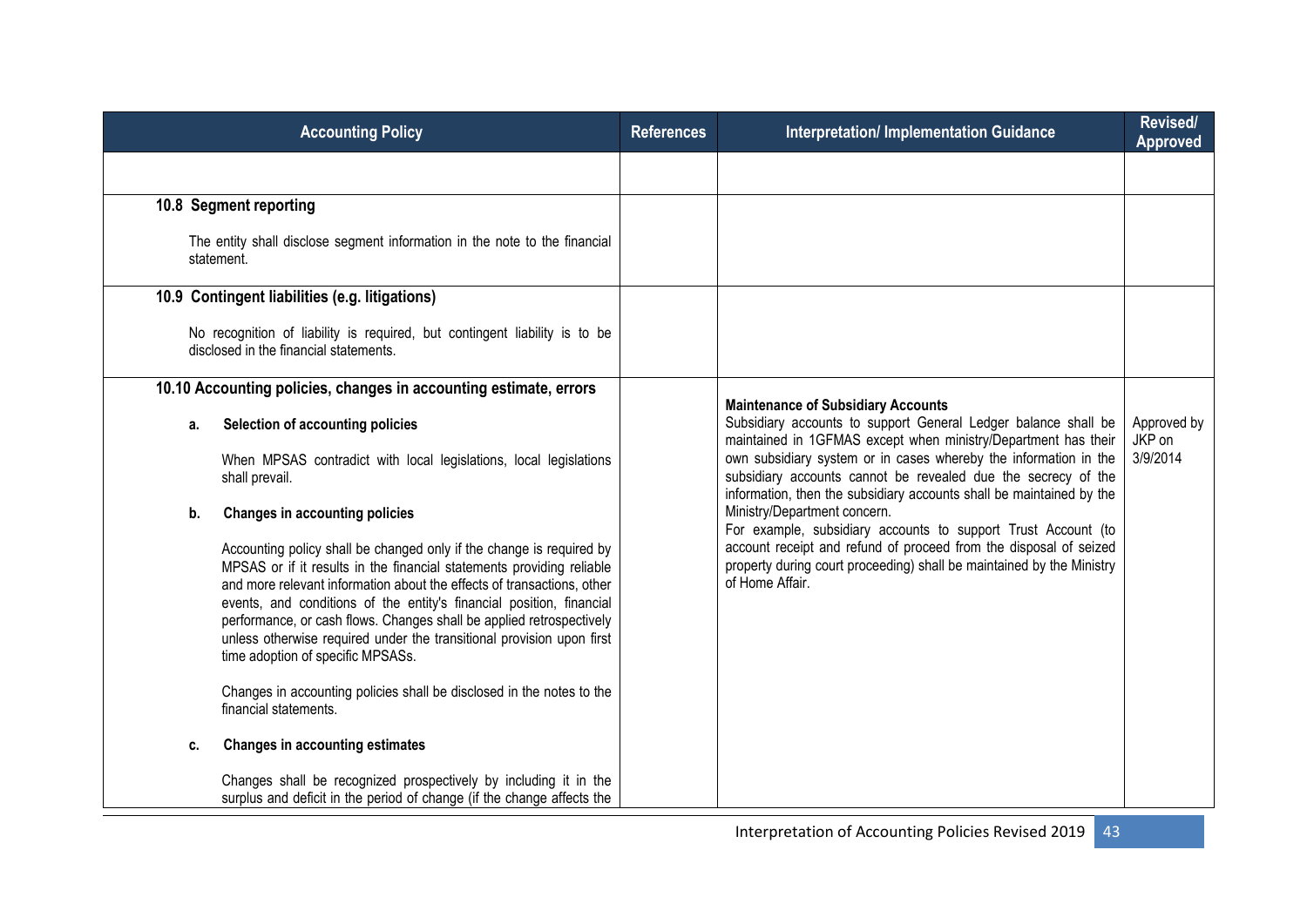| <b>Accounting Policy</b>                                                                                                                                                                               | <b>References</b> | <b>Interpretation/Implementation Guidance</b> | Revised/<br><b>Approved</b> |
|--------------------------------------------------------------------------------------------------------------------------------------------------------------------------------------------------------|-------------------|-----------------------------------------------|-----------------------------|
| period only), or the period of change and future periods (if the<br>change affects both).                                                                                                              |                   |                                               |                             |
| <b>Errors</b>                                                                                                                                                                                          |                   |                                               |                             |
| Material prior period errors shall be corrected retrospectively in the<br>first set of financial statements authorized for issue after their<br>discovery by:                                          |                   |                                               |                             |
| Restating the comparative amounts for prior period(s)<br>presented in which the error occurred; or                                                                                                     |                   |                                               |                             |
| ii.<br>If the error occurred before the earliest prior period<br>presented, restating the opening balances of assets,<br>liabilities and net assets/equity for the earliest prior period<br>presented. |                   |                                               |                             |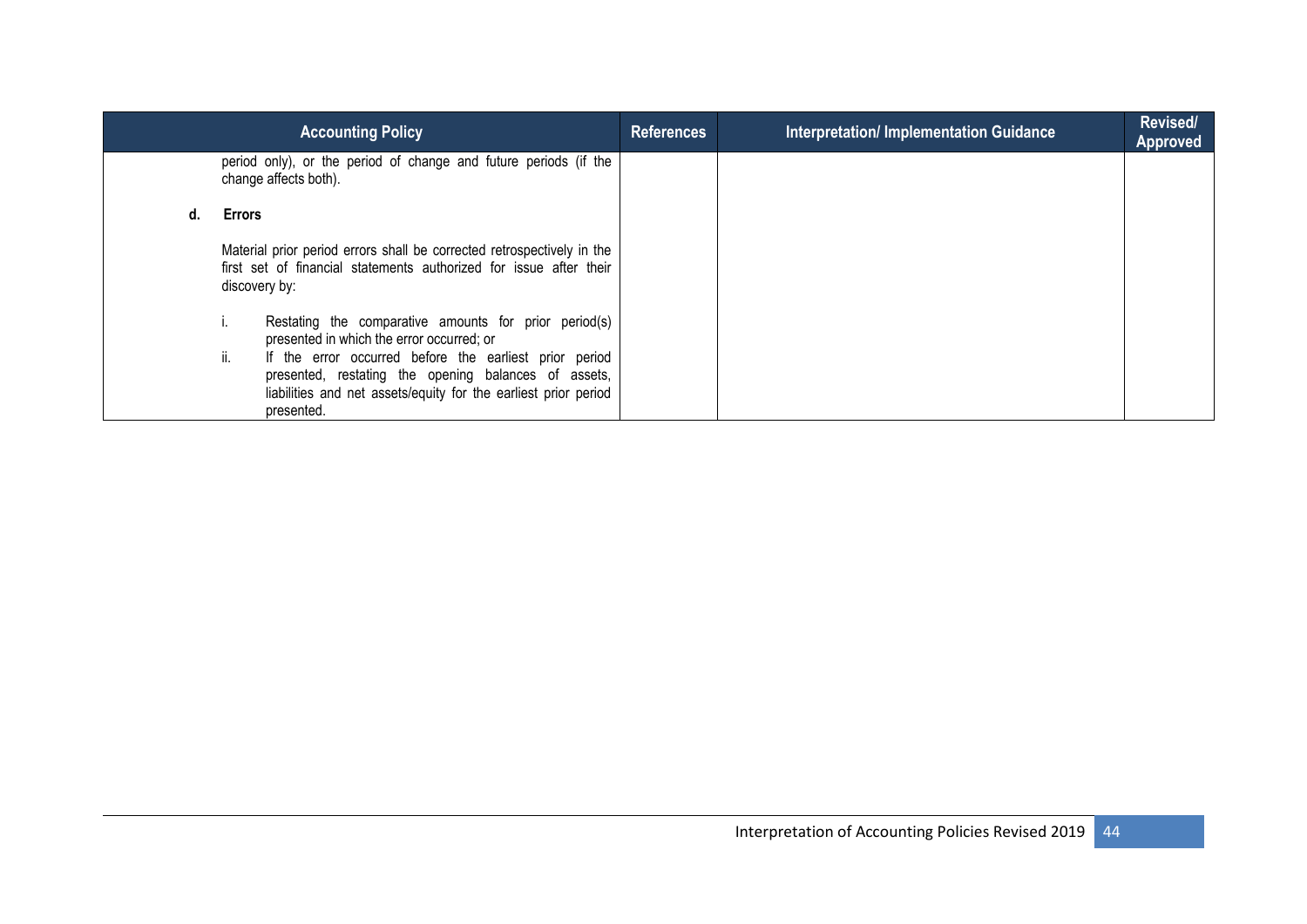## **Federal Roads Accounting Policy**

Federal Roads Accounting Policy (FRAP) shall be applied for the depreciation of federal roads and federal highways.

#### **General accounting treatment**

Federal roads shall be recognized as assets in accordance with the requirements for the recognition of an item of property, plant and equipment in MPSAS 17.

#### **Road maintenance and future road capitalisation**

Road maintenance cost will be charged off as expenses when incurred. Only cost that enhances the road capacity i.e. road expansion or adding of lanes will be capitalized.

#### **Depreciation of FRAP**

Depreciation of FRAP is based on condition-based method (CBM) which rely on a known correlation between the physical characteristic of the assets (for example cracking, rutting, roughness, oxidisation) and the relevant remaining useful life that reflect the pattern in which the asset"s future economic benefits or service potential is expected to be consumed by the entity. Under this method, depreciable amount of federal roads assets shall be allocated on a systematic basis over their best estimates of useful life. CBM of FRAP are calculated based on actual condition of the road at the reporting date using road quality report issued by the Ministry of Work. The depreciation rate is measured by calculating the difference between the maximum quality and the actual quality reported based on road quality report.

#### *Accumulated Depreciation (Estimation of useful life)*

Full assessment of road condition will be carried out in every five (5) years to determine the residual life of the road. In this assessment, the accumulated depreciation will be revised on the fifth year to reflect the actual condition of the road. Thus, the accumulated depreciation will be adjusted according to the road quality rate for the fifth year.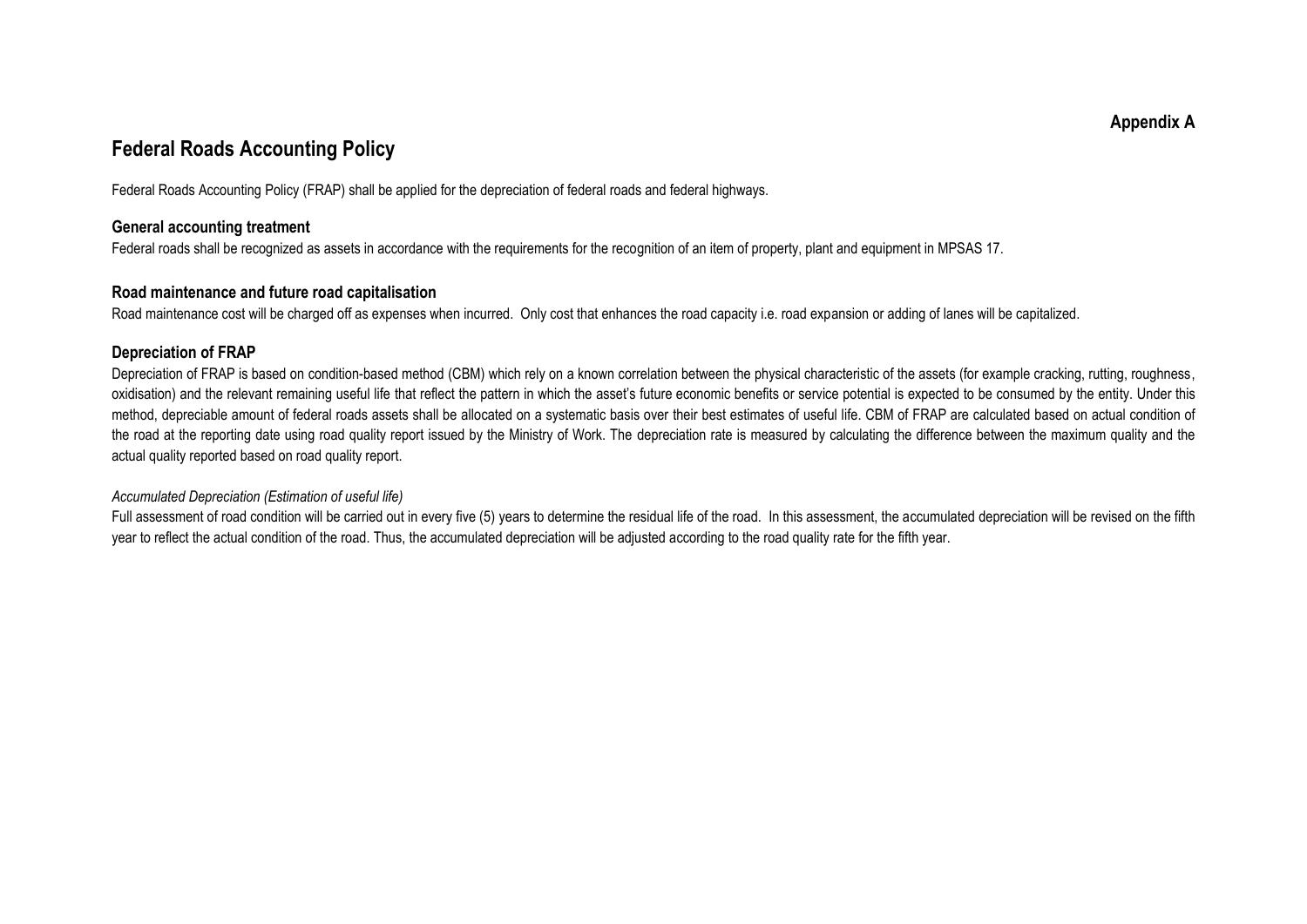#### **Illustration of application**

Federal Government constructs a new Highway line with the cost of RM286 million. During year 2, the incurred maintenance cost is RM150,000. Based on road quality report issued by Ministry of Work (KKR), the quality of the highway is as stated in the table below:

Road Quality Report:

|      | <b>Road Quality</b>        |                           |                       |
|------|----------------------------|---------------------------|-----------------------|
| Year | <b>Maximum Quality (%)</b> | <b>Actual Quality (%)</b> | Depreciation rate (%) |
|      | 100                        | 86                        | 14 (100 minus 86)     |
|      | 100                        | 90                        | 10 (100 minus 90)     |
|      | 100                        | 95                        | 5 (100 minus 95)      |
| 4    | 100                        | 90                        | 10 (100 minus 90)     |

#### **Year 1**

Depreciation charge: RM286 million x 14% = RM40.04 million

| Dr. Depreciation expense                                  | RM40.04 million |
|-----------------------------------------------------------|-----------------|
| Cr. Accumulated Depreciation                              | RM40.04 million |
| (Depreciation of 14% based on actual road quality of 86%) |                 |

#### **Year 2**

Depreciation charge: RM286 million x 10% = RM28.6 million

Dr. Depreciation expense RM28.6 million Cr. Accumulated Depreciation RM28.6 million (Depreciation of 10% based on actual road quality of 90%)

| Dr. Maintenance expense | RM150.000                                                                   |
|-------------------------|-----------------------------------------------------------------------------|
| Cr. Cash                | RM150.000                                                                   |
|                         | (Maintenance cost charged as expense if it does not increase road capacity) |

#### **Year 3 – Year 4**

For year 3 and year 4 the same calculation are apply. The accumulated depreciation at the end of year 4 is RM111,540,000.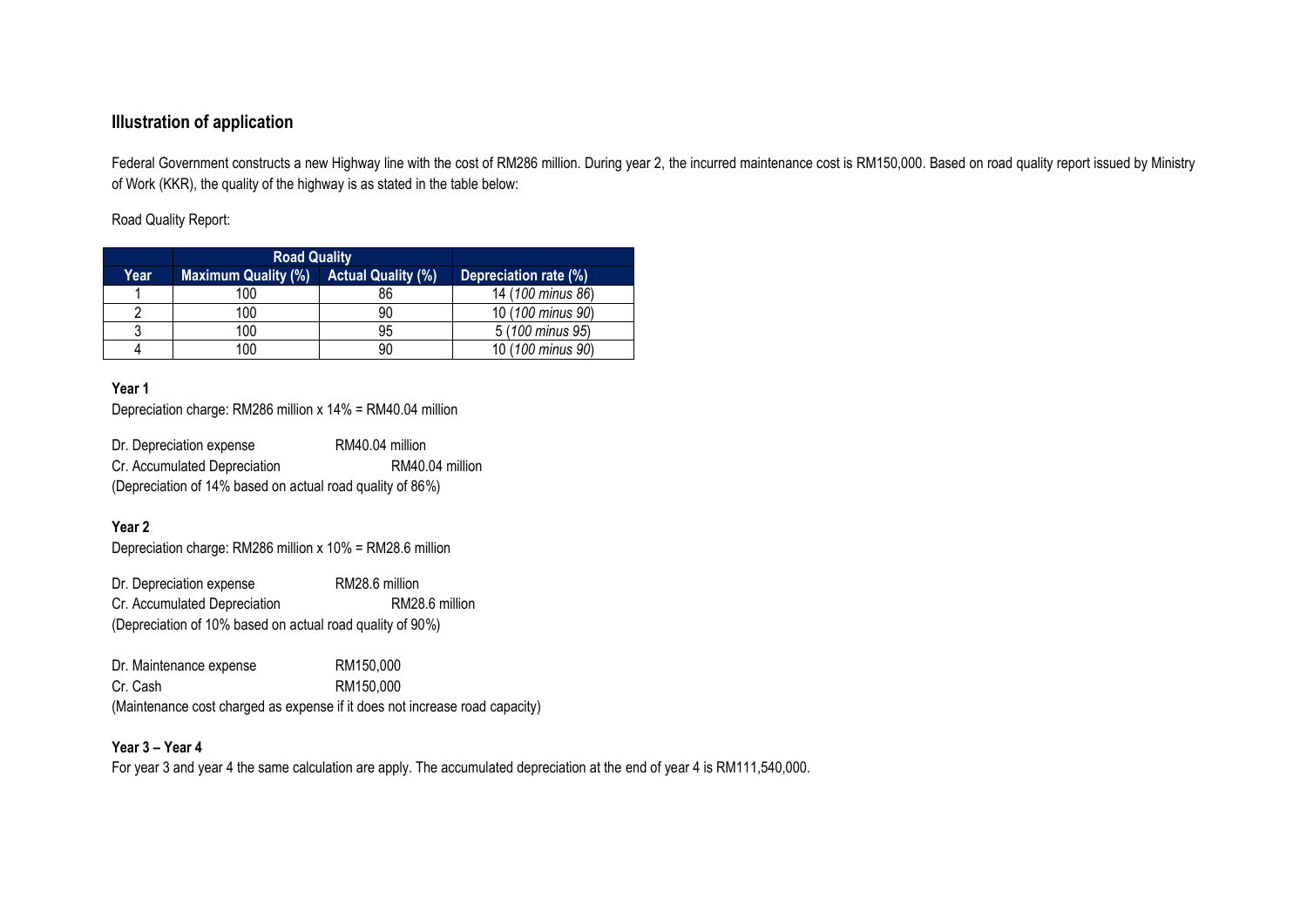#### **Year 5**

A full assessment of road condition was performed (included assessment of residual life) and the road quality is rated at 92%. Accumulated depreciation is revise to 8% (100-92) to reflect the actual condition of the road residual life. Therefore, the accumulated depreciation amount is revised from RM111,540,000 to RM22,880,000 (8% x RM286 million) and adjustment to the accumulated depreciated amount of RM88,660,000.

Dr. Accumulated depreciation RM88,660,000 Cr. Depreciation expense RM88,660,000 (Being an adjustment of accumulated depreciation to reflect actual condition of the road)

#### **Transition policy**

KKR is still in the midst of implementing the road quality index. As a transition, the budget request for road maintenance by KKR will be used as the estimate for useful life of the roads. The budget request amount will be the accumulated depreciation as at the year end because that would be the amount needed to bring the roads back to its original condition. The difference between two years budget request will be the depreciation expense charged to the statement of income and expenditure.

The approved budget is not used because the approved budget is usually only 10% of the requested amount. Therefore using the approved budget won"t reflect the actual condition of the federal roads.

#### **Illustration of application**

Year 0 – Road cost is RM 1,000,000 Year 1 – Requested amount is RM 200,000 but approved amount is RM 20,000 Year 2 – Road maintenance is RM 20,000 (doesn"t increase road capacity) Year 2 – Requested amount is RM 300,000

**Year 0**

Dr Road RM 1,000,000 Cr Cash RM 1,000,000 (Capitalization at cost)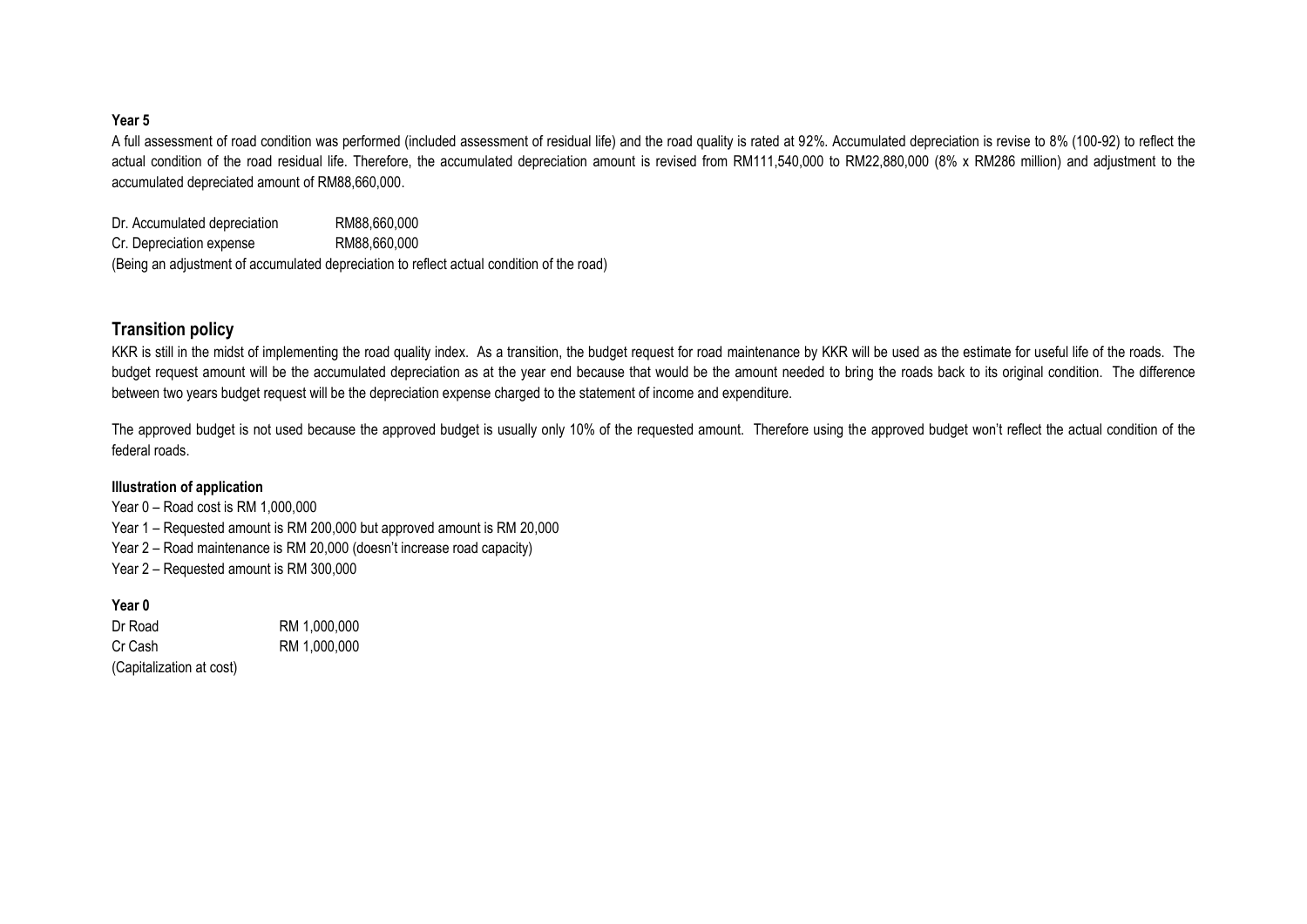**Appendix A**

#### **Year 1**

Dr Depreciation expense RM 200,000 Cr Accumulated Depreciation RM 200,000 (Accumulated depreciation of RM 200,000 based on requested budget)

#### **Year 2**

Dr Maintenance expense RM 20,000 Cr Cash RM 20,000 (Maintenance cost charged as expense if it does not increase road capacity)

Dr Depreciation expense RM 100,000 Cr Accumulated depreciation RM 100,000 (Accumulated depreciation of RM 300,000 based on requested budget. The difference between two years budget request is charged as depreciation expense)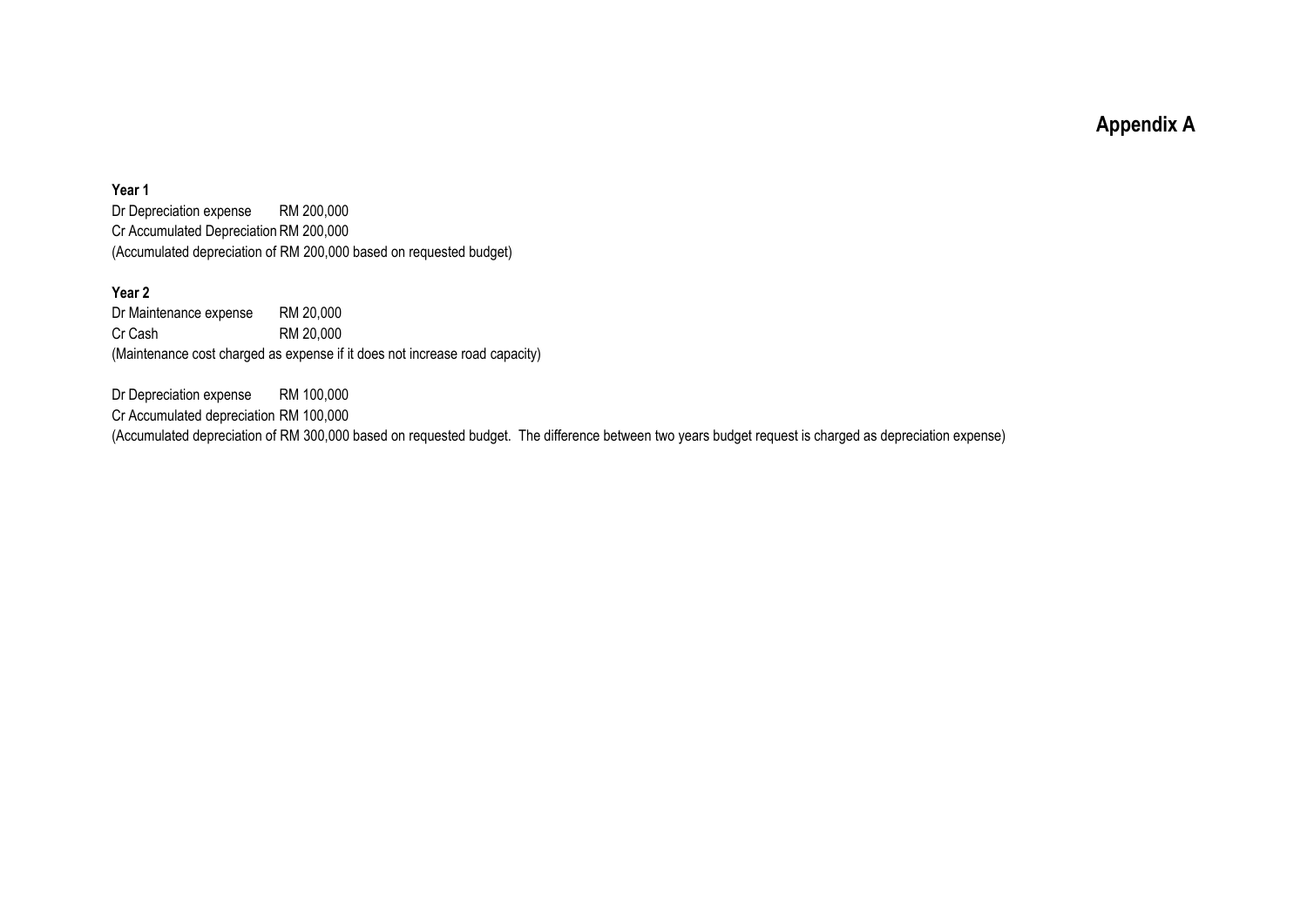# **Appendix B**

| <b>Category</b>                                              | <b>Useful life (Years)</b> |
|--------------------------------------------------------------|----------------------------|
| <b>Land and Building</b>                                     |                            |
| Land                                                         |                            |
| Leasehold Land                                               | Lease Term                 |
| Freehold Land                                                | Infinity                   |
| <b>Building</b>                                              |                            |
| <b>Residential Building</b>                                  | $25 - 50$                  |
| Office Building                                              | $25 - 50$                  |
| <b>Other Building</b>                                        | $25 - 50$                  |
| <b>Works and Infrastructure</b>                              |                            |
| <b>Land Transport Facilities</b>                             | $10 - 50$                  |
| Air Transport Facilities                                     | $10 - 15$                  |
| <b>Water Transport Facilities</b>                            | $20 - 100$                 |
| <b>Public Park and Recreation</b>                            | $5 - 10$                   |
| Drainage, Irrigation, and Sewerage Facilities                | $20 - 100$                 |
| <b>Power Generating Facilities</b>                           | $20 - 30$                  |
| Communication and Intercommunication Facilities              | $2 - 10$                   |
| <b>Other Facilities</b>                                      | $2 - 100$                  |
| <b>Machinery and Equipment</b>                               |                            |
| Plant and Machinery                                          | $8 - 20$                   |
| Furniture                                                    | $3 - 10$                   |
| <b>Books and Publications</b>                                | $2 - 5$                    |
| <b>ICT Equipment and Appliances</b>                          | $5 - 13$                   |
| Office Equipment and Appliances                              | $3 - 10$                   |
| <b>Engineering Equipment and Appliances</b>                  | $3 - 20$                   |
| <b>Communication Equipment and Appliances</b>                | $3 - 20$                   |
| Broadcasting and Musical Equipment and Appliances            | $3 - 38$                   |
| Medical Equipment and Appliances                             | $5 - 20$                   |
| Security Equipment and Appliances                            | $3 - 30$                   |
| Water Supply Equipment and Appliances                        | $5 - 10$                   |
| Power Supply Equipment and Appliances                        | $5 - 10$                   |
| Water Measurement and Sewerage Equipment and Appliances      | $5 - 10$                   |
| Other Security, Sanitary and Health Equipment and Appliances | $3 - 30$                   |
| Lab Equipment and Appliances                                 | $3 - 40$                   |
| Agriculture/Forestry/Marine Equipment and Appliances         | $5 - 25$                   |
| <b>Environments Equipment and Appliances</b>                 | $3 - 10$                   |
| Sports and Recreation Equipment and Appliances               | $5 - 10$                   |
| Kitchen Equipment and Appliances                             | $7 - 20$                   |
| Other Equipment and Appliances                               | $3 - 40$                   |

## **Appendix B-1: Classification of Property, Plant and Equipment and its Useful Life**

#### **Defence Assets**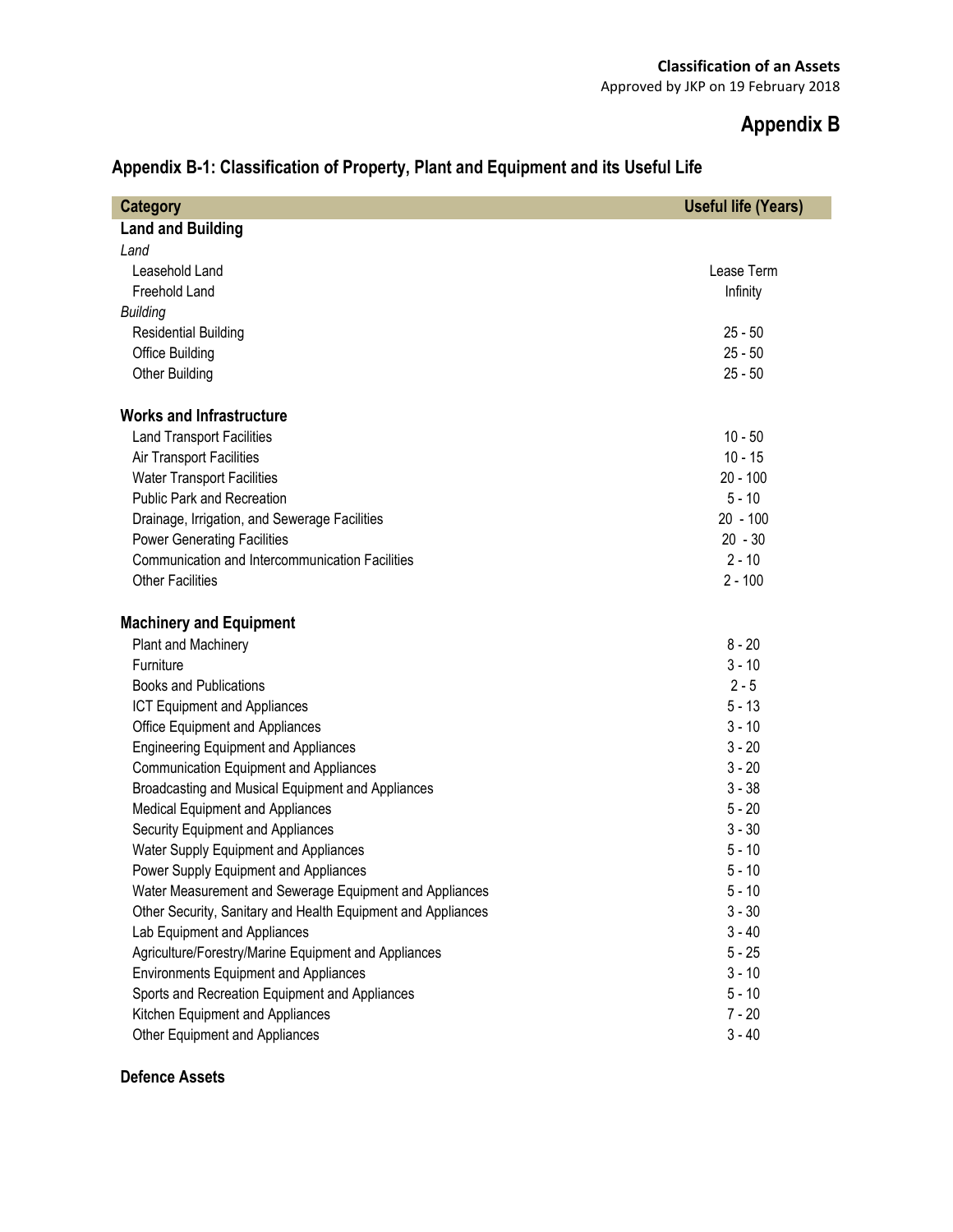## **Classification of an Assets**

Approved by JKP on 19 February 2018

| <b>Category</b>                  | <b>Useful life (Years)</b>   |
|----------------------------------|------------------------------|
| <b>Vehicles</b>                  |                              |
| Passenger Vehicles               | $5 - 15$                     |
| Robotic Vehicles                 | $5 - 10$                     |
| Lorry/Trucks                     | $5 - 15$                     |
| Train                            | $10 - 20$                    |
| Airplanes and Helicopters        | $12 - 30$                    |
| Boats and Ships                  | $5 - 20$                     |
| <b>Other Vehicles</b>            | $5 - 15$                     |
| <b>Life Asset</b>                |                              |
| Animals                          | $3 - 15$                     |
| <b>Asset under Construction</b>  |                              |
| Category same as other PPE       | None                         |
| <b>Asset under Capital Lease</b> |                              |
| Category same as other PPE       | Shorter of lease term or its |
|                                  | useful life                  |
| <b>Service Concessions Asset</b> |                              |
| Category same as other PPE       | Same as other PPE            |

## **Appendix B-2: Classification of Heritage Asset**

| Category              | Useful life (Years) |
|-----------------------|---------------------|
| <b>Heritage Asset</b> |                     |
| Tangible              | None                |
| Intangible            | None                |

## **Appendix B-3: Classification of Investment Property and its Useful Life**

| <b>Category</b>             | <b>Useful life (Years)</b> |
|-----------------------------|----------------------------|
| Land                        |                            |
| Leasehold Land              | Lease Term                 |
| Freehold Land               | Infinity                   |
| <b>Building</b>             |                            |
| <b>Residential Building</b> | $25 - 50$                  |
| Office Building             | $25 - 50$                  |
| Other Building              | $25 - 50$                  |